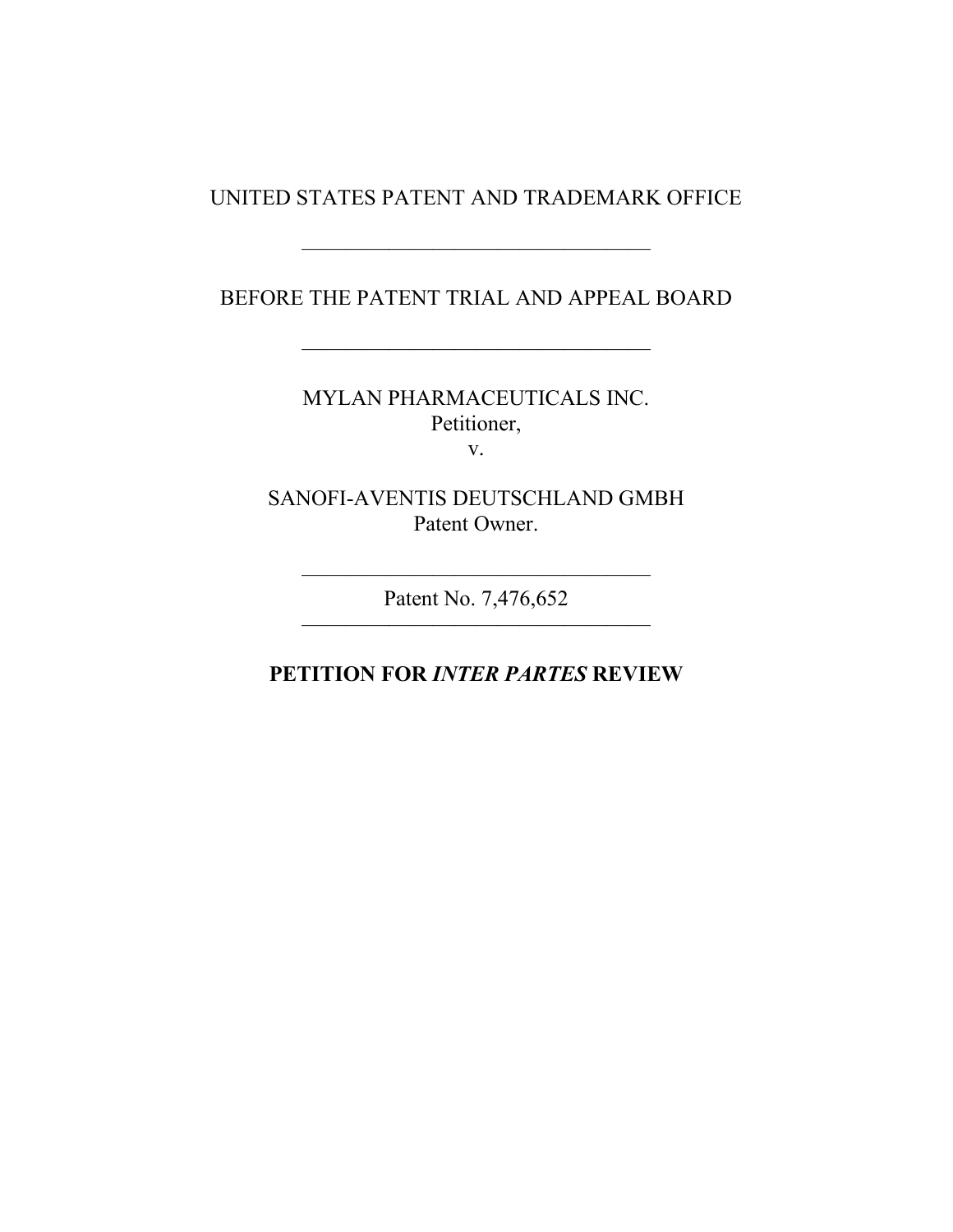# **TABLE OF CONTENTS**

## Page

| $\mathbf{I}$ . |                                                         |                |                                                                                                                                                                                                                                 |
|----------------|---------------------------------------------------------|----------------|---------------------------------------------------------------------------------------------------------------------------------------------------------------------------------------------------------------------------------|
| $\prod$ .      |                                                         |                |                                                                                                                                                                                                                                 |
|                | A.                                                      |                |                                                                                                                                                                                                                                 |
|                | <b>B</b> .                                              |                |                                                                                                                                                                                                                                 |
|                | $\mathcal{C}$ .                                         |                | Identification of Counsel $(37 \text{ C.F.R. } §42.8(b)(3))$ and                                                                                                                                                                |
| Ш.             |                                                         |                |                                                                                                                                                                                                                                 |
| IV.            | <b>IDENTIFICATION OF CHALLENGE AND STATEMENT OF THE</b> |                |                                                                                                                                                                                                                                 |
| V.             |                                                         |                | STATEMENT OF REASONS FOR THE RELIEF REQUESTED4                                                                                                                                                                                  |
|                | A.                                                      |                |                                                                                                                                                                                                                                 |
|                | B.                                                      |                |                                                                                                                                                                                                                                 |
|                |                                                         | $\mathbf{1}$ . |                                                                                                                                                                                                                                 |
|                |                                                         | 2.             | Brief Overview of the '652 Patent's Prosecution History13                                                                                                                                                                       |
|                | $\mathcal{C}$ .                                         |                |                                                                                                                                                                                                                                 |
|                | D.                                                      |                |                                                                                                                                                                                                                                 |
|                | E.                                                      |                | Patents and Printed Publications Relied On In This Petition 17                                                                                                                                                                  |
|                |                                                         | $1_{-}$        | LANTUS <sup>®</sup> (Insulin Glargine) 2000 Product Label                                                                                                                                                                       |
|                |                                                         | 2.             | Owens, D.R., et al., "Pharmacokinetics Of <sup>125</sup> I-Labeled<br>Insulin Glargine (HOE 901) In Healthy Men:<br>Comparison With NPH Insulin And The Influence Of<br>Different Subcutaneous Injection Sites," Diabetes Care. |
|                |                                                         | 3.             | Lougheed, W.D., at al. "Physical Stability of Insulin<br>Formulations," Diabetes. 1983 May; 32(5): 424-32. [Ex.                                                                                                                 |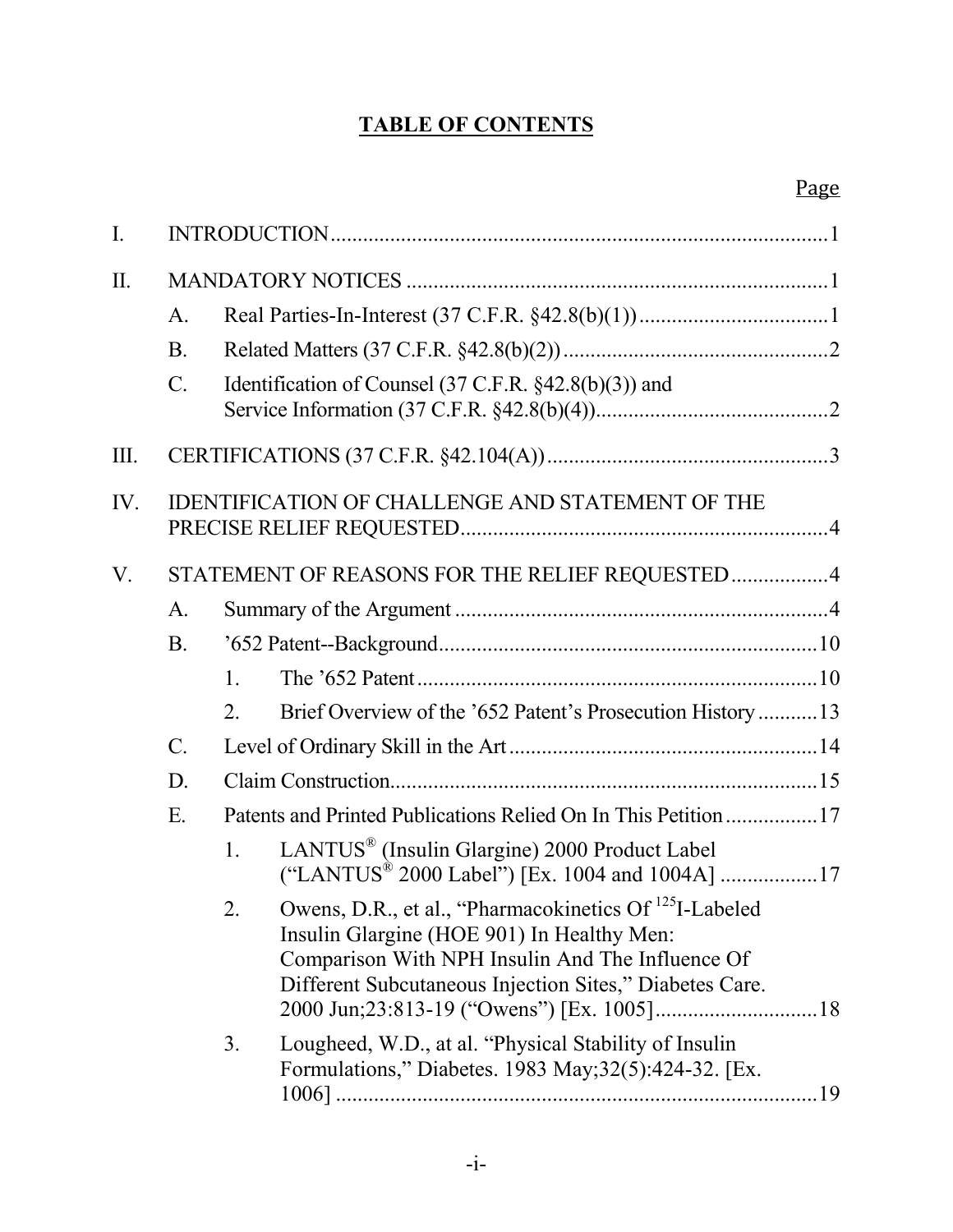# **TABLE OF CONTENTS (Continued)**

|    | 4.               | FASS 2000 Entry for Insuman Infusat, (January 2000)                                                             |     |
|----|------------------|-----------------------------------------------------------------------------------------------------------------|-----|
|    | 5.               | Grau, U. and Saudek, C.D., "Stable Insulin Preparation<br>for Implanted Insulin Pumps" Diabetes. 1987 December; |     |
| F. |                  | The Prior Art Renders The Challenged Claims Obvious24                                                           |     |
| G. |                  | Ground 1: Claims 1-25 of the '652 Patent were Obvious                                                           |     |
|    | $\mathbf{1}$ .   | Claim 1 was Obvious Over LANTUS <sup>®</sup> 2000 Label and                                                     |     |
|    | 2.               | Independent Claims 7 and 24 were Obvious Over                                                                   |     |
|    | 3 <sub>1</sub>   | Dependent Claims 2, 8 and 17-19 were Obvious Over                                                               |     |
|    | $\overline{4}$ . | Dependent Claims 3, 4 and 11 were Obvious Over                                                                  |     |
|    | 5.               | Dependent Claim 5 was Obvious Over LANTUS® 2000                                                                 |     |
|    | 6.               | Dependent Claims 6, 12 and 20 were Obvious Over                                                                 |     |
|    | 7.               | Dependent Claims 9 and 10 were Obvious Over                                                                     |     |
|    | 8.               | Dependent Claims 13, 14 and 22 were Obvious Over                                                                | 37  |
|    | 9.               | Dependent Claim 21 was Obvious over LANTUS® 2000                                                                |     |
|    | 10.              | Dependent Claims 15 and 16 were Obvious Over                                                                    | .39 |
|    | 11.              | Dependent Claim 23 was Obvious Over LANTUS® 2000                                                                | .40 |
|    |                  |                                                                                                                 |     |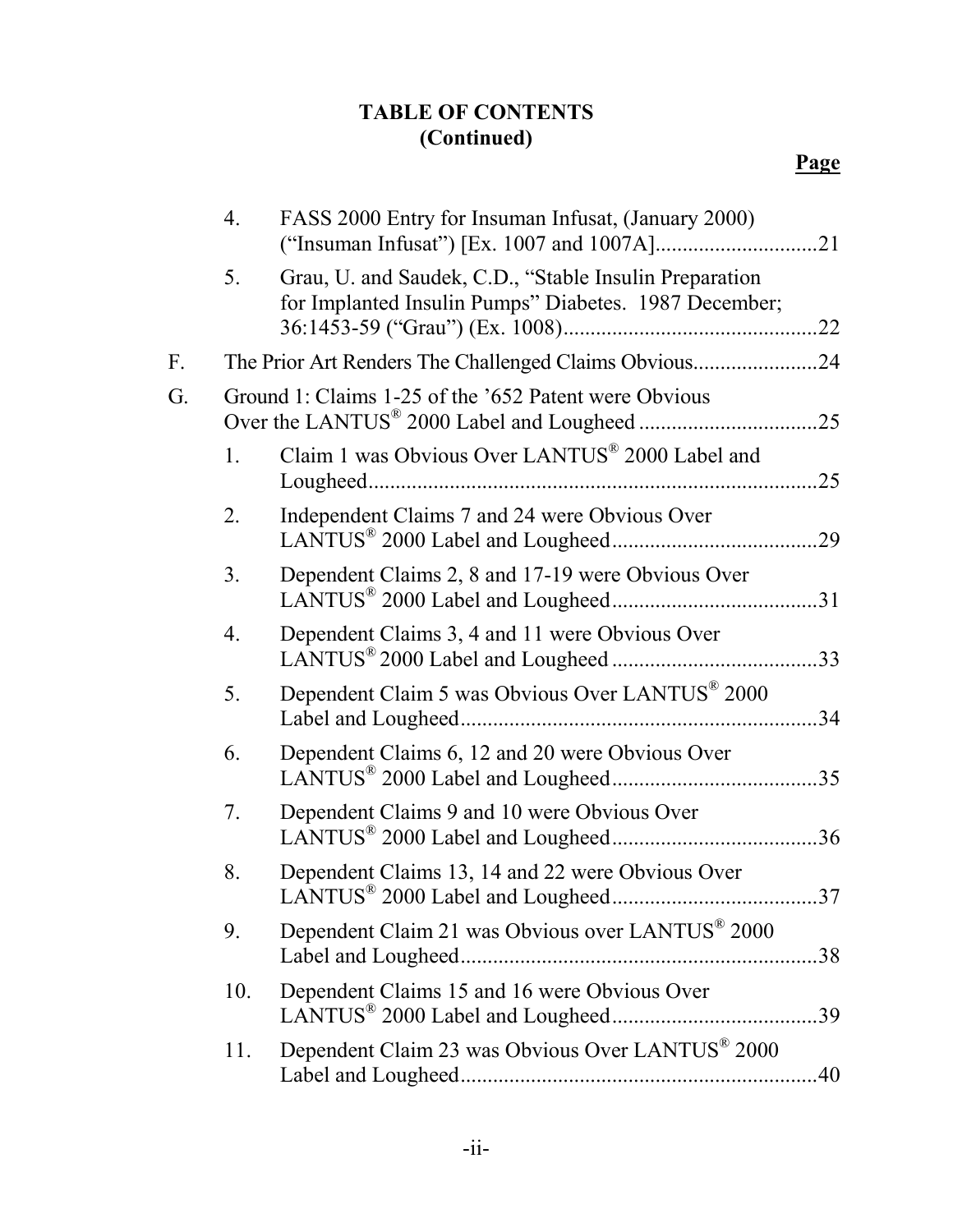# **TABLE OF CONTENTS (Continued)**

|    | 12.            | Dependent Claim 25 was Obvious Over LANTUS <sup>®</sup> 2000                                                   |     |
|----|----------------|----------------------------------------------------------------------------------------------------------------|-----|
| Н. |                | Ground 2: Claims 7 and 24 were Obvious over the<br>LANTUS <sup>®</sup> 2000 Label and the FASS Insuman Infusat |     |
| I. |                | Ground 3: Claims 7 and 24 were Obvious over the                                                                |     |
| J. |                | Ground 4: Claims 1-25 of the '652 Patent were Obvious                                                          |     |
|    | $\mathbf{1}$ . |                                                                                                                |     |
|    | 2.             | Claims 7 and 24 were Obvious Over Owens and                                                                    |     |
|    | 3 <sub>1</sub> | Dependent Claims 2, 8 and 17-19 were Obvious Over                                                              |     |
|    | 4.             | Dependent Claims 3, 4 and 11 were Obvious Over                                                                 |     |
|    | 5.             | Dependent Claim 5 was Obvious Over Owens and                                                                   |     |
|    | 6.             | Dependent Claims 6, 12 and 20 were Obvious Over                                                                |     |
|    | 7.             | Dependent Claims 9 and 10 were Obvious Over Owens                                                              |     |
|    | 8.             | Dependent Claims 13, 14 and 22 were Obvious Over                                                               |     |
|    | 9.             | Dependent Claim 21 was Obvious Over Owens and                                                                  |     |
|    | 10.            | Dependent Claims 15 and 16 were Obvious Over Owens                                                             | .54 |
|    | 11.            | Dependent Claim 23 was Obvious Over Owens and                                                                  |     |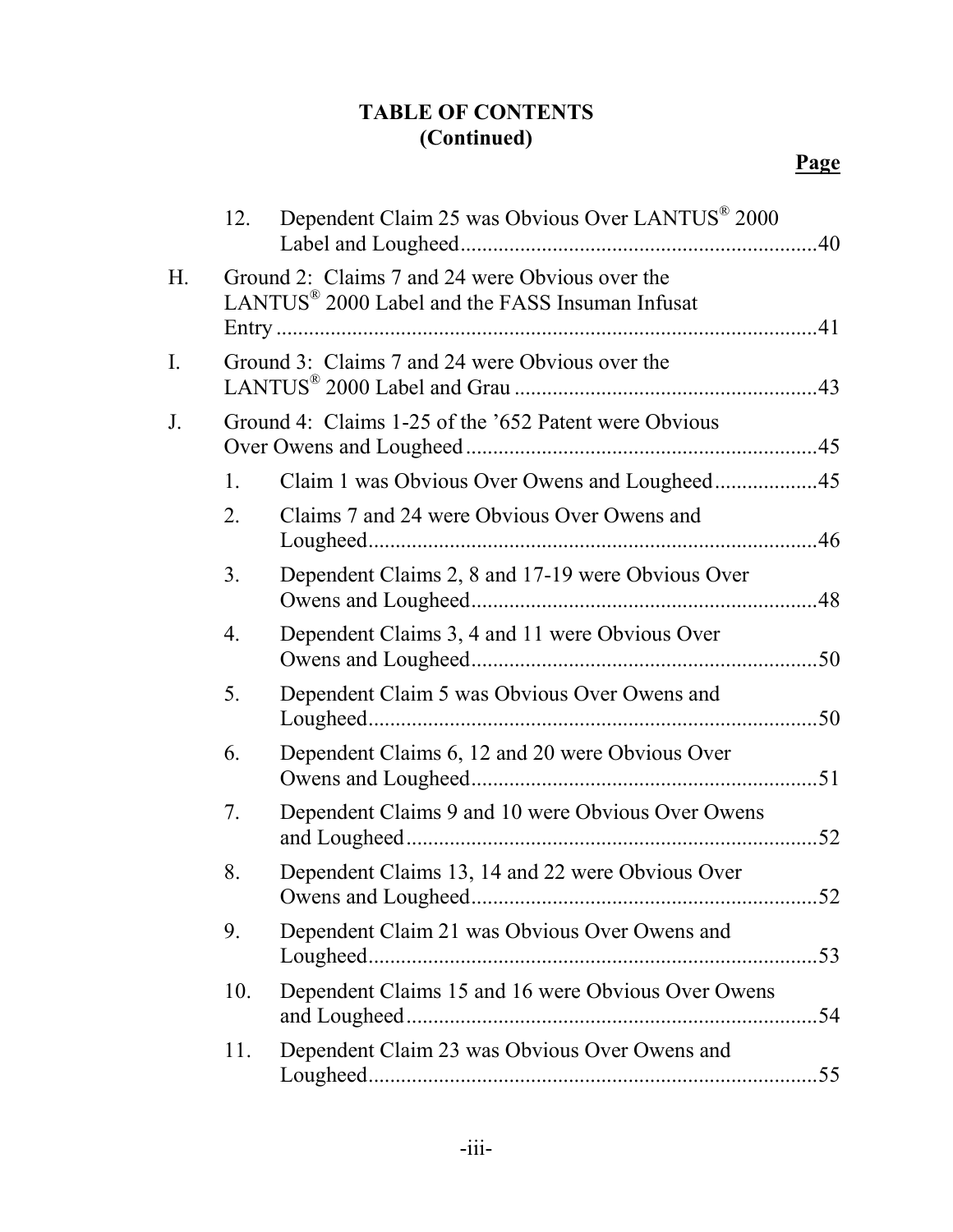# **TABLE OF CONTENTS (Continued)**

|    | 12. | Dependent Claim 25 was Obvious Over Owens and            |  |
|----|-----|----------------------------------------------------------|--|
| Κ. |     | Ground 5: Claims 7 and 24 were Obvious over Owens        |  |
| L. |     | Ground 6: Claims 7 and 24 were Obvious over Owens        |  |
| М. |     |                                                          |  |
|    |     | Addition of a Nonionic Surfactant as Recited in the '652 |  |
|    | 2.  |                                                          |  |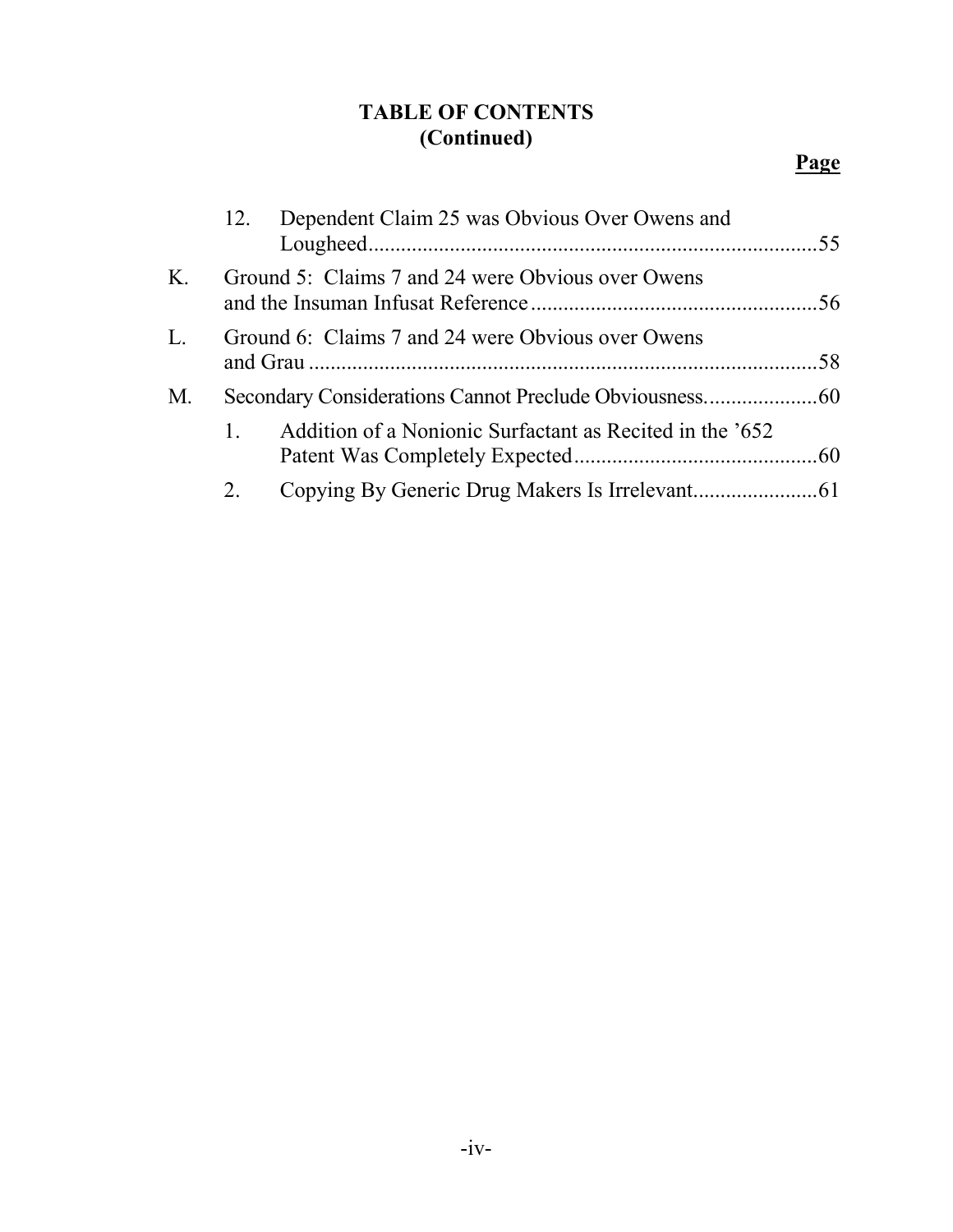# **TABLE OF AUTHORITIES**

# $Page(s)$

# **CASES**

| Bayer Healthcare Pharms., Inc. v. Watson Pharms., Inc., 713 F.3d              |    |
|-------------------------------------------------------------------------------|----|
|                                                                               |    |
|                                                                               |    |
|                                                                               |    |
|                                                                               | 54 |
| In re Ethicon, Inc., App. 2015-1696, slip op. 12 (Fed. Cir. 2017) 49          |    |
|                                                                               |    |
|                                                                               |    |
|                                                                               |    |
| <i>Pfizer, Inc. v. Apotex, Inc., 480 F.3d 1348 (Fed. Cir. 2007)42, 57, 60</i> |    |
| Titanium Metals Corp. of America v. Banner, 778 F.2d 775 (Fed. Cir.           |    |

## **STATUTES**

# **RULES**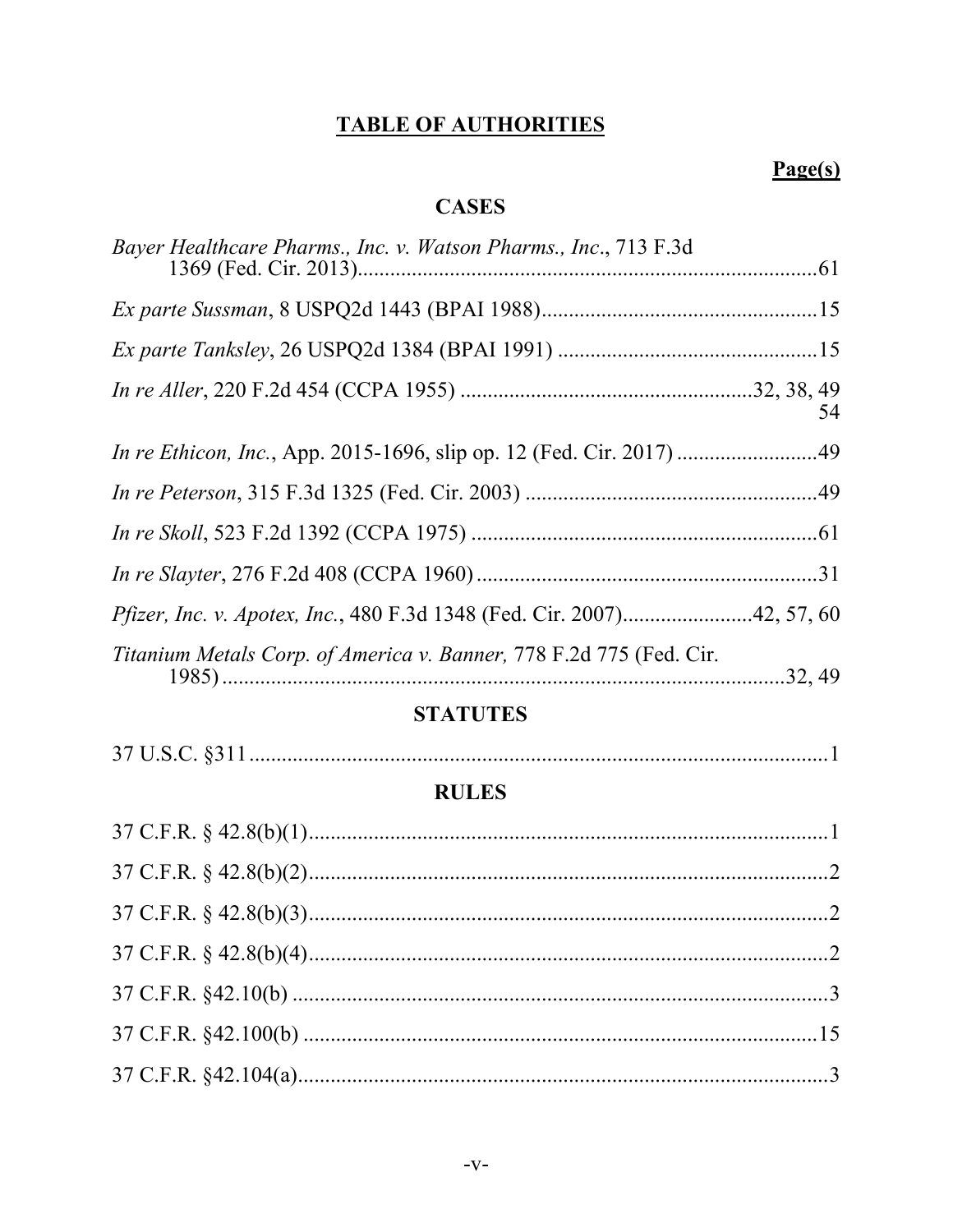# **LIST OF EXHIBITS**

| <b>Exhibit No.</b> | <b>Description</b>                                                                                                                                                    |
|--------------------|-----------------------------------------------------------------------------------------------------------------------------------------------------------------------|
| 1001               | U.S. Patent No. 7,476,652, Acidic Insulin Preparations Having<br><i>Improved Stability</i> (filed March 25, 2005) (issued January 13,<br>2009)                        |
| $1001A$ Part I     | File History for U.S. Patent No. 7,476,652 Part I                                                                                                                     |
| $1001A$ Part II    | File History for U.S. Patent No. 7,476,652 Part II                                                                                                                    |
| 1001A Part III     | File History for U.S. Patent No. 7,476,652 Part III                                                                                                                   |
| 1001A Part IV      | File History for U.S. Patent No. 7,476,652 Part IV                                                                                                                    |
| $1001A$ Part V     | File History for U.S. Patent No. 7,476,652 Part V                                                                                                                     |
| 1001A Part VI      | File History for U.S. Patent No. 7,476,652 Part VI                                                                                                                    |
| 1002               | U.S. Patent No. 7,713,930, Acidic Insulin Preparations Having<br><i>Improved Stability</i> (filed December 4, 2008) (issued May 11,<br>2010)                          |
| 1002A              | File History for U.S. Patent No. 7,713,930                                                                                                                            |
| 1003               | Expert Declaration of Professor Samuel H. Yalkowsky in Support<br>of Petition for <i>Inter Partes</i> Review of Patent No. 7,476,652 and<br>U.S. Patent No. 7,713,930 |
| 1003A              | Curriculum Vitae of Professor Samuel H. Yalkowsky                                                                                                                     |
| 1003B              | Materials Reviewed by Professor Samuel H. Yalkowsky                                                                                                                   |
| 1004               | 2001 Physician's Desk Reference ("PDR") Entry for LANTUS <sup>®</sup>                                                                                                 |
| 1004A              | Affidavit of Patricia van Skaik for December 1, 2000 date stamp<br>of 2001 PDR received by the Lloyd Library and Museum<br>(Cincinnati, Ohio)                         |
| 1005               | D.R. Owens et al., "Pharmacokinetics of 125I-Labeled Insulin<br>Glargine (HOE 901) in Healthy Men", Diabetes Care 23:813-19                                           |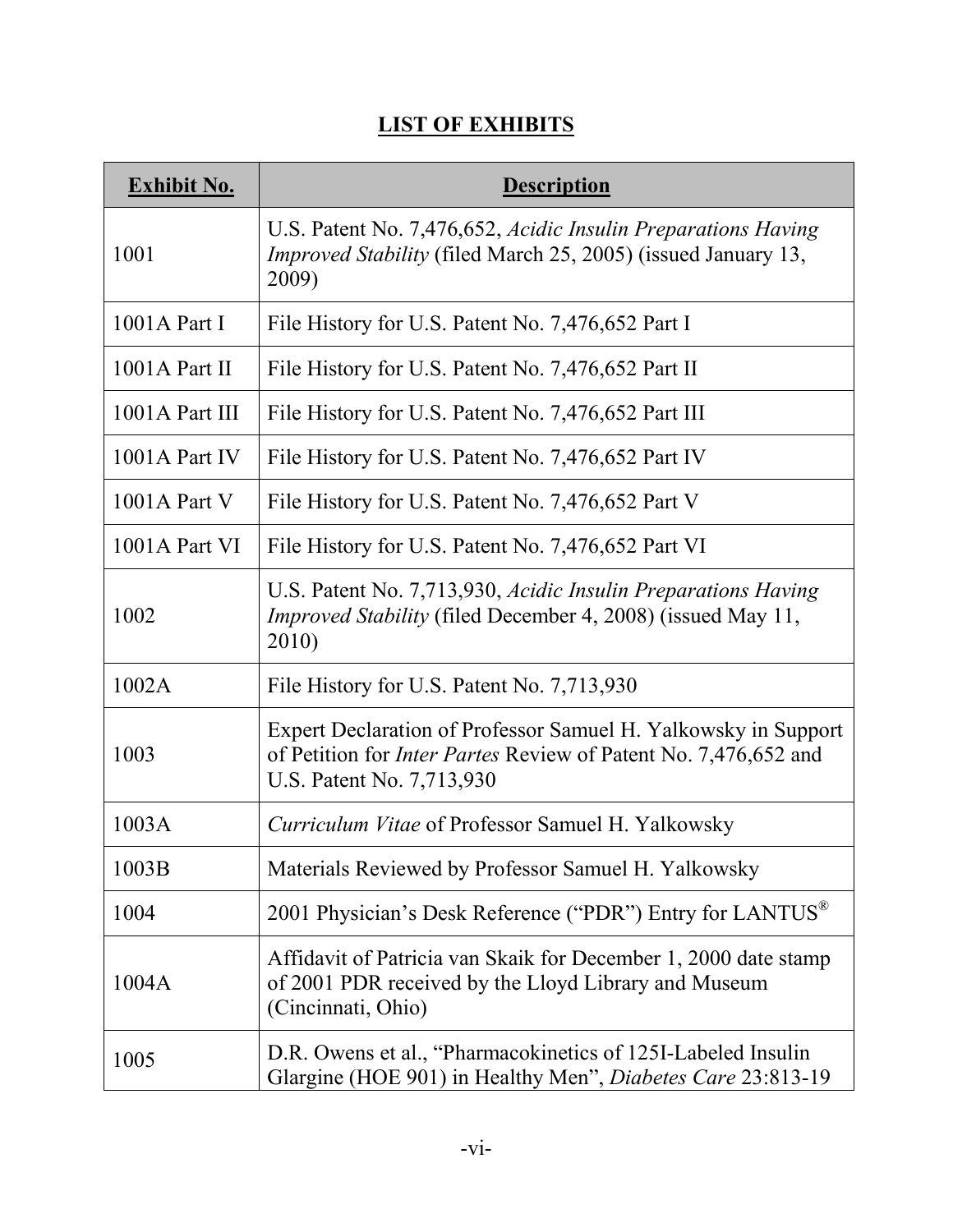| <b>Exhibit No.</b> | <b>Description</b>                                                                                                                                                                                                                                                                     |
|--------------------|----------------------------------------------------------------------------------------------------------------------------------------------------------------------------------------------------------------------------------------------------------------------------------------|
|                    | (June 2000)                                                                                                                                                                                                                                                                            |
| 1006               | W.D. Lougheed et al., "Physical Stability of Insulin<br>Formulations", <i>Diabetes</i> 32:424-32 (May 1983)                                                                                                                                                                            |
| 1007               | 2000 FASS Entry for INSUMAN INFUSAT (January 2000)                                                                                                                                                                                                                                     |
| 1007A              | Certified English translation for Ex. 1007 (FASS Entry for<br><b>INSUMAN INFUSAT)</b>                                                                                                                                                                                                  |
| 1008               | U. Grau and C.D. Saudek, "Stable Insulin Preparation for<br>Implanted Insulin Pumps", Diabetes 36:1453-59 (December<br>1987)                                                                                                                                                           |
| 1009               | EMEA Public Statement on INSUMAN INFUSAT (February 14,<br>$2000$ , at<br>http://www.ema.europa.eu/ema/index.jsp?curl=pages/news_and_e<br>vents/news/2010/08/news detail 001094.jsp∣=WC0b01ac05<br>$8004d5c1$ (accessed June 1, 2017)                                                   |
| 1010               | FDA Drug Approval for LANTUS® (NDA 02-1081) (April 20,<br>$2000$ ) at<br>https://www.accessdata.fda.gov/scripts/cder/daf/index.cfm?event                                                                                                                                               |
| 1011               | P. Gillies et al., "Insulin Glargine", <i>Drugs</i> 59:253-60 (February<br>2000)                                                                                                                                                                                                       |
| 1012               | U. Derewenda et al. "Phenol Stabilizes More Helix in a New<br>Symmetrical Zinc Insulin Hexamer", Nature 338:594-6 (April<br>1989)                                                                                                                                                      |
| 1013               | H. Berchtold and R. Hilgenfeld, "Binding of Phenol to R6 Insulin<br>Hexamers", <i>Biopolymers</i> 51:165-72 (1999)                                                                                                                                                                     |
| 1014               | J. Brange and L. Langkjær, "Insulin Structure and Stability", in<br>STABILITY AND CHARACTERIZATION OF PROTEIN AND PEPTIDE<br>DRUGS, CASE HISTORIES CHAPTER 11, 315-50 (Vol. 5 of<br>Pharmaceutical Biotechnology) (eds. Y. J. Wang and R.<br>Pearlman) (Plenum Press, New York) (1993) |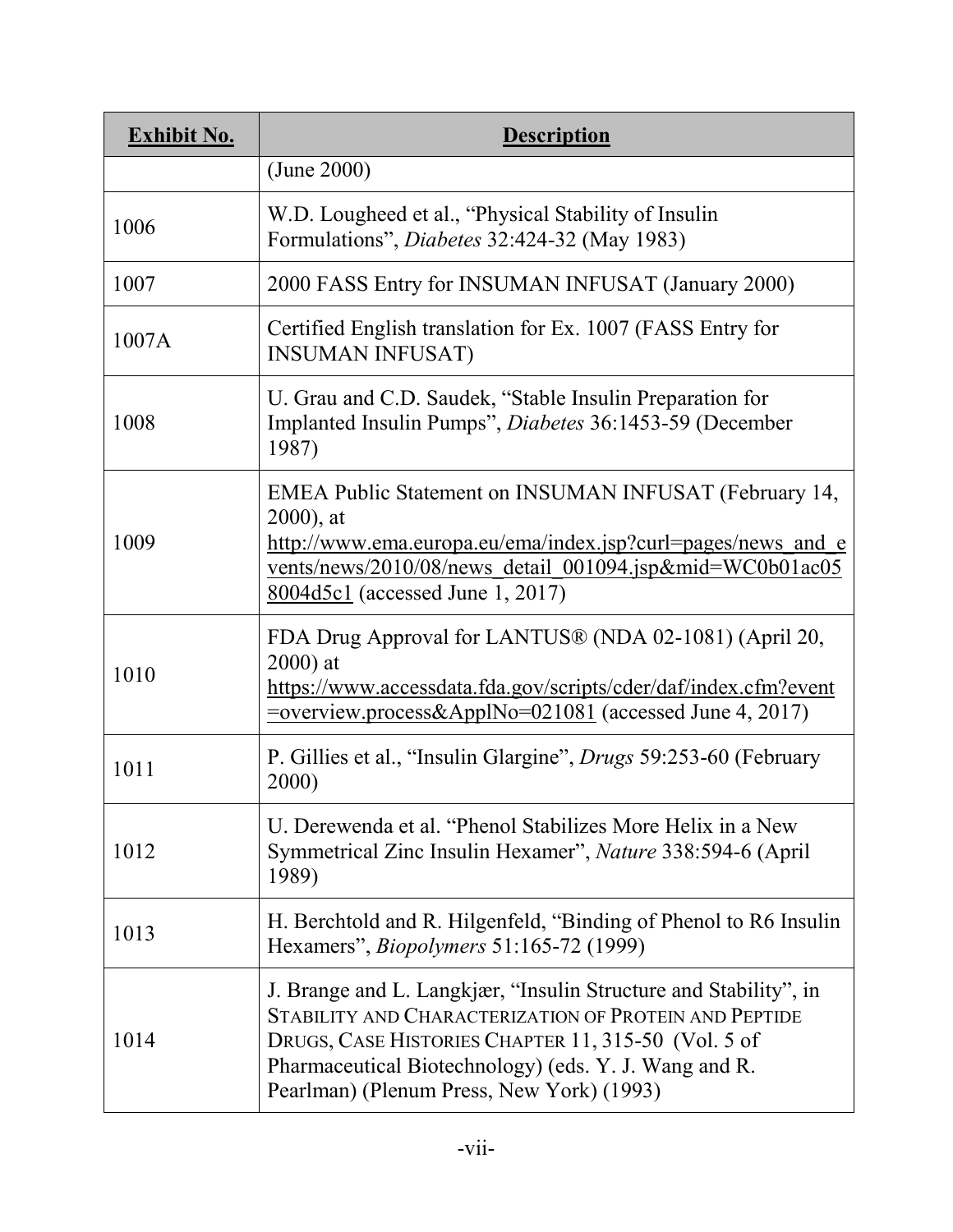| <b>Exhibit No.</b> | <b>Description</b>                                                                                                                                                                                                                                                                                                              |
|--------------------|---------------------------------------------------------------------------------------------------------------------------------------------------------------------------------------------------------------------------------------------------------------------------------------------------------------------------------|
| 1015               | J. Brange et al., "Toward Understanding Insulin Fibrillation", J.<br>Pharm. Sci. 86:517-25 (May 1997)                                                                                                                                                                                                                           |
| 1016               | L.S. Jones et al., "Surfactant-Stabilized Protein Formulations: A<br>Review of Protein-Surfactant Interactions and Novel Analytical<br>Methodologies", in THERAPEUTIC PROTEIN AND PEPTIDE<br>FORMULATION AND DELIVERY, ACS SYMPOSIUM SERIES (eds. Z.<br>Shahrokh et al.) (American Chemical Society, Washington D.C.)<br>(1997) |
| 1017               | K. Hallas-Moller, "The Lente Insulins", <i>Diabetes</i> 5:7-14 (1956)                                                                                                                                                                                                                                                           |
| 1018               | W.D. Lougheed et al., "Insulin Aggregation in Artificial Delivery<br>Systems", Diabetologia 19:1-9 (July 1980)                                                                                                                                                                                                                  |
| 1019               | Excerpts from Handbook of Pharmaceutical Excipients 2 <sup>nd</sup><br>Edition (eds. A. Wade and P.J. Weller) (American Pharmaceutical<br>Association, Washington) (The Pharmaceutical Press, London)<br>(1994)                                                                                                                 |
| 1020               | W.R. Ashford and S. Landi, "Stabilizing Properties of Tween 80<br>in Dilute Protein Solutions", Bull. Parenteral Drug Assoc. 20:74-<br>81 (1966)                                                                                                                                                                                |
| 1021               | H. Thurow and K. Geisen, "Stabilisation of Dissolved Proteins<br>Against Denaturation at Hydrophobic Interfaces", Diabetologia<br>27:212-18 (1984)                                                                                                                                                                              |
| 1022               | M. Katakam et al., "Effect of Surfactants on the Physical Stability<br>of Recombinant Human Growth Hormone", J. Pharm. Sci.<br>84:713-16 (June 1995)                                                                                                                                                                            |
| 1023               | U.S. Patent No. 4,153,689 "Stable Iinsulin Preparation for Nasal<br>Administration" (Issued May 8, 1979) ("Hirai")                                                                                                                                                                                                              |
| 1024               | U.S. Patent No. 4,839,341 "Stabilized Insulin Formulations"<br>(Issued June 13, 1989) ("Massey")                                                                                                                                                                                                                                |
| 1025               | E.P. Publication No. 0200383 "An Improved Method for                                                                                                                                                                                                                                                                            |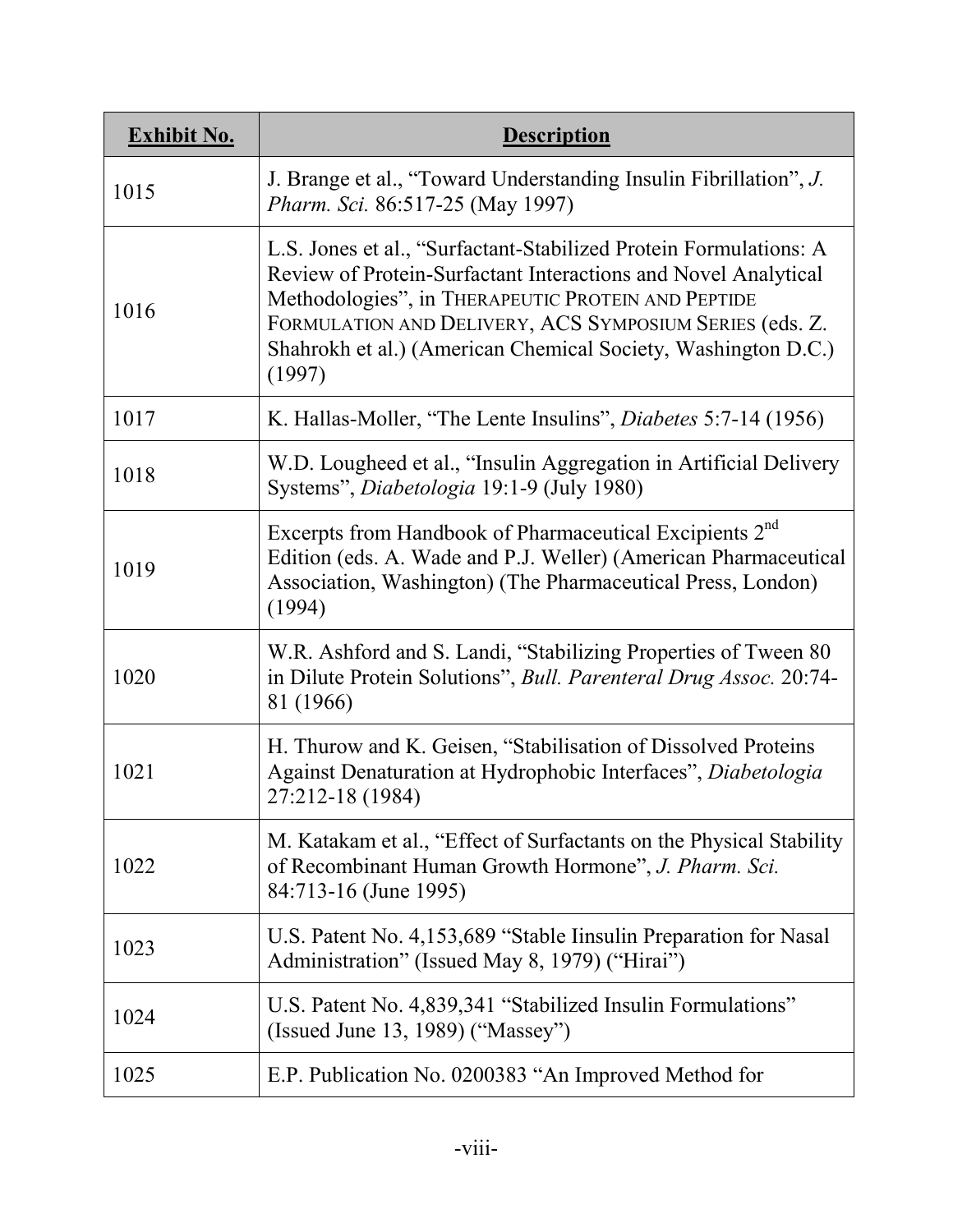| <b>Exhibit No.</b> | <b>Description</b>                                                                                                                                                                                              |
|--------------------|-----------------------------------------------------------------------------------------------------------------------------------------------------------------------------------------------------------------|
|                    | Administering Insulin" (Issued November 5, 1986) ("Su")                                                                                                                                                         |
| 1026               | A. Chawla et al. "Aggregation of Insulin, Containing Surfactants,<br>in Contact with Different Materials", Diabetes 34:420-24 (May<br>1985)                                                                     |
| 1027               | Y-C Lee et al., "Effect of Brij-78 on Systemic Delivery of Insulin<br>from an Ocular Device" J. Pharm. Sci. 86:430-33 (April 1997)                                                                              |
| 1028               | Y-C Lee et al., "Review on the Systemic Delivery of Insulin via<br>the Ocular Route", <i>Int'l J. Pharmaceutics</i> 233:1-18 (February<br>2002)                                                                 |
| 1029               | M. Heile and D. Schneider, "The Evolution of Insulin Therapy in<br>Diabetes Mellitus", J. Fam. Pract. 61 (5 Suppl.: S6-12 (May<br>2012)                                                                         |
| 1030               | ADIS R&D Profile "Insulin Glargine: Glargine, HOE 71GT15,<br>HOE 71GT80, HOE 901", <i>Drugs R&amp;D</i> 2:107-09 (August 1999)                                                                                  |
| 1031               | R. Jones, "Insulin Glargine Aventis Pharma", <i>IDrugs</i> 3:1081-87<br>(2000)                                                                                                                                  |
| 1032               | I.R. Schmolka, "Poloxamers in the Pharmaceutical Industry", in<br>POLYMERS FOR CONTROLLED DRUG DELIVERY, CHAPTER 10 (CRC<br>Press) (1991)                                                                       |
| 1033               | 2001 Rote Liste; Entry for INSUMAN INFUSAT                                                                                                                                                                      |
| 1033A              | Certified Translation of Exh. 1033 (2001 Rote Liste; Entry for<br><b>INISUMAN INFUSAT)</b>                                                                                                                      |
| 1033B              | Declaration of Hans-Peter Krieger (Deutsche National Bibliothek<br>Librarian) for receipt of 2001 Rote Liste by Deutsche National<br>Bibliothek on February 16, 2001                                            |
| 1034               | L. Gatlin and C. Gatlin, "Minimizing Injection Pain & Damage"<br>in INJECTABLE DRUG DEVELOPMENT TECHNIQUES TO REDUCE<br>PAIN AND IRRITATION CHAPTER 17 (eds. P.K. Gupta and G.A.<br>Brazeau) (CRC Press) (1999) |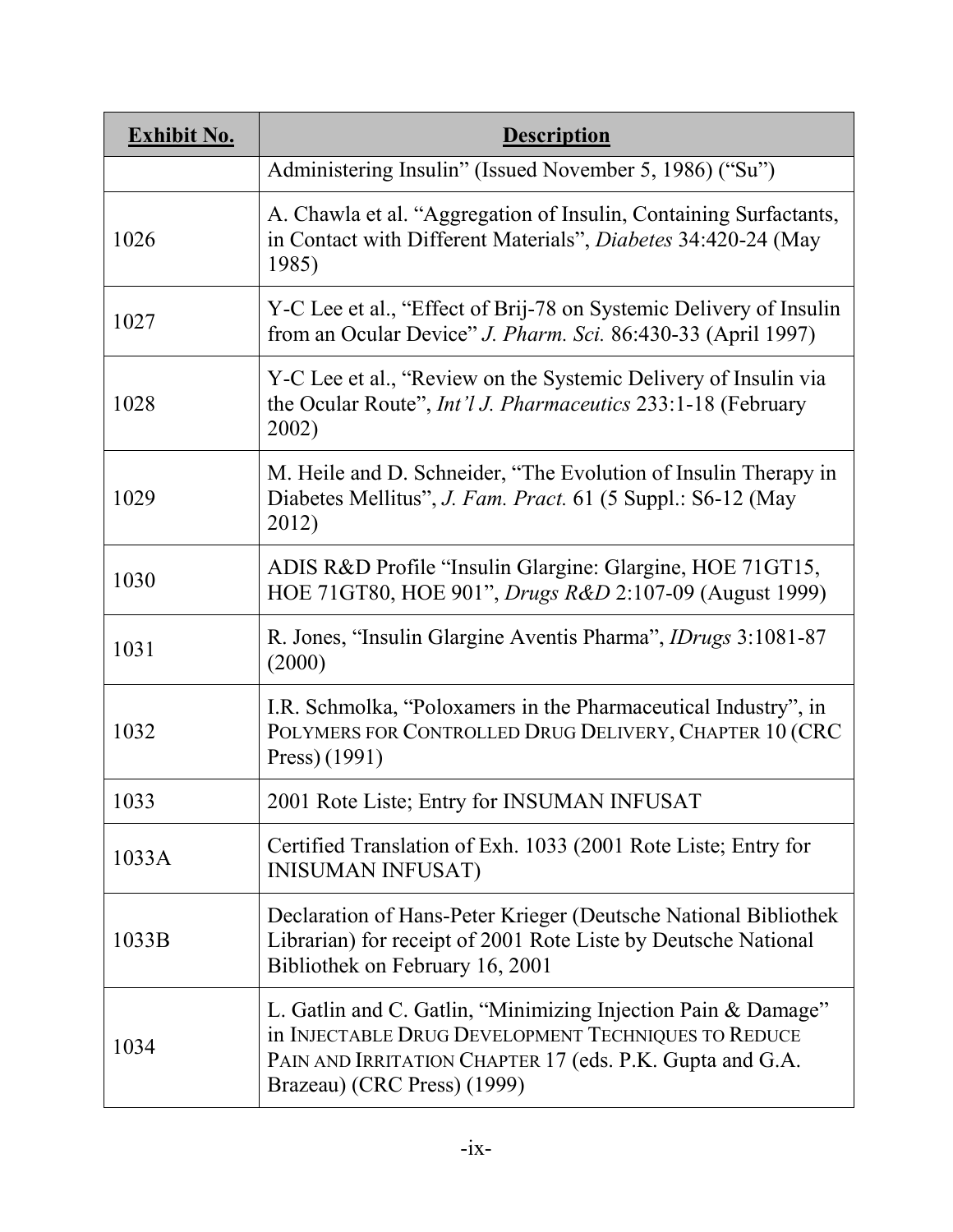| <b>Exhibit No.</b> | <b>Description</b>                                                                                                                                                                                                                                                                                   |
|--------------------|------------------------------------------------------------------------------------------------------------------------------------------------------------------------------------------------------------------------------------------------------------------------------------------------------|
| 1035               | 2004 CNN Money article regarding Aventis Pharma merger with<br>Sanofi-Synthelabo to create Sanofi-Aventis, the parent<br>corporation of '930 patent assignee Sanofi-Aventis Deutschland<br>GmbH at<br>http://money.cnn.com/2004/04/26/news/international/aventis san<br>ofi/ (accessed June 2, 2017) |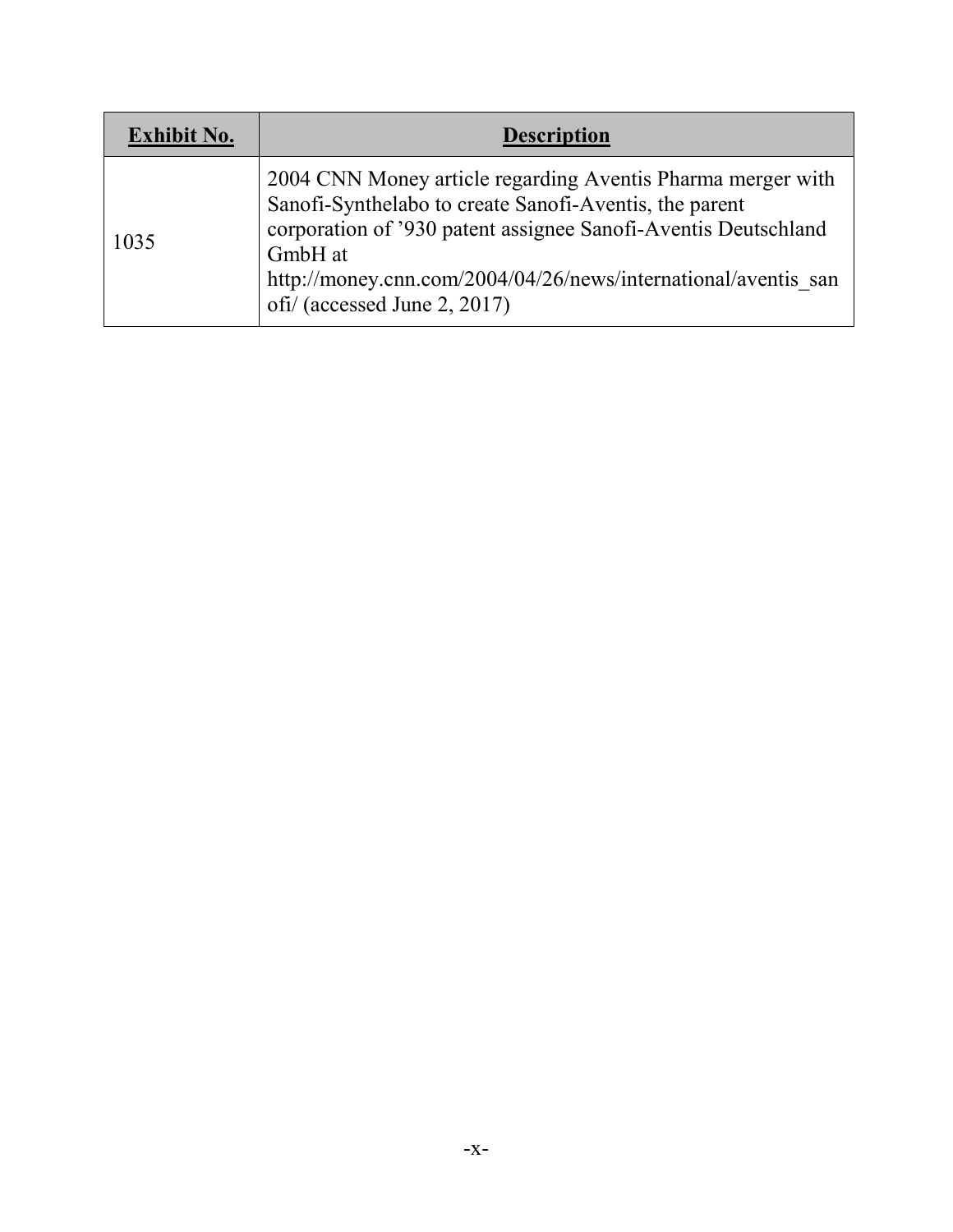#### **I. INTRODUCTION**

Mylan Pharmaceuticals Inc. ("Mylan") petitions for *Inter Partes* Review ("IPR") of claims 1-25 of U.S. Patent No. 7,476,652 to Brunner-Schwarz et al., titled "Acidic Insulin Preparations Having Improved Stability" ("the '652 patent," Ex. 1001). 37 U.S.C. §311.

By a preponderance of the evidence, this Petition proves the prior art renders unpatentable claims 1-25 of the '652 patent. An ordinarily skilled artisan ("PHOSITA"<sup>1</sup>) would have reason to combine the LANTUS<sup>®</sup> (Insulin Glargine) label [Ex. 1004], which was approved in 2000 and included each component claimed except for a polysorbate or poloxamer, with Lougheed [Ex. 1006], the 2000 FASS Insuman Infusat entry [Ex. 1007 and 1007A] or Grau [Ex. 1008], which provided a reasonable expectation of success that adding a non-ionic surfactant to an insulin formulation would inhibit or eliminate the well-known and recognized tendency for insulin to aggregate. The challenged claims were also obvious to a PHOSITA in view of Owens [Ex. 1005] and Lougheed, the FASS Insuman Infusat entry or Grau.

#### **II. MANDATORY NOTICES**

#### **A. Real Parties-In-Interest (37 C.F.R. §42.8(b)(1))**

<sup>1</sup> All references herein to the knowledge or understanding of a PHOSITA or a PHOSITA's interpretation or understanding of a prior art reference are as of the earliest possible priority date unless specifically stated otherwise.

-1-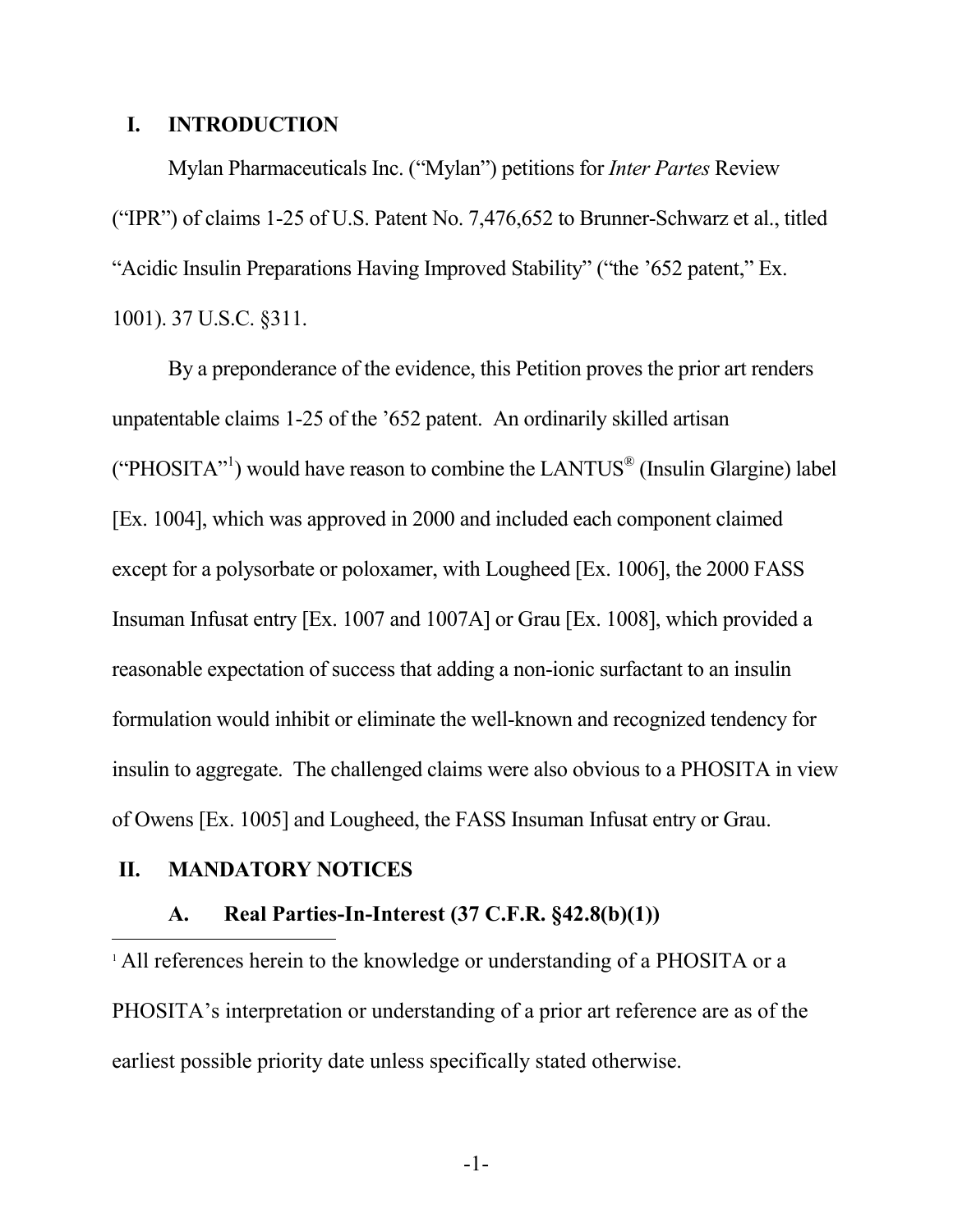Mylan's real parties-in-interest are Mylan Pharmaceuticals Inc., Mylan Inc.,

Mylan GmbH, Mylan N.V., Biocon Research Ltd. and Biocon Ltd.

Mylan Pharmaceuticals Inc., Mylan Inc., and Mylan GmbH are subsidiaries of

Mylan N.V.

# **B. Related Matters (37 C.F.R. §42.8(b)(2))**

Mylan is not a party to any litigation related to the '652 patent. The '652 patent

is related to U.S. Patent No. 7,713,930 and U.S. Patent Application No. 12/773,356

(now abandoned).

| <b>Lead Counsel</b>               | <b>Back-Up Counsel</b>           |  |  |
|-----------------------------------|----------------------------------|--|--|
| Jeffrey W. Guise, Reg. No. 34,613 | Douglas Carsten, Reg. No. 43,534 |  |  |
| WILSON SONSINI GOODRICH &         | WILSON SONSINI GOODRICH &        |  |  |
| <b>ROSATI</b>                     | <b>ROSATI</b>                    |  |  |
| 650 Page Mill Road,               | 650 Page Mill Road,              |  |  |
| Palo Alto, CA 94304               | Palo Alto, CA 94304              |  |  |
| Tel.: 858-350-2300                | Tel.: 858-350-2300               |  |  |
| Fax: 858-350-2399                 | Fax: 858-350-2399                |  |  |
| Email: $iguise@wsgr.com$          | Email: $dcarsten@wsgr.com$       |  |  |
|                                   |                                  |  |  |
|                                   | Richard Torczon, Reg. No. 34,448 |  |  |
|                                   | WILSON SONSINI GOODRICH &        |  |  |
|                                   | <b>ROSATI</b>                    |  |  |
|                                   | 650 Page Mill Road,              |  |  |
|                                   | Palo Alto, CA 94304              |  |  |
|                                   | Tel.: 202-973-8800               |  |  |
|                                   | Fax: 202-973-8899                |  |  |
|                                   | Email: $rtorczon@wsgr.com$       |  |  |
|                                   |                                  |  |  |
|                                   | Lorelei Westin, Reg. No. 52,353  |  |  |
|                                   | WILSON SONSINI GOODRICH &        |  |  |

**C. Identification of Counsel (37 C.F.R. §42.8(b)(3)) and Service Information (37 C.F.R. §42.8(b)(4))**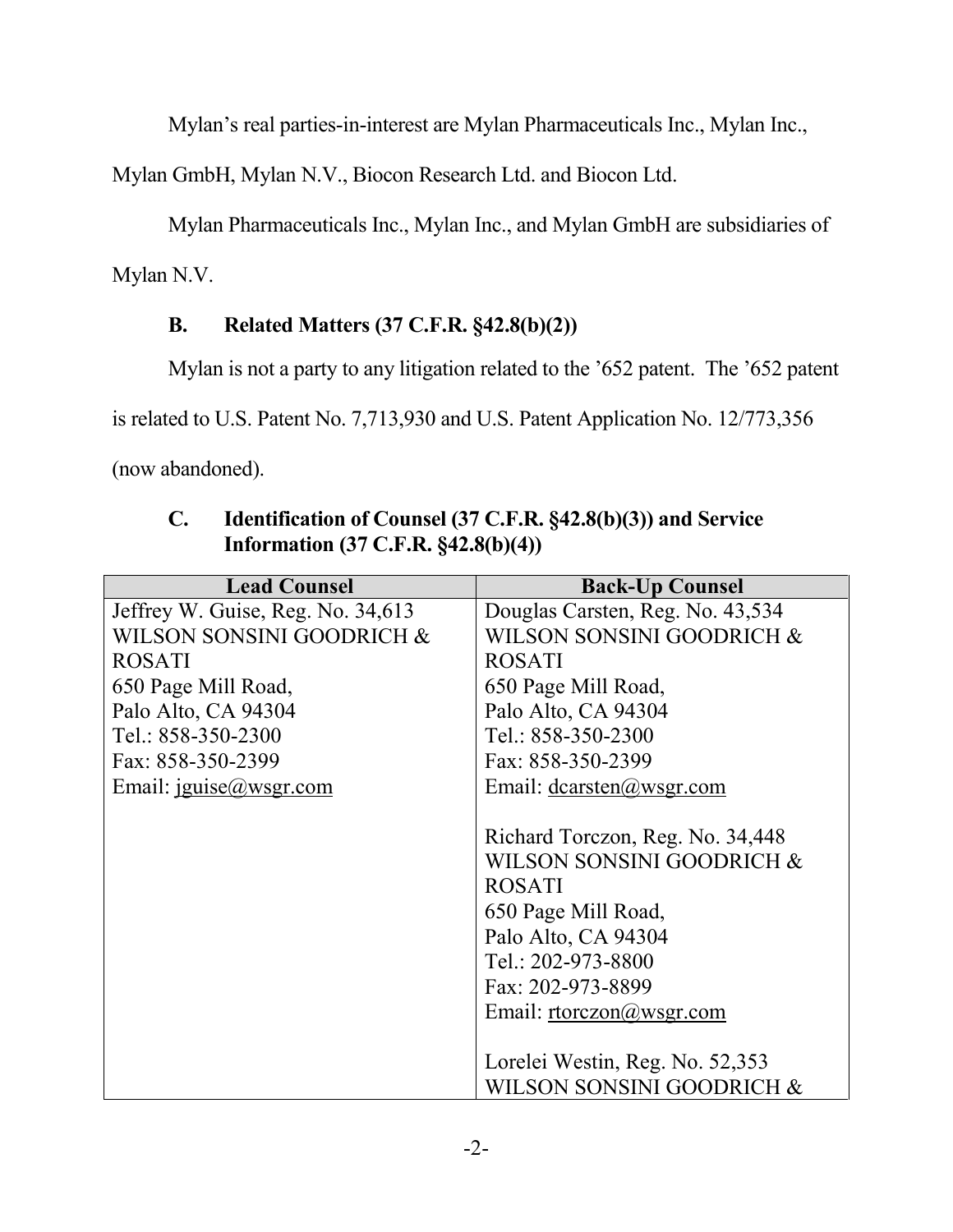| <b>ROSATI</b><br>650 Page Mill Road,<br>Palo Alto, CA 94304<br>Tel.: 858-350-2300<br>Fax: 858-350-2399<br>Email: $lwestin@wsgr.com$                                                                       |
|-----------------------------------------------------------------------------------------------------------------------------------------------------------------------------------------------------------|
| Clark Lin, Reg. No. 67,024<br>WILSON SONSINI GOODRICH &<br><b>ROSATI</b><br>650 Page Mill Road,<br>Palo Alto, CA 94304<br>Tel.: 858-350-2300<br>Fax: 858-350-2399<br>Email: $\text{clip}(\omega$ wsgr.com |
| Nancy Zhang, Reg. No. 69,463<br>WILSON SONSINI GOODRICH &<br><b>ROSATI</b><br>650 Page Mill Road,<br>Palo Alto, CA 94304<br>Tel.: 650-493-9300<br>Fax: 650-493-6811<br>Email: $nzhang@wsgr.com$           |

Please direct all correspondence to lead counsel and back-up counsel at the contact information above. Mylan consents to electronic mail service at jguise@wsgr.com and dcarsten@wsgr.com. A power of attorney pursuant to 37 C.F.R.  $§42.10(b)$ accompanies this petition.

## **III. CERTIFICATIONS (37 C.F.R. §42.104(a))**

Mylan certifies that the '652 patent is available for IPR and that Mylan is not barred or estopped from requesting IPR on the identified grounds.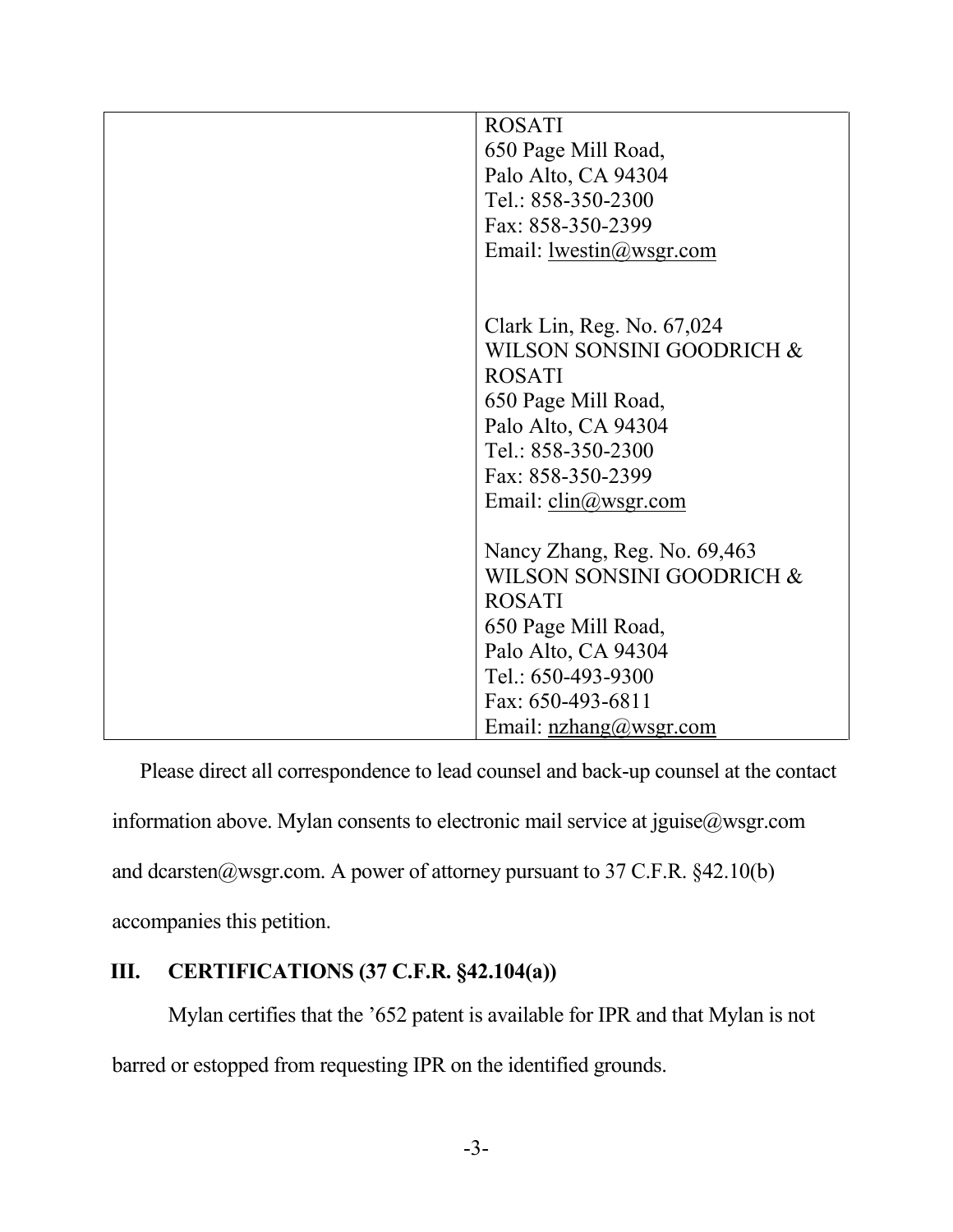## **IV. IDENTIFICATION OF CHALLENGE AND STATEMENT OF THE PRECISE RELIEF REQUESTED**

Mylan requests *inter partes* review and cancellation of claims 1-25 of the '652

patent under pre-AIA § 103, as Mylan's detailed statement of the reasons for the relief

requested sets forth, supported with exhibit copies, and the Declaration of Dr. Samuel

Yalkowsky [Ex. 1003].

The challenged claims relate to an insulin glargine formulation, specifically a

formulation created through the simple addition of a polysorbate or poloxamer to a

then-commercially available insulin glargine formulation. Claims 1-25 of the '652

patent are unpatentable on these grounds:

|                         | <b>Ground   Claims and Basis</b>                                                  |
|-------------------------|-----------------------------------------------------------------------------------|
|                         | Claims 1-25 as obvious over the LANTUS <sup>®</sup> label [Ex. 1004] and          |
|                         | Lougheed [Ex. 1006]                                                               |
| $\overline{2}$          | Claims 7 and 24 as obvious over the LANTUS <sup>®</sup> label and the 2000 FASS   |
|                         | Insuman Infusat entry [Ex. 1007 and 1007A]                                        |
| 3                       | Claims 7 and 24 as obvious over the LANTUS <sup>®</sup> label and Grau [Ex. 1008] |
| $\overline{\mathbf{4}}$ | Claims 1-25 as obvious over Owens [Ex. 1005] and Lougheed                         |
| 5 <sup>5</sup>          | Claims 7 and 24 as obvious over Owens and the 2000 FASS Insuman                   |
|                         | Infusat entry                                                                     |
| 6                       | Claims 7 and 24 as obvious over Owens and Grau                                    |

## **V. STATEMENT OF REASONS FOR THE RELIEF REQUESTED**

### **A. Summary of the Argument**

Researchers have been working since the discovery of insulin in the 1920s to

provide diabetic patients with therapeutic insulin preparations that allow constant and

consistent glycemic control. Ex. 1003 ¶¶92-97. The development of variant insulin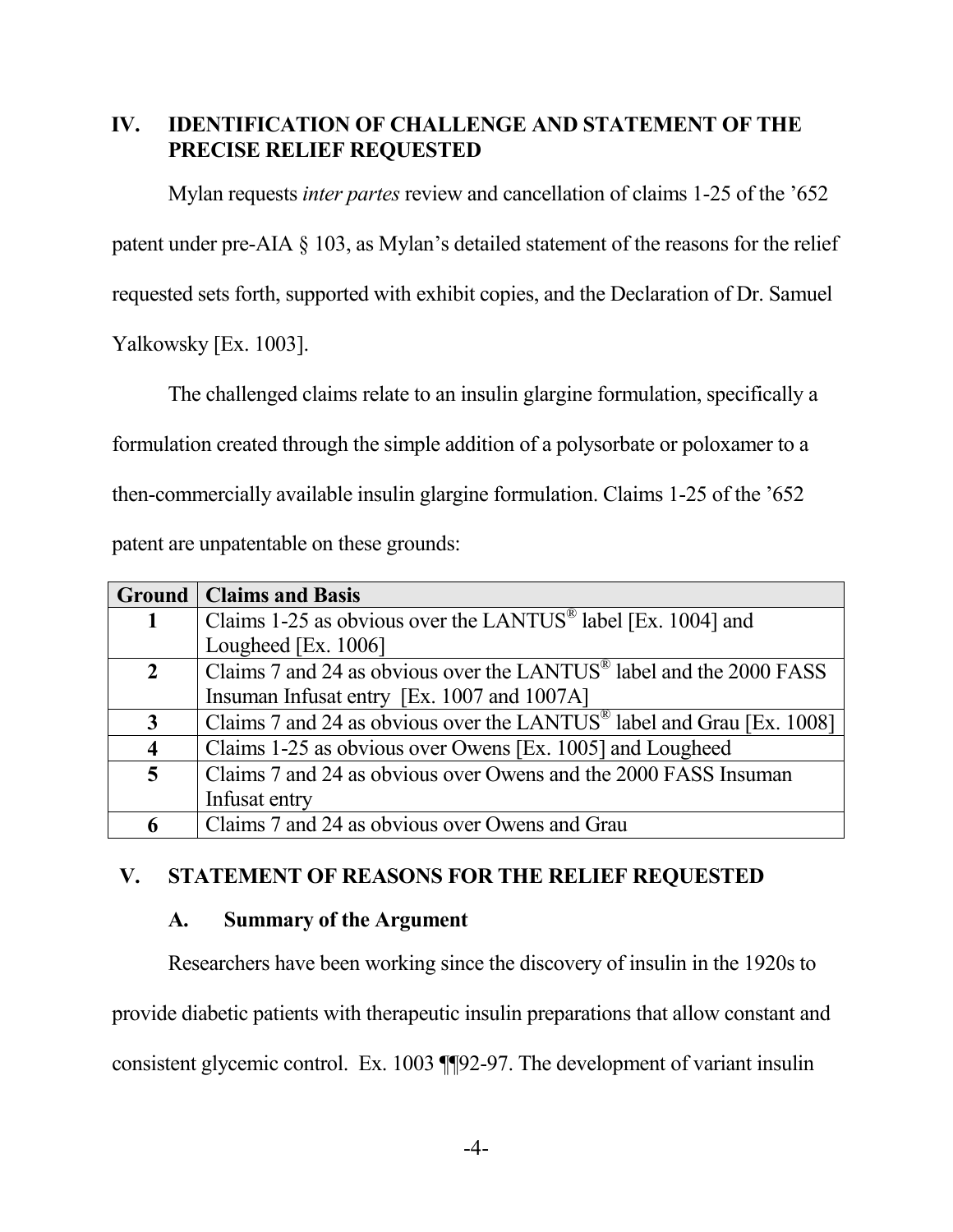compositions, including long-acting, controlled release basal insulin analogs, and fastacting insulin was critical for achieving long-term control of blood sugar levels. *Id.*

Basal insulin glargine (LYS2963016 or HOE 901), developed and patented in the early 1990s, is an example of a biosynthetic recombinant human insulin analogue (Gly(A21)-Arg(B31)-Arg(B32)). *Id.* ¶¶124-28. Insulin glargine differs from human insulin at position 21 (glycine substitution for asparagine) and addition of two arginines at the C-terminal, which results in an altered acidic isoelectric point, as well as a predominantly monomeric insulin form in solution. *Id.* Because of its lowered solubility at neutral pH, insulin glargine precipitates upon injection into a subcutaneous tissue (a relatively neutral environment), resulting in controlled release and a longer time of action. *Id.*; Ex. 1004, 3. Insulin glargine was approved as a therapeutic by the U.S. Food and Drug Administration (FDA) in April 2000. *See*  FDA Drug Approval for NDA 021081 [Ex. 1010].

Insulin glargine's mechanism of action centers on its altered isoelectric point, resulting in the therapeutic preparation being more soluble in an acidic environment; by contrast, native human insulin formulations are more soluble at neutral pH. *See*  Gillies [Ex. 1011], 2; Ex. 1003 [125. Thus, insulin glargine is provided and stored as an acidic (pH 4.0) solution with a predominantly monomeric form. *See* Ex. 1004, 3; Ex. 1003 ¶125. Upon administrating the acidic insulin glargine solution, the neutral environment of the patient's subcutaneous tissue causes insulin glargine to precipitate

-5-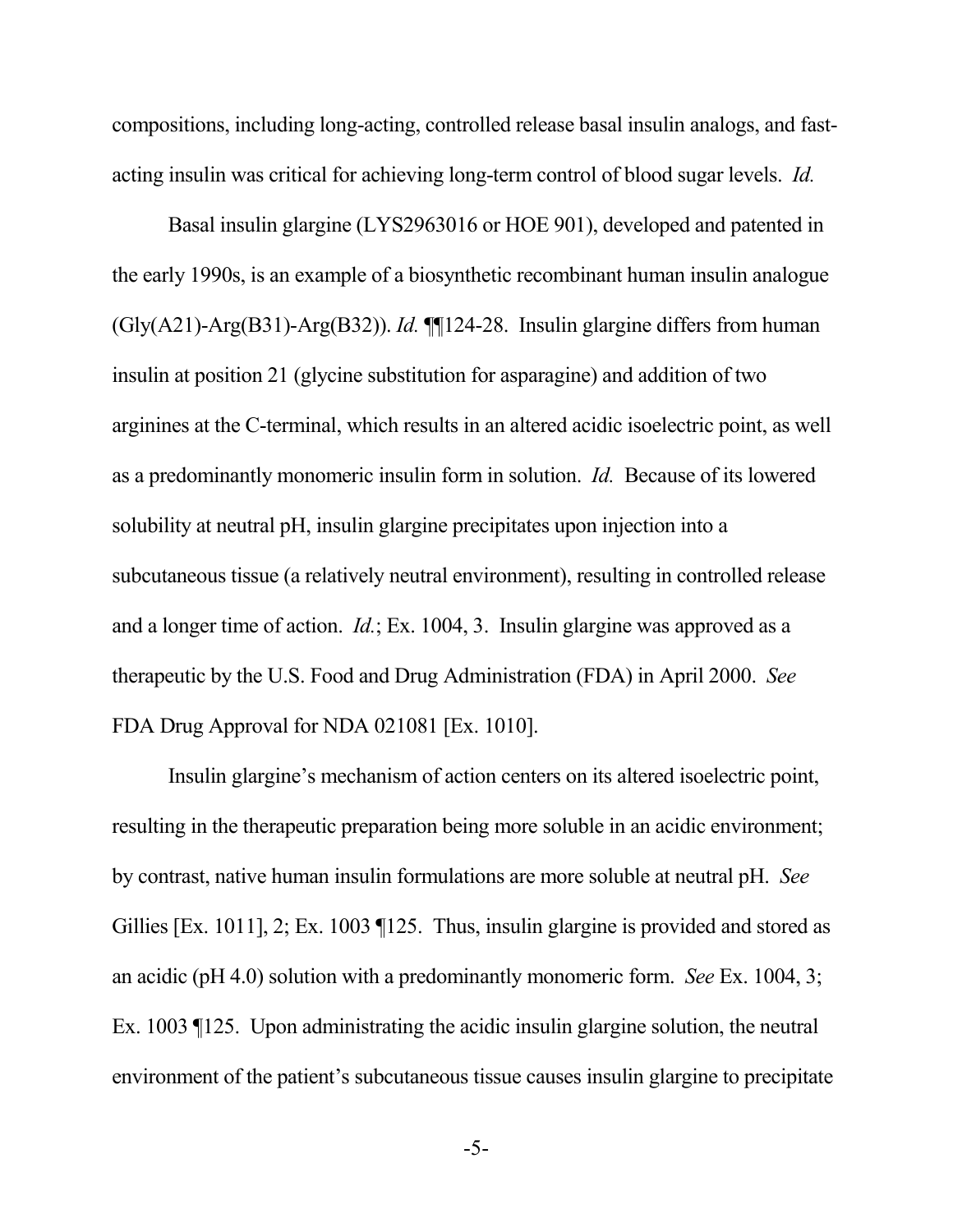at the site of injection, effectively prolonging its absorption into the bloodstream. *Id.* Adding zinc prolonged the release of active insulin monomers. Preservatives (*e.g*., mcresol) and isotonic agents (*e.g.*, glycerol) were extensively used to further stabilize insulin formulations. *See* Owens [Ex. 1005], 3; Derewenda [Ex. 1012], 1; Berchtold [Ex. 1013], 1; Brange and Langkjær [Ex. 1014], 20; Ex. 1003 ¶125. Patients administered insulin glargine display a 24-hour duration of action with a relatively flat profile over the measured time period. Ex. 1004, 3.

While insulin precipitation *in vivo* can be useful for prolonged therapeutic effect, insulin aggregation before injection (such as during storage) can adversely affect its biological activity, including the well-known and inherent tendency of insulin products to aggregate during storage or agitation of the pharmaceutical solution. *See, e.g.*, Lougheed [Ex. 1006], 1 ("Unfortunately, the tendency of insulin to aggregate during storage in and delivery from [infusion] devices remains one of the fundamental obstacles to their prolonged clinical use."); Brange and Langkjoer [Ex. 1014], 8 ("The inherent tendency of insulin to undergo conformational changes resulting in aggregation and formation of a viscous gel or insoluble precipitates was observed early on in the insulin era."); Ex. 1003 ¶¶103-08. Factors known to contribute to insulin aggregation (or fibrillation) include acidic pH environments, as well as the prevalence of insulin in a monomeric form, primarily due to exposed hydrophobic surface areas. *See, e.g.*, Brange [Ex. 1015], 3 ("[M]onomers [were] the

-6-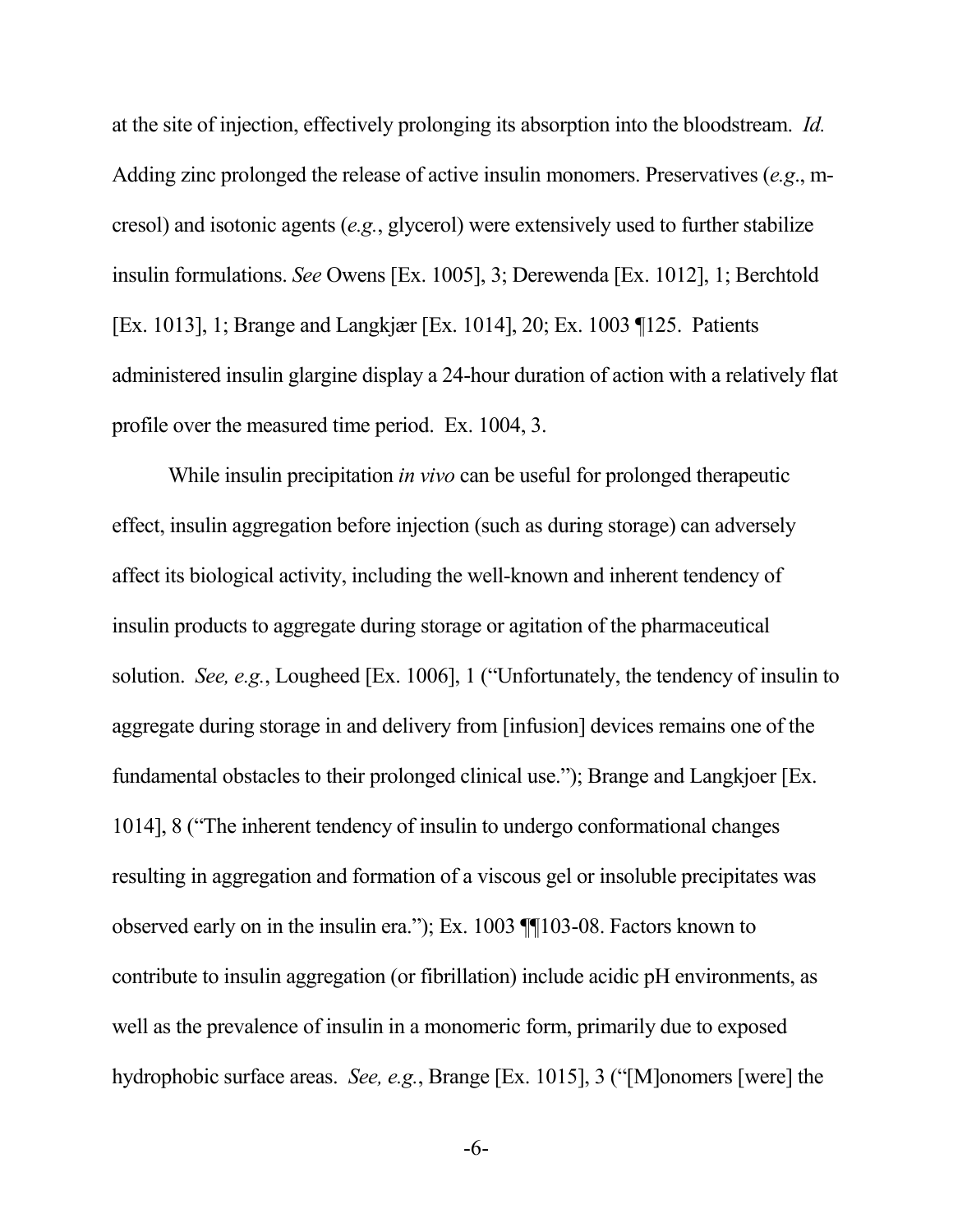least stable species and therefore more likely than dimers and hexamers to undergo conformational changes at hydrophobic interfaces.").

Insulin aggregation, which differs from the formation of relatively stable insulin dimers and hexamers in solution, contributes to the formation of highmolecular weight polymers including desamido insulin, which can lead to decreases in biological activity of the insulin preparation. Ex. 1006, 1. In fact, labels for insulin preparations, such as insulin glargine, have long warned patients not to use the product unless "the solution is clear and colorless with no particles visible", *i.e.*, no aggregation of insulin has occurred. Ex. 1004, 5-6. Moreover, insulin glargine would have also been expected to aggregate because of the prevalence of monomeric forms of insulin glargine and its acidic pH environment. *See* Ex. 1003 ¶¶105-08, 126.

Thus, it was long and well-known that insulin had a tendency to aggregate. That inherent characteristic, recognized for decades, hampered efforts to develop insulin solutions, for example, for therapeutic mechanical and automatic infusions. Skilled artisans have expended significant effort in researching and testing ways to prevent insulin aggregation during storage and use. Ex. 1003 ¶¶109-23. In the early 1980s, Lougheed and colleagues performed experiments designed to test insulin formulations under the most severe storage conditions, including varying storage materials (such as copper, titanium and rubber), bacteriostatic agents (cresol, phenol and glycerol), and using different non-ionic, anionic and ionic surfactants to combat

-7-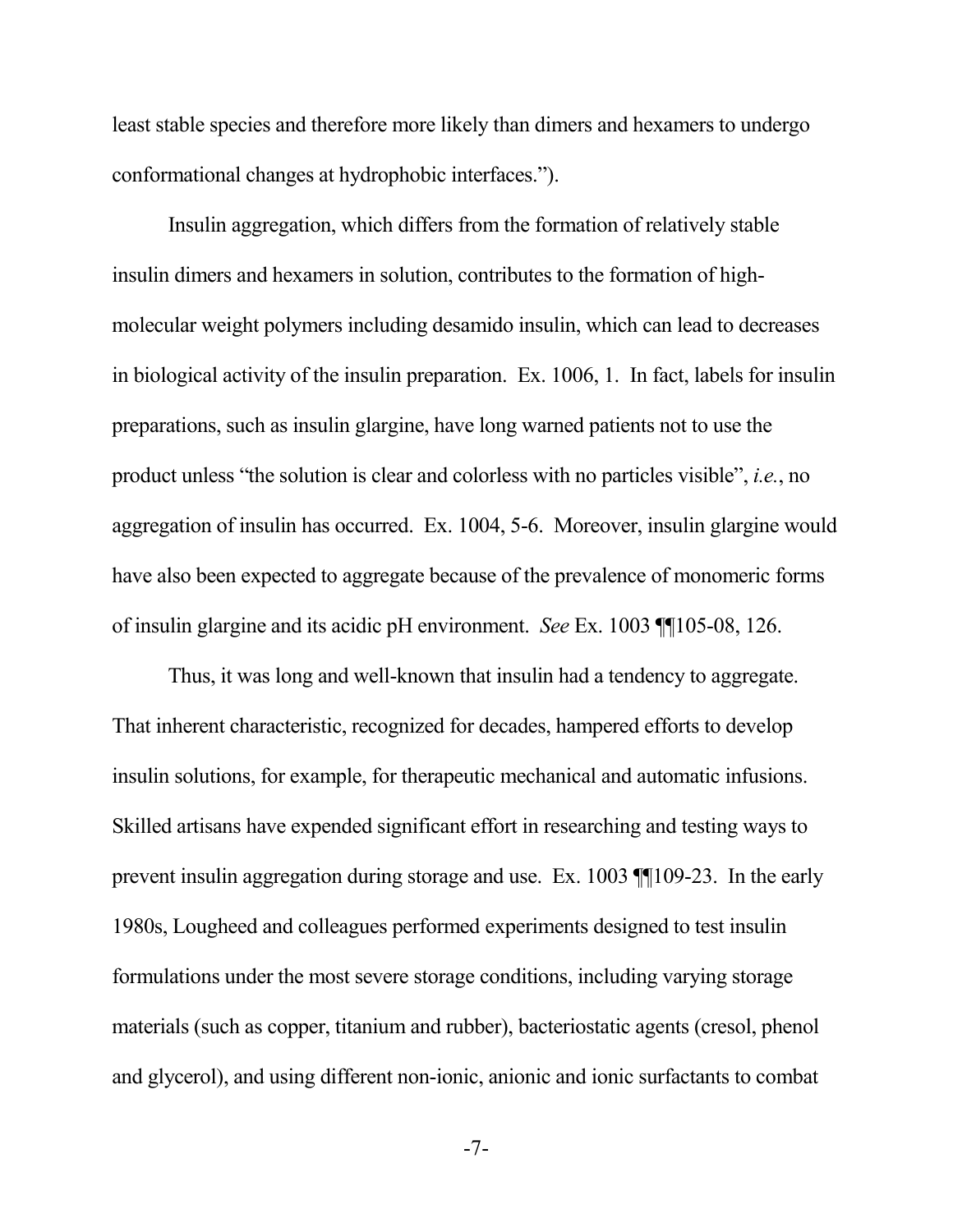insulin aggregation. Lougheed concluded that aggregate formation was inhibited by the tested nonionic detergents, including Brij 35, Lubrol WX, Triton X100, Tween 20 and Tween 80, and the anionic detergent sodium dodecyl sulfate (SDS). Lougheed [Ex. 1006], 7. Other prior art references confirmed the early findings of Lougheed concluding that adding surfactants to insulin formulations would reduce aggregation and have no adverse effect on the biological activity of insulin. Ex. 1003 ¶¶109-23. In fact, Brange et al. concluded that "[s]tabilization of the insulin hexameric structure and blockage of hydrophobic interfaces by addition of surfactants are the most effective means of counteracting insulin fibrillation." Brange [Ex. 1015], Abstract; Ex. 1003 ¶109. Accordingly, adding a surfactant to known insulin formulations would have been well-known and routine to PHOSITAs. Ex. 1003 ¶¶109-23.

The fact that non-ionic surfactants stabilize and inhibit aggregation in protein solutions is not surprising. Non-ionic surfactants, including polysorbates and poloxamers, have long been used to stabilize commercially available and FDAapproved human protein and polypeptide pharmaceutical formulations because of their stabilizing effects, low toxicity, and pH independence. *See* Ex. 1003 ¶¶111-15. ("Based on their use in reducing aggregation in other protein formulations as well as their safety, one of ordinary skill in the art would consider polysorbates and poloxamers in formulating insulin."). Jones noted that the Physician's Desk Reference ("PDR") in 1994, well before the earliest priority date of September 9,

-8-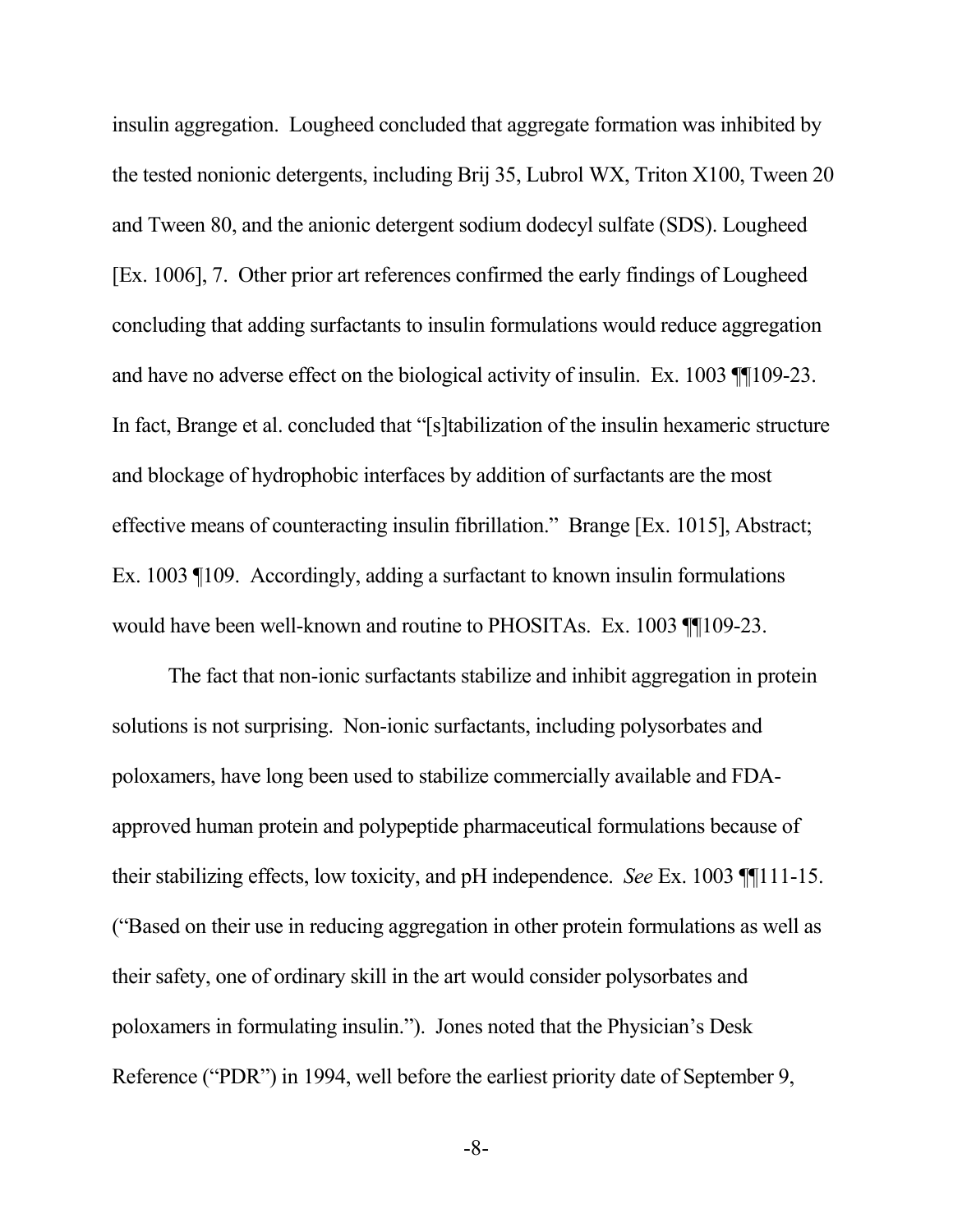2002, included commercial formulations incorporating non-ionic surfactants such as the claimed polysorbate 20 and polysorbate 80:

| <b>Chemical Name</b> | Commercial<br>Name | <b>Final Formulation Usage</b>                                             | <b>Quantity</b>         | Manufacturer                 |
|----------------------|--------------------|----------------------------------------------------------------------------|-------------------------|------------------------------|
| Polysorbate 20       | Tween 20           | Actimmune (Interferon<br>gamma-1b)                                         | $0.1$ mg/ml             | Genentech                    |
| Polysorbate 40       | Tween 40           |                                                                            |                         |                              |
| Polysorbate 60       | Tween 60           |                                                                            |                         |                              |
| Polysorbate 80       | Tween 80           | Tubersol (Tuberculin purified<br>protein derivative diagnostic<br>antigen) | 0.0005%                 | Connaught<br>Laboratories    |
| Polysorbate 80       | Tween 80           | $Rh$ o $GAM$ ( $Rh0$ (D) Immune<br>Globulin)                               | $0.01\%$                | Ortho Diagnostics<br>Systems |
| Polysorbate 80       | Tween 80           | Neupogen (Filgrastim)                                                      | 0.004%                  | Amgen                        |
| Polysorbate 80       | Tween 80           | Activase (Recombinant<br>Alteplase)                                        | $0.11$ mg/ml            | Genentech                    |
| Polysorbate 80       | Tween 80           | Koate-HP (Factor VIII)                                                     | $\leq$ 25 ppm           | Miles Biologicals            |
| Polysorbate 80       | Tween 80           | Kogenate (Recombinant<br>Antihemopphilic Factor)                           | $<$ 600 µg /<br>1000 IU | Miles Biologicals            |
| Cetomacrogol 1000    | Brij               |                                                                            |                         |                              |
| Polyethylene Glycol  | PEG                |                                                                            |                         |                              |

#### Table I. Nonionic Surfactants Used in the Pharmaceutical Industry

(Adapted from Bam) (15). Final Formulation Usage and Quantity data compiled from *Physicians Desk Reference (PDR)*, 48<sup>th</sup> Edition, 1994 and is by no means complete. Information regarding specifics of these and other approved excipients for pharmaceutics found in several handbooks (16-19).

#### *See* Ex. 1016, 3.

Moreover, Insuman Infusat, an insulin product approved by the EMA (European Medicines Agency) in 1997 and "specially designed for use in external portable insulin pumps", was a commercially available insulin therapeutic in at least Austria, France, Sweden, Finland and Germany. *See* EMEA Public Statement [Ex. 1009], 1. Insuman Infusat included a non-ionic surfactant well before the earliest priority date of the '652 patent. *See, e.g.*, 2000 FASS Insuman Infusat Entry [Ex. 1007 and 1007A], 5 (inclusion of poly(oxyethylene, oxypropylene)glycol to biosynthetic human insulin formulation); Insuman Infusat 2001 Rote Liste Entry [Ex.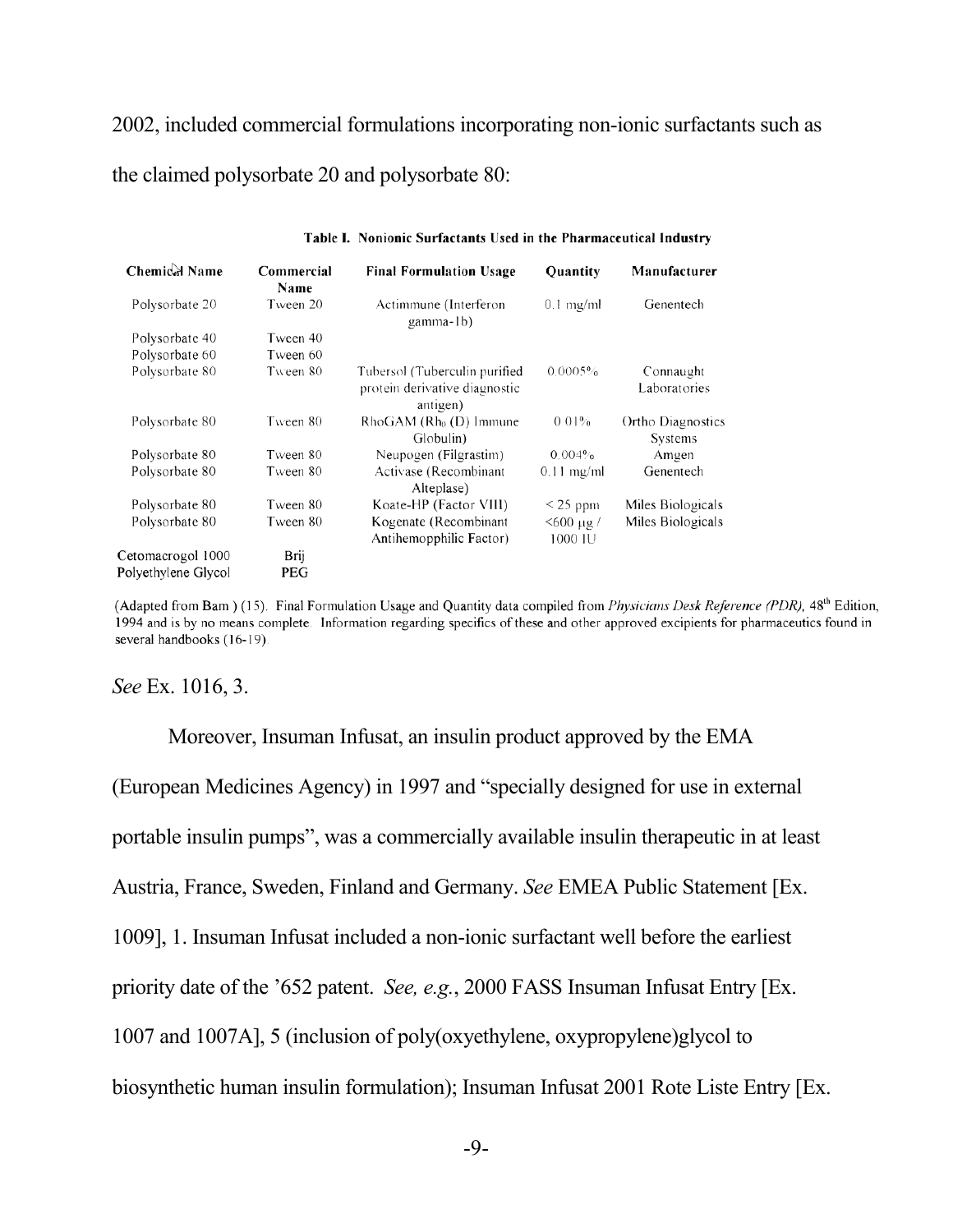1033, 1033A], 6 (inclusion of poloxamer 171 in human recombinant insulin solution). Insuman Infusat was developed by Hoescht AG, and marketed by Sanofi-Aventis.

It is beyond reasonable dispute that non-ionic surfactants were used in commercially-available insulin formulations for inhibiting protein aggregation long before the priority date of the '652 patent's claims. Thus a PHOSITA would have had reason to improve commercially-available insulin glargine formulations (*see*, *e.g,*  LANTUS<sup>®</sup> 2000 label [Ex. 1004] and Owens [Ex. 1005]) by anti-aggregation additives, such as Brij 35, Lubrol WX, Triton X100, Tween 20, Tween 80, poloxamer 171, poloxamer 181 and other known surfactants, which were used routinely to inhibit aggregation and formation of particles in peptide and protein-containing formulations. Ex. 1003 ¶128. The challenged '652 patent claims were obvious.

#### **B. '652 Patent--Background**

#### **1. The '652 Patent**

The '652 patent issued January 13, 2009 as a continuation of an earlierabandoned U.S. patent application (U.S. Patent Appl. No. 10/461,740) (filed June 13, 2003), which claimed priority to U.S. Provisional Appl. No. 60/409,336, filed September 9, 2002, and DE10227232, filed June 18, 2002, the '652 patent's earliest possible priority date.

The '652 patent issued with 25 claims. Claims 1, 7 and 24 are independent claims, all claiming a pharmaceutical formulation comprising: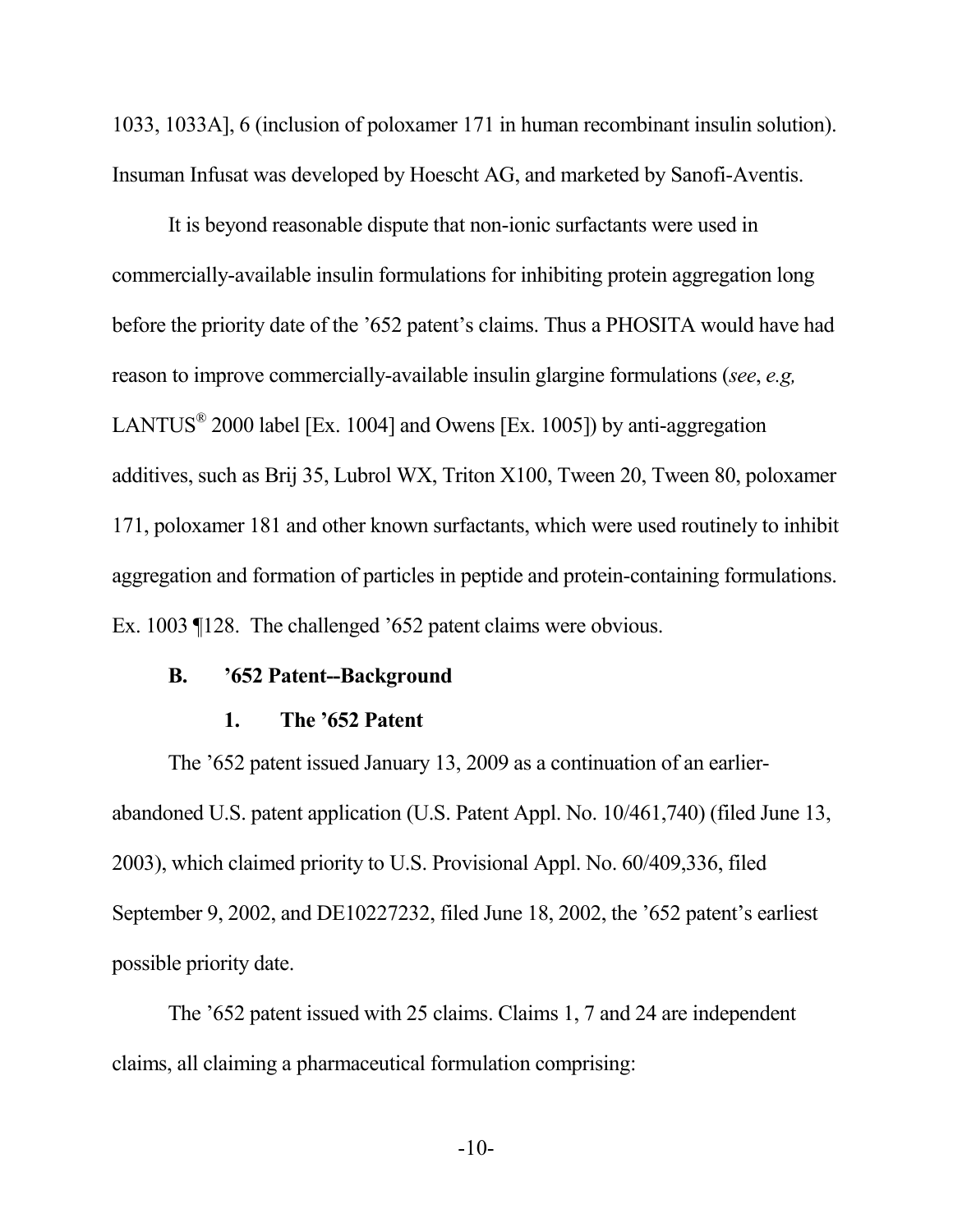- Gly(A21), Arg(B31), Arg (B32)-human insulin (*i.e.*, insulin glargine)
- At least one chemical entity chosen from a polysorbate or poloxamer
- At least one preservative
- Water
- pH of the insulin glargine formulation in the range from 1 to 6.8 (claims) 1 and 7) or 3.5 to 4.5 (claim 24).

Claim 1 limits the formulation to a polysorbate chosen from polysorbate 20 or polysorbate 80. Claim 24 limits the formulation to the preservative cresol.

Although independent claims 7 and 24 are interspersed within the claim set, all of the dependent claims ultimately depend from independent claim 1 only. The dependent claims recite various chemical entities of the insulin glargine formulation of claim 1, such as polysorbate 20 (claim 2) "in an effective amount to reduce turbidity" (claim 8). Many of the additional chemical entities recited in the dependent claims include compounds that are commonly found in insulin formulations, including a preservative such as phenol (claim 3), cresol (claim 4), or a Markush group of preservatives including "phenol, cresol, chlorocresol, benzyl alcohol, and parabens" (claim 11). Claims 5 and 6 further include other common additives of commercially available insulin formulations, including zinc (claim 5), a buffer (claim 13), including "TRIS, phosphate, citrate, acetate and glycylclycin" (claim 14), "in a concentration of 5-250 mM" (claim 22), sodium chloride (NaCl) in a concentration of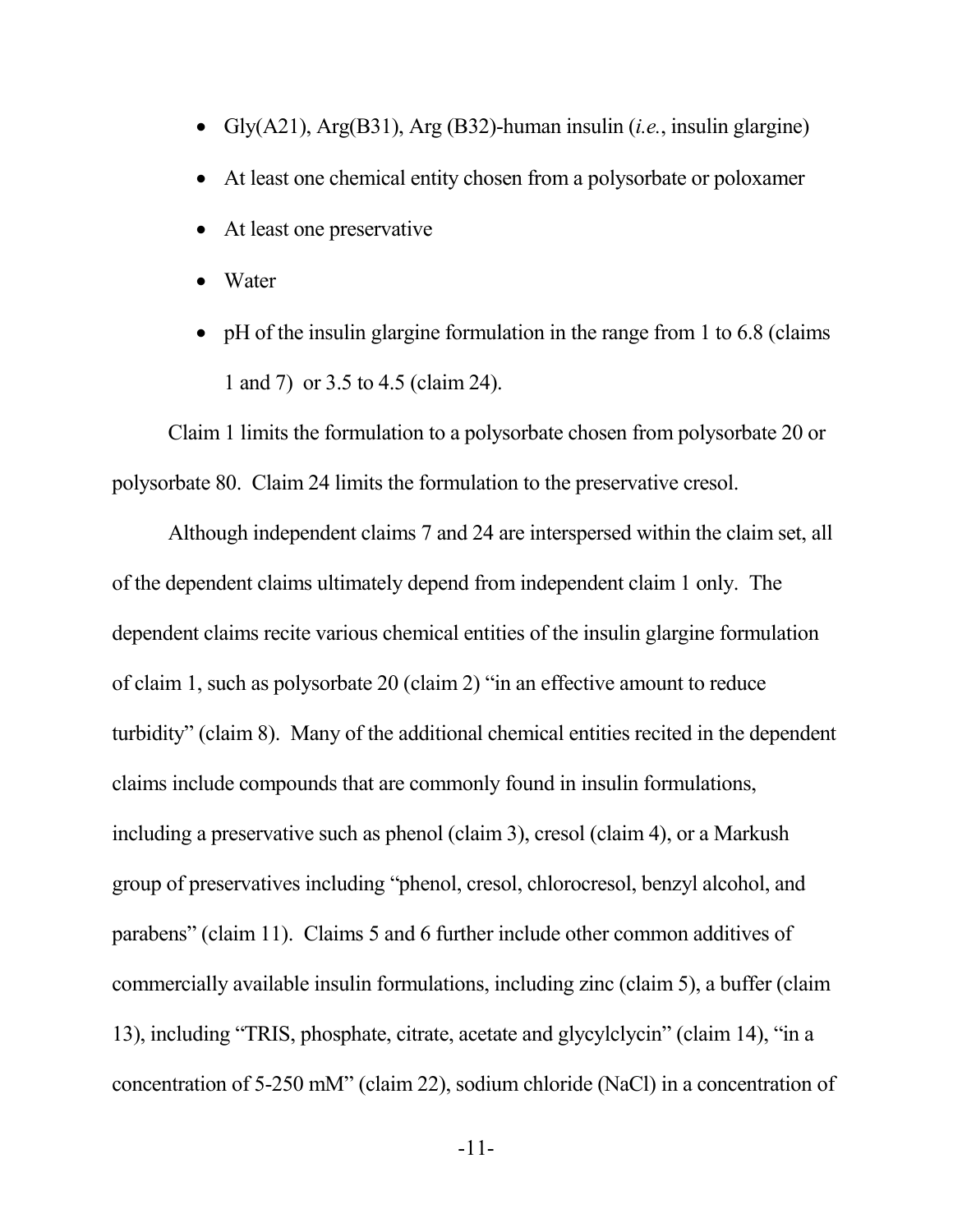up to 150 mM (claim 21) or "at least one isotonicizing agent") (claim 6). Claim 12, which depends from claim 6, lists "mannitol, sorbitol, lactose, dextrose, trehalose, sodium chloride, and glycerol" as isotonicizing agents, common additives in parenteral formulations. Claim 25 further includes "one or more excipients chosen from acids, alkalis and salts" to the claimed formulation of independent claim 1.

Claims 9 and 10 further limit the acidic pH range of independent claim 1 to "3.5 to 6.8" (claim 9) and "3.5 to 4.5" (claim 10). Claims 15 to 18 limit concentrations or amounts of certain agents or excipients in the claimed pharmaceutical formulation, including insulin glargine "in a concentration of 60-6000 nmol/ml" (claim 15) and insulin glargine "in a concentration of 240-3000 nmol/ml" (claim 16). The polysorbate 20 and polysorbate 80 concentrations of claim 1 are limited to 5-200 μg/ml (claim 17), 5-120 μg/ml (claim 18) and 20-75 μg/ml (claim 19).

Claims 20 and 23 recite the excipients and concentrations of claims 12 and 6, respectively. Claim 20 recites "[t]he pharmaceutical formulation as claimed in claim 12, wherein at least one isotonicizing agent is chosen from glycerol and mannitol and wherein said at least one isotonicizing agent is present in a concentration of 100-250 mM." Claim 23 recites "[t]he pharmaceutical formulation as claimed in claim 6, wherein the at least one chemical entity comprises polysorbate 20, at least one preservative is cresol, and the pharmaceutical formulation has a pH in the acidic range

-12-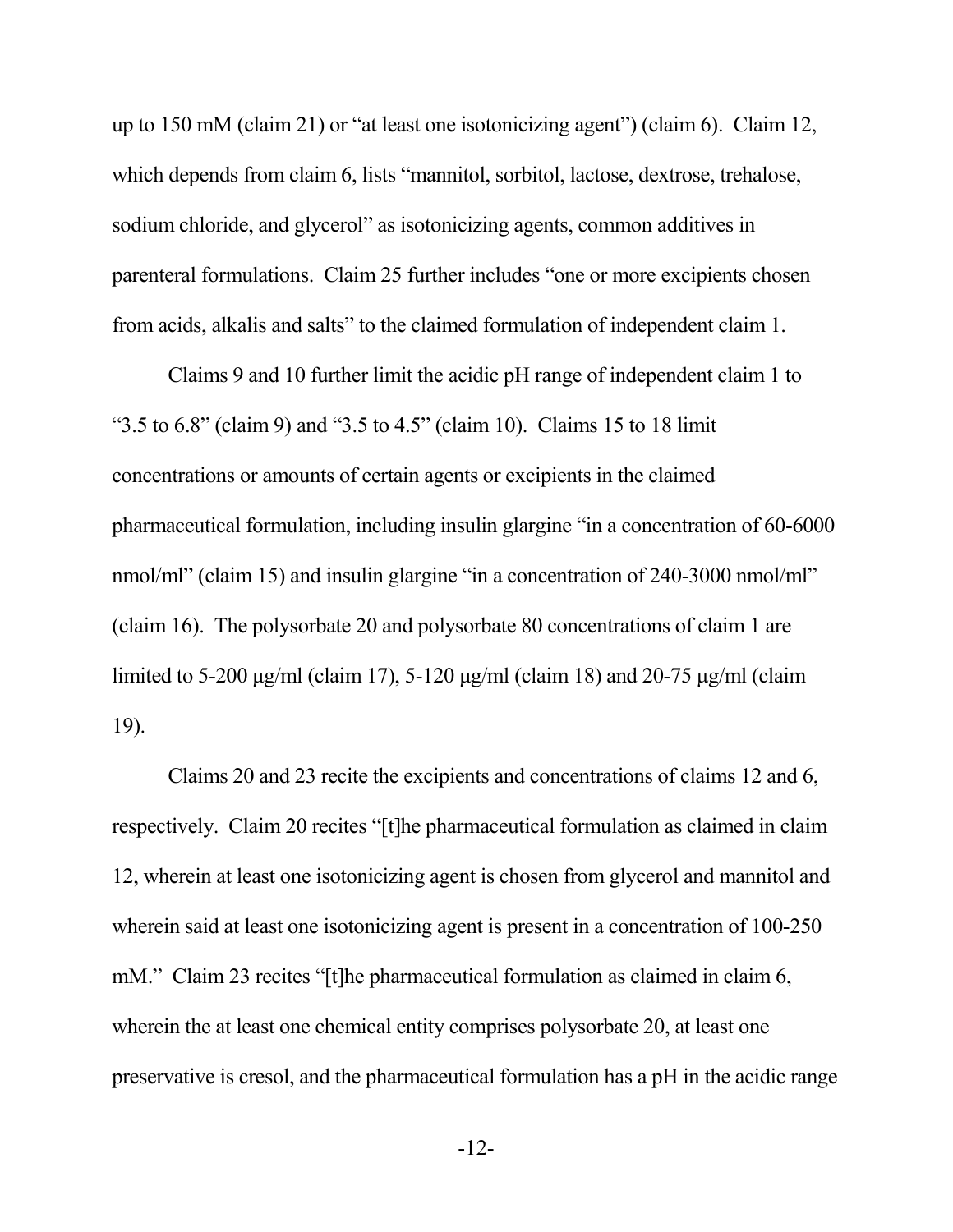from 3.5 to 4.5.

The well-known issue of insulin aggregation was fully acknowledged by the '652 patent, where "[e]specially at acidic pH, insulins . . . show a decreased stability and an increased proneness to aggregation on thermal and physicomechanical stress, which can make itself felt in the form of turbidity and precipitation (particle formation)." Ex. 1001, 3:2-7, citing to Brange [Ex. 1015]. The '652 patent further describes known sources of insulin aggregation, including hydrophobic surfaces that insulin molecules commonly encounter, such as glass vial walls, rubber or silicone stoppers, and contact with air. Ex. 1001, 3:8-14.

Moreover, while the '652 patent acknowledges such issues, the patent specification fails to acknowledge, and the applicants failed to inform the Patent Office, of the nearly identical prior art insulin glargine formulation that was known and available to the public more than one year before the earliest priority date of the '652 patent, the assignee's prior use of poloxamer in an insulin formulation or the numerous prior art references acknowledging aggregation issues and providing nonionic surfactants as a proven solution to such issues. The only difference between the prior art insulin glargine formulation and the '652 patent claims is the addition of a surfactant, a well-known and proven solution to the well-known and common problem of insulin aggregation.

#### **2. Brief Overview of the '652 Patent's Prosecution History**

-13-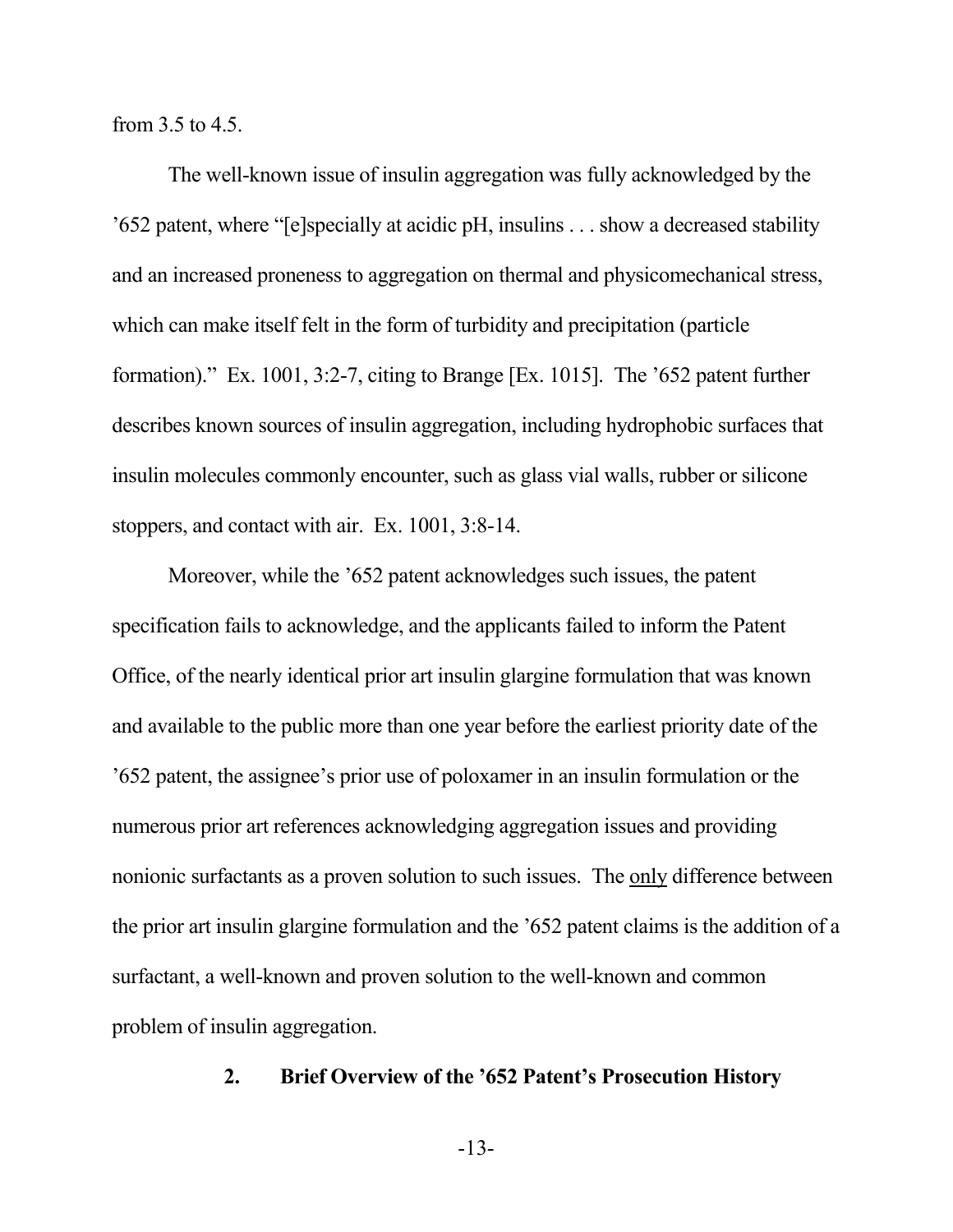The '652 patent issued from Application No. 11/089,777 ("the '777 application"). During prosecution, the PTO rejected the '777 application's claims for anticipation, obviousness and lack of written description. The rejection did not include the Lantus<sup>®</sup> 2000 label [Ex. 1004], Owens [Ex. 1005], Lougheed [Ex. 1006], the FASS Insuman Infusat entry [Ex. 1007] or Grau [Ex. 1008], asserted here. Lougheed was disclosed in an information disclosure statement, but not applied. *See*  Ex. 1001A, 67.

#### **C. Level of Ordinary Skill in the Art**

The invention's field involves inhibition of insulin aggregation and increased stability in insulin formulations. A PHOSITA would have held an M.S. or Ph.D. or equivalent in pharmacology, pharmaceutical sciences, or a closely related field; or an M.D. with practical academic or industrial experience in peptide injection formulations or stabilizing agents for such formulations. *See, e.g.*, Ex. 1003 ¶¶31- 34. A PHOSITA would have, for example, the educational background above with experience in surfactants commonly used in peptide injection formulation, as well as an understanding of factors that contribute to the molecule's instability. *Id*. This experience is consistent with the types of problems encountered in the art, which would have included peptide aggregation and instability, impact of stabilizing agents and additives on peptide aggregation, and compatibility with injection or storage equipment materials, for example. *Id*. A PHOSITA may have also consulted

-14-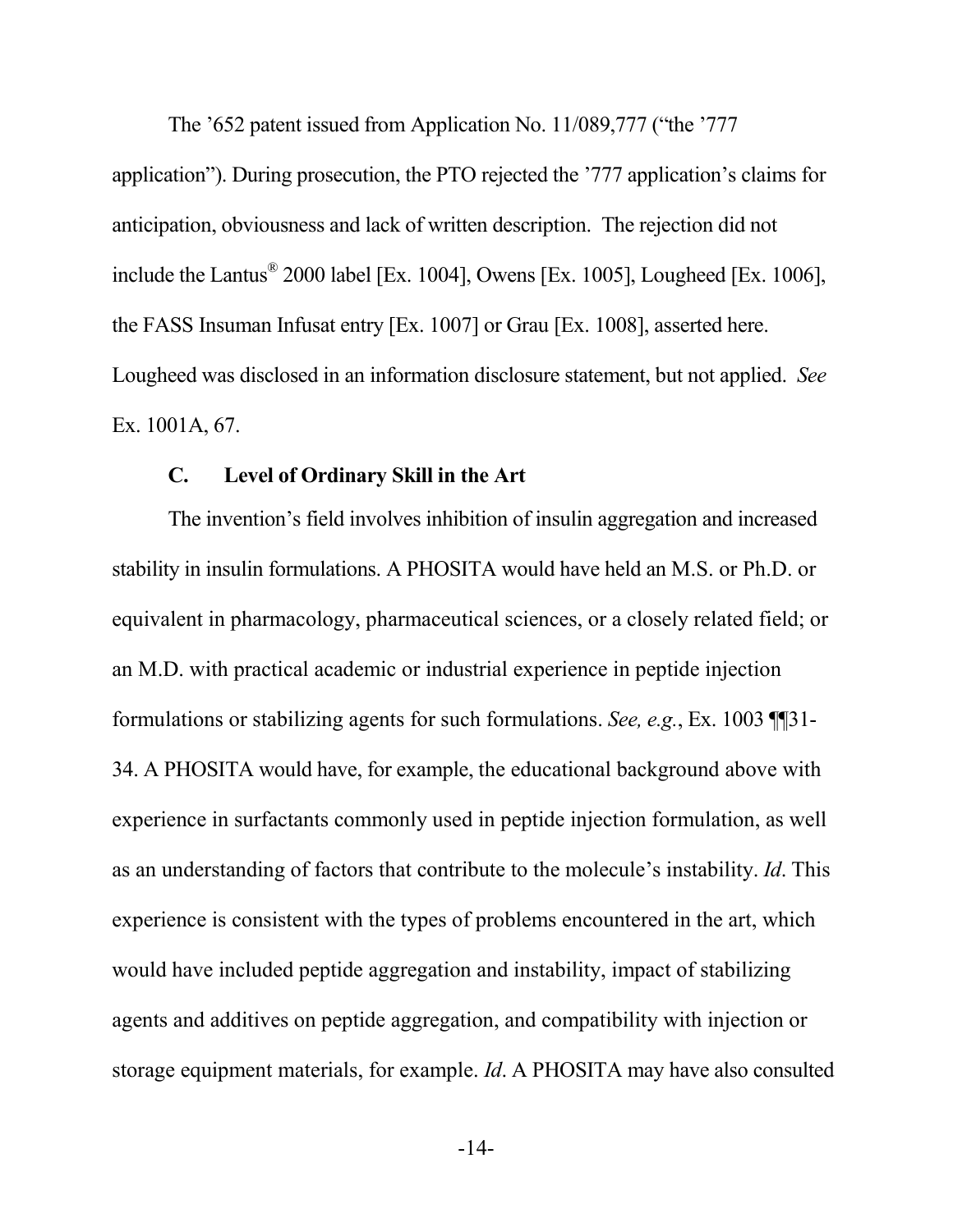with one or more team members of experienced professionals to develop an insulin formulation resistant to the well-known aggregation propensities of insulin molecules. *Id*. A PHOSITA would have been well-versed in the field's literature that was available as of the priority date. *Id*.

#### **D. Claim Construction**

The '652 patent claims presumably possess their "broadest reasonable construction in light of the specification of the patent in which it appears." 37 C.F.R. §42.100(b). Under the broadest reasonable construction, a PHOSITA would understand the claim terms below at least include the following meanings.<sup>2</sup>

*"A Pharmaceutical Formulation"*. All claims require a "pharmaceutical formulation" Mylan notes that the claims are not limited to a specific use or method related to the claimed pharmaceutical formulation. Accordingly, any pharmaceutical formulation that recites the limitations of the challenged claims, regardless of the

<sup>2</sup> Without taking a position here on whether the claims are sufficiently definite, Mylan notes that even when the metes and bounds of a claim are indefinite, the Board nevertheless determines whether embodiments plainly within the scope of the claim would have been obvious. *Ex parte Tanksley*, 26 USPQ2d 1384, 1387 (BPAI 1991) (embodiment within scope despite indefiniteness); *Ex parte Sussman*, 8 USPQ2d 1443, 1444 n.\* (BPAI 1988) (affirming obviousness despite indefinite claim format).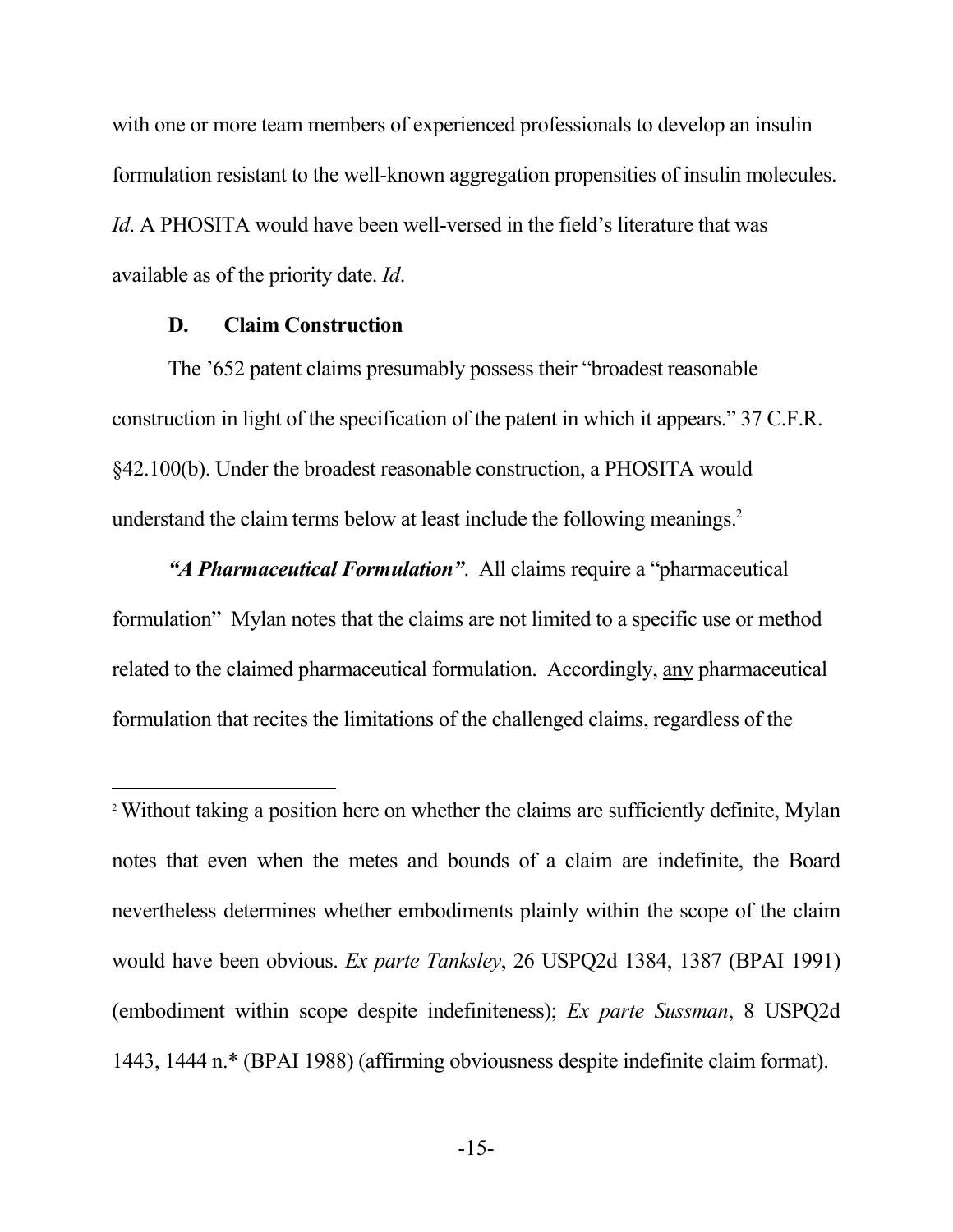application or use of the pharmaceutical formulation, would be relevant to the patentability of the challenged claims.

*"Polysorbate" or "Poloxamer"*. The independent claims each contain reference to a "polysorbate" or a "poloxamer." A PHOSITA would understand "polysorbate" or "poloxamer" to refer to classes of compounds, which are used as, for example, surfactants, including nonionic surfactants. *See* Ex. 1003 ¶¶53-57. The '652 patent lists compounds that are "pharmaceutically customary surfactants" as preferred, including:

[P]artial and fatty acid esters and ethers of polyhydric alcohols such as of glycerol, sorbitol and the like (Span®, Tween®, in particular Tween® 20 and Tween® 80, Myrj®, Brij®), Cremophor® or poloxamers.

Ex. 1001, 3:52-56. Because claims 7 and 24 require only "at least one chemical entity chosen from polysorbate and poloxamers", under the broadest reasonable interpretation of the claim, this limitation would be met by *any* polysorbate or poloxamer.

*"Polysorbate 20" or "Polysorbate 80"*. Independent claim 1 recites to two polysorbate compounds: polysorbate 20 and polysorbate 80. Polysorbate 20 is a nonionic surfactant formed by the ethoxylation of sorbitan before the addition of lauric acid, and has been commonly used in a number of pharmacological applications, including parenteral formulations. *See* Ex. 1003 ¶¶53-54. Polysorbate 80 is also a nonionic surfactant used in parenteral formulations, and is synthesized

-16-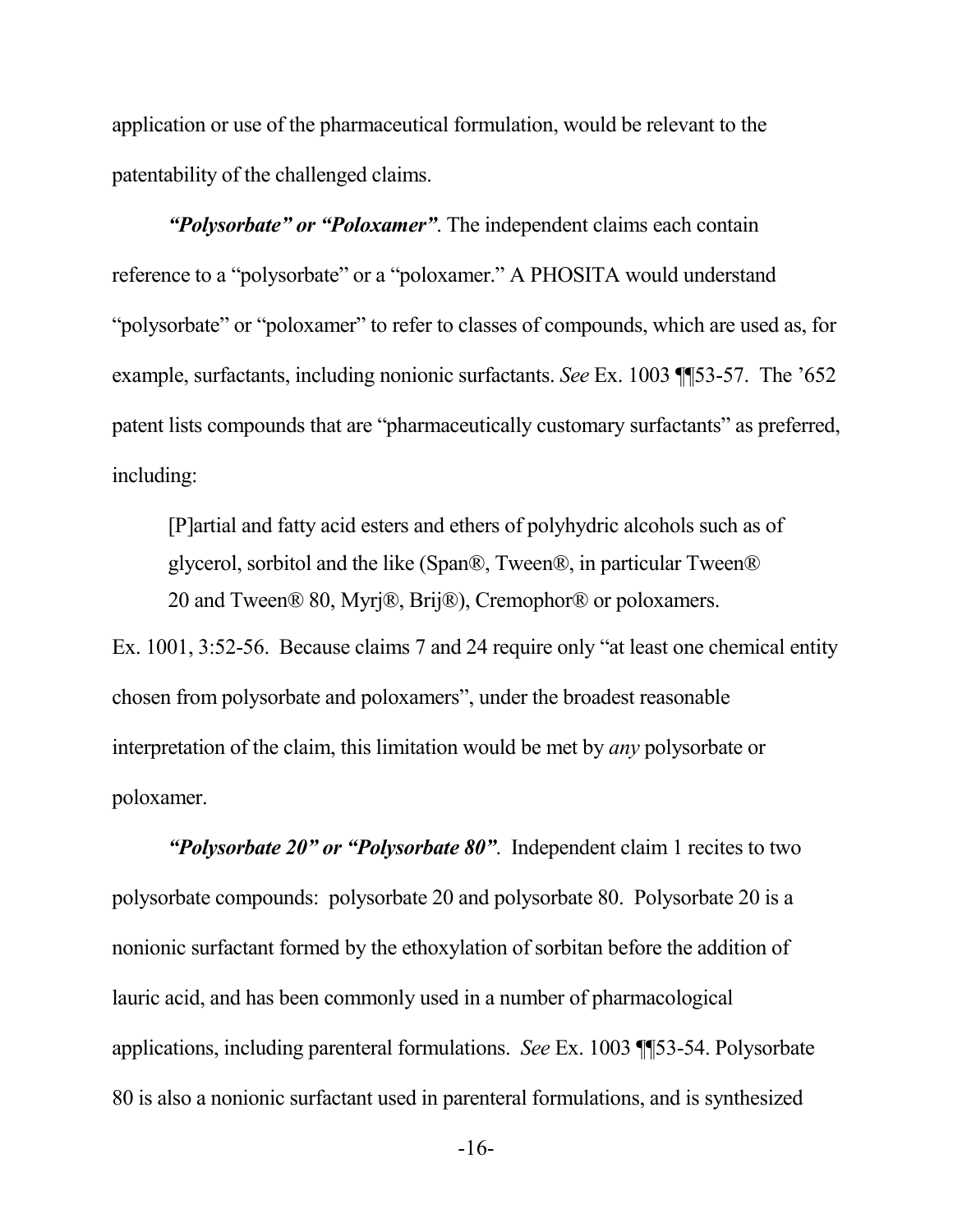from polyethyoxylated sorbitan and oleic acid. *Id*. Furthermore, a PHOSITA would understand that the commercial names for polysorbate 20 and polysorbate 80 include Tween<sup>®</sup> 20 and Tween<sup>®</sup> 80, respectively, among other commercial and chemical names. *Id.*

#### **E. Patents and Printed Publications Relied On In This Petition**

Mylan relies on the following patents and printed publications:

## **1. LANTUS® (Insulin Glargine) 2000 Product Label ("LANTUS® 2000 Label") [Ex. 1004 and 1004A]**

LANTUS<sup>®</sup> (insulin glargine) was approved on April 20, 2000. The product label submitted with the approval published in a learned periodical more than one year before the earliest priority date of the '652 patent. *See* Ex. 1004A, Affidavit of Patricia van Skaik establishing at least December 1, 2000 publication date; Ex. 1003 ¶¶129-33.

The LANTUS<sup>®</sup> 2000 Label discloses insulin glargine as a recombinant DNA insulin that "differs from human insulin in that the amino acid asparagine at position A21 is replaced by glycine and two arginines are added to the C-terminus of the B-chain," *i.e.*, Gly(A21)-Arg(B31)-Arg(B32)-human insulin. Ex. 1004, 3. The LANTUS<sup>®</sup> 2000 Label states "[e]ach milliliter of LANTUS (insulin glargine injection) contains 100 IU (3.6378 mg) insulin glargine, 30 mcg zinc, 2.7 mg mcresol, 20 mg glycerol 85%, and water" with a pH of approximately 4. *Id*. The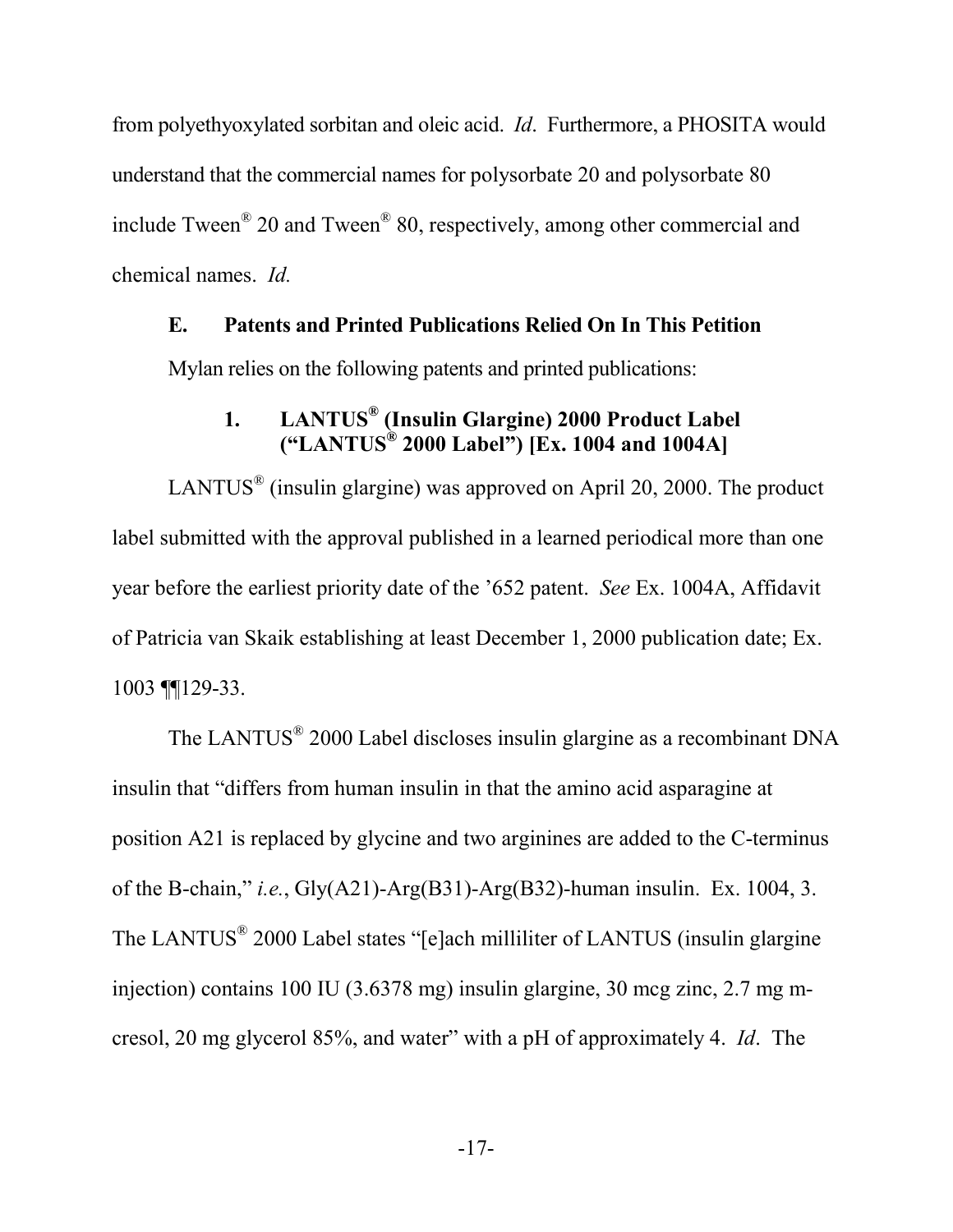LANTUS $^{\circ}$  2000 Label contains two warnings that "LANTUS must only be used if the solution is clear and colorless with no particles visible." *Id.*, 5-6.

> **2. Owens, D.R., et al., "Pharmacokinetics Of <sup>125</sup>I-Labeled Insulin Glargine (HOE 901) In Healthy Men: Comparison With NPH Insulin And The Influence Of Different Subcutaneous Injection Sites," Diabetes Care. 2000 Jun;23:813-19 ("Owens") [Ex. 1005]**

Owens published in a learned periodical more than one year before the earliest priority date of the '652 patent. Owens described clinical studies designed to determine the subcutaneous absorption rates of insulin glargine (referred to as HOE 901) with 15, 30, and 80 microgram/mL of zinc. Ex. 1005, Abstract; Ex. 1003 ¶¶134-37.

Owens described insulin glargine, or HOE 901, as "a di-arginine  $(30^{\text{B}}a - L -$ Arg-30<sup>B</sup>b-L-Arg) human insulin analog in which asparagine at position  $21^{\text{A}}$  is replaced by glycine. This achieves an increase in the isoelectric point from pH 5.4 (native insulin) to 7.0 and stabilization of the molecule. When injected as a clear acidic solution (pH 4.0), insulin glargine undergoes microprecipitation in the subcutaneous tissue, which retards absorption." Ex. 1005, 1.

For one of the clinical studies, Owens disclosed the following preparation of insulin glargine:

The recombinant human insulin analog formulations insulin glargine [15] and **insulin glargine**[80] (Hoechst AG) were also administered from 5-ml vials, with each 1-ml suspension containing **21A-Gly-30<sup>B</sup> a-L-Arg-30<sup>B</sup> b-L-**

-18-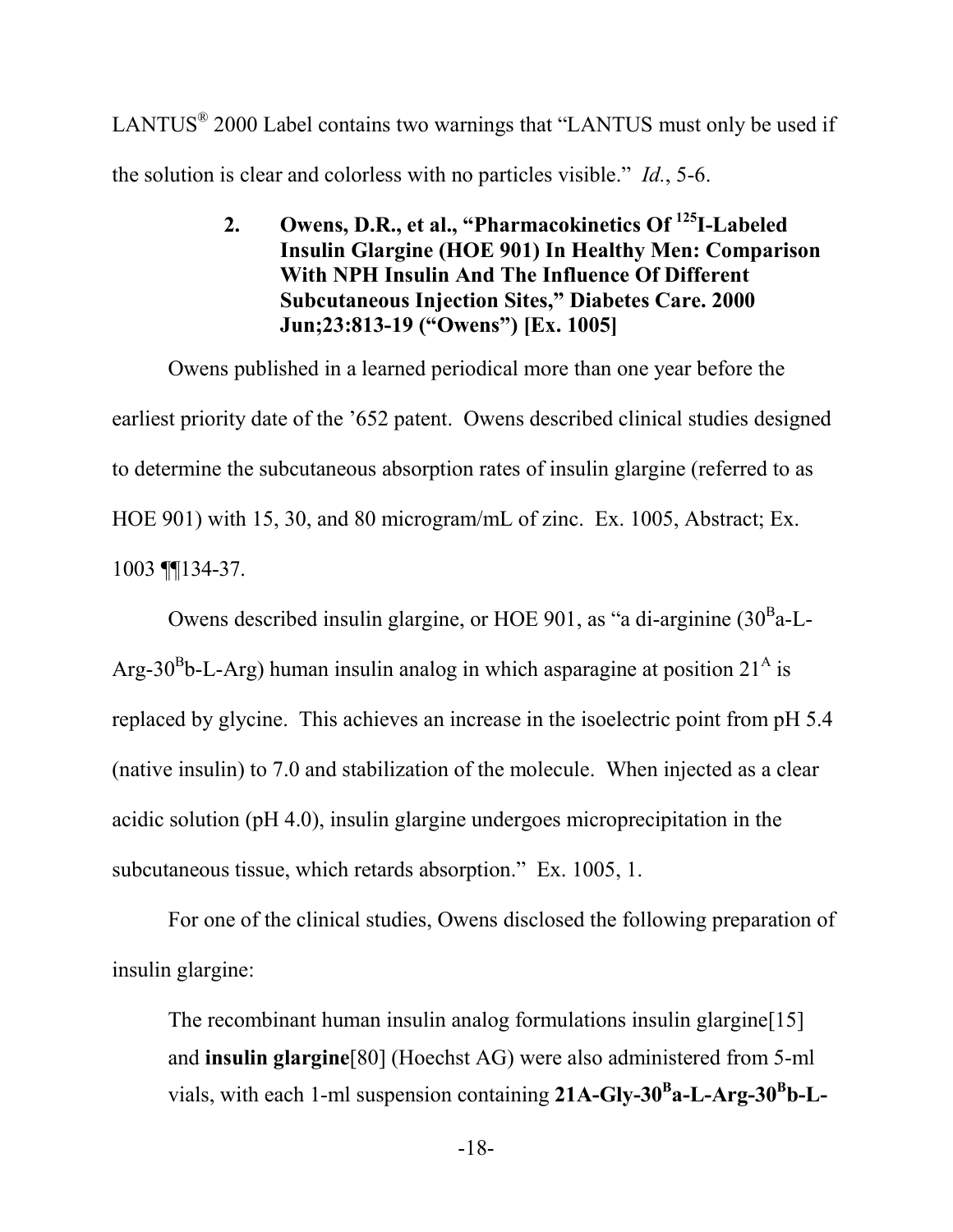**Arg**-human insulin equimolar to **100 U human insulin**, together with **mcresol** and **glycerol at pH 4.0**, with **15 and 80 μg/ml (2.295 and 12.24 μmol/l) zinc**, respectively.

*Id.*, 3 (emphasis added). Thus, Owens disclosed an insulin glargine formulation containing 100 U/mL insulin glargine, m-cresol, and glycerol with 2.295, 4.59 and 12.24 μmol/L zinc at pH 4.0 well before the earliest priority date of the '652 patent. *Id*., 3-4.

### **3. Lougheed, W.D., at al. "Physical Stability of Insulin Formulations," Diabetes. 1983 May;32(5):424-32. [Ex. 1006]**

Lougheed published in May 1983, more than one year before the earliest priority date of the '652 patent, in a learned periodical. Ex. 1003 ¶¶138-46. Lougheed recognized that "the tendency of insulin to aggregate during storage in and delivery from [infusion] devices remains one of the fundamental obstacles to [the] prolonged clinical use [of insulin]". Ex. 1006, 1. Lougheed recognized that aggregates forming during storage could decrease biological activity "primarily [due] to the formation of high-molecular weight polymers of insulin and desamido insulin." *Id.* Lougheed thus investigated "the effects of physiologic and nonphysiologic compounds on the aggregation behavior of crystalline zinc insulin (CZI) solutions." *Id.*

Lougheed found that Tween, a polysorbate, as well as the broader class of "nonionic and ionic surfactants containing the hydrophobic group,  $CH_3(CH_2)<sub>N</sub>$ ,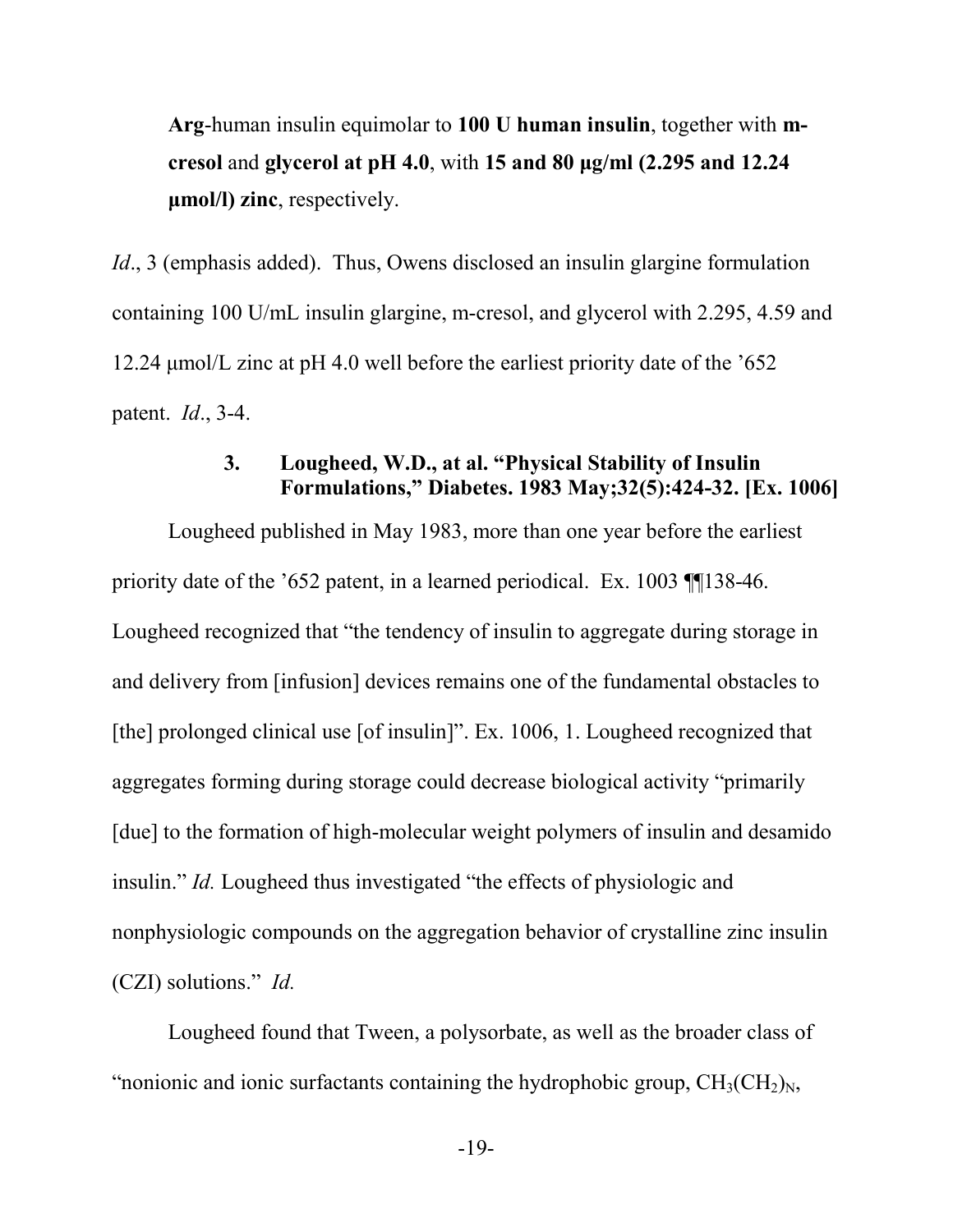with  $N = 7-16$ ," stabilized crystalline zinc insulin (or CZI) formulations, and further concluded that "anionic and nonionic surfactants containing appropriately long hydrophobic groups demonstrated the greatest degree of stabilization." *Id*. Lougheed tested "[n]onionic, cationic, and ionic detergents (both physiologic and synthetic) as stabilizers in view of their known protein-solvation characteristics and their potential to constrain the conformation of insulin and other proteins in aqueous solution." *Id*., 2.

As depicted in Table 3, Lougheed compared the stabilities of formulations containing various nonionic detergents, including Tween 20 and Tween 80, which are also known as polysorbate 20 and polysorbate 80. Lougheed noted that insulin "aggregate formation was inhibited by the nonionics; Brij 35 (0.1% vol/vol), Lubrol WX (0.1% vol/vol), Triton X 100 (0.02% vol/vol), **Tween 20 (0.01% vol/vol), Tween 80 (1% vol/vol)**, and the anionic; SDS (0.05% wt/vol in 0.9% NaCI) and SDS (1% wt/vol)." *Id*., 3-4 (emphasis added). Accordingly, Lougheed disclosed at least the use of Tween 20 (*i.e.*, polysorbate 20) and Tween 80 (*i.e.*, polysorbate 80) to reduce insulin aggregation and particle formulation. *Id.*, 7.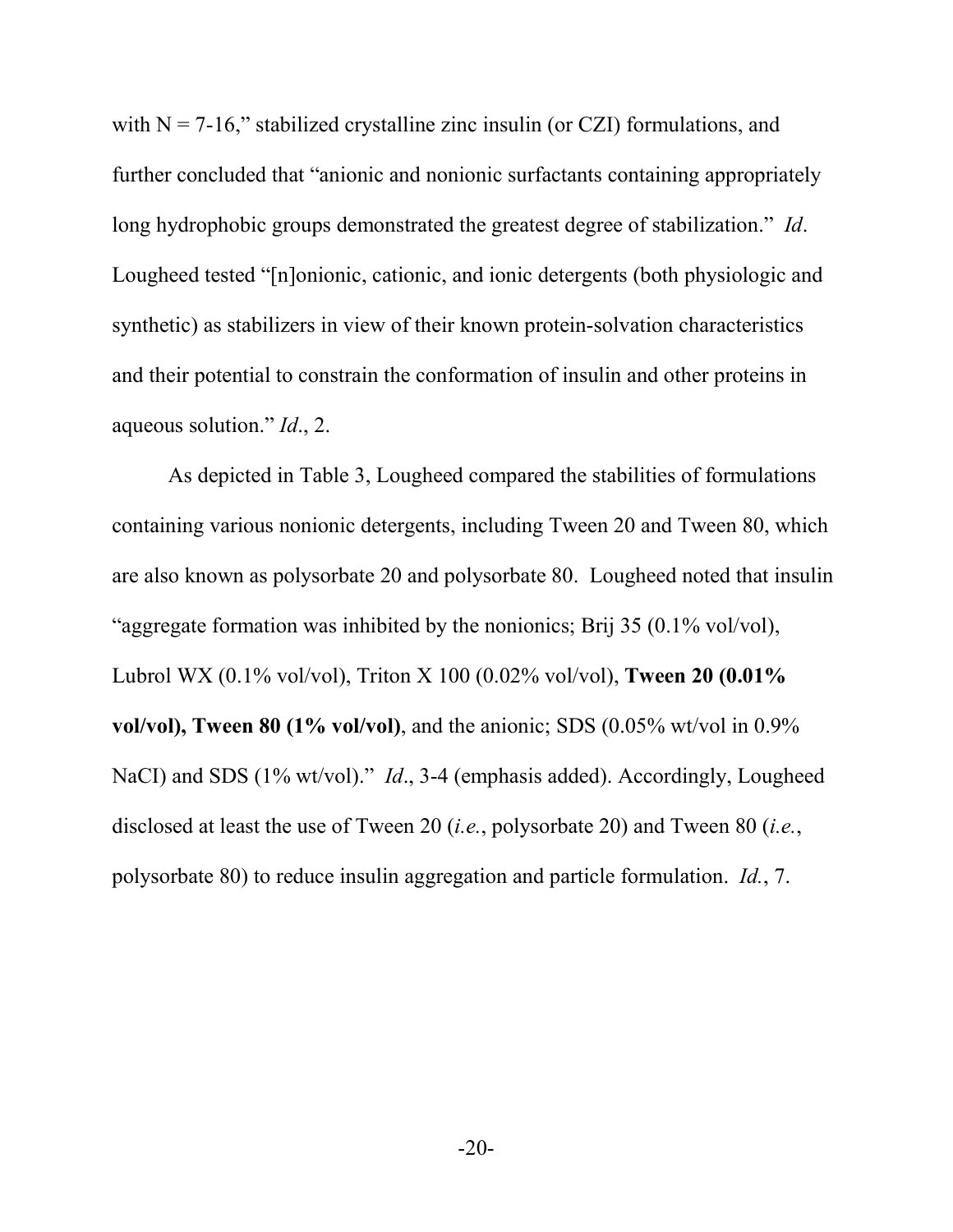#### **4. FASS 2000 Entry for Insuman Infusat, (January 2000) ("Insuman Infusat") [Ex. 1007 and 1007A]**

Insuman Infusat, a commercially available human insulin product distributed by Aventis Pharma<sup>3</sup> in 2001, was published in the Swedish FASS ("Farmaceutiska") Specialiteter I Sverige" (Swedish Drug Formulary)) by January 2000, *i.e.*, more than one year before the earliest priority date of the '652 patent. Ex. 1003 ¶¶147- 49.

Insuman Infusat, available in 3.15 milliliter ampules containing 100 international units (I.E.) per milliliter recombinant human insulin, was supplied as an injectable solution for the treatment of diabetes mellitus. Insuman Infusat components included: "Insulin for human use (biosynthetic) 100 units (3.5 mg) zinc chloride 0.058 mg, trometamol 6 mg, glycerol 20 mg, poly(oxyethylene, oxypropylene)glycol 0.01 mg, preservative (phenol 2.7 mg), hydrochloric acid 3.7 mg, water for injection up to 1 ml." Ex. 1007A, 5.

The FASS Insuman Infusat entry states that the formulation was specially made to inhibit aggregation in insulin pumps: "**Properties of the pharmaceutical** 

<sup>3</sup> Aventis Pharma merged with Sanofi-Synthelabo in 2004 (*see, e.g.*,

http://money.cnn.com/2004/04/26/news/international/aventis\_sanofi/ (accessed June 2, 2017)) [Ex. 1035] to create Sanofi-Aventis, the parent corporation of '930 patent assignee Sanofi-Aventis Deutschland GmbH.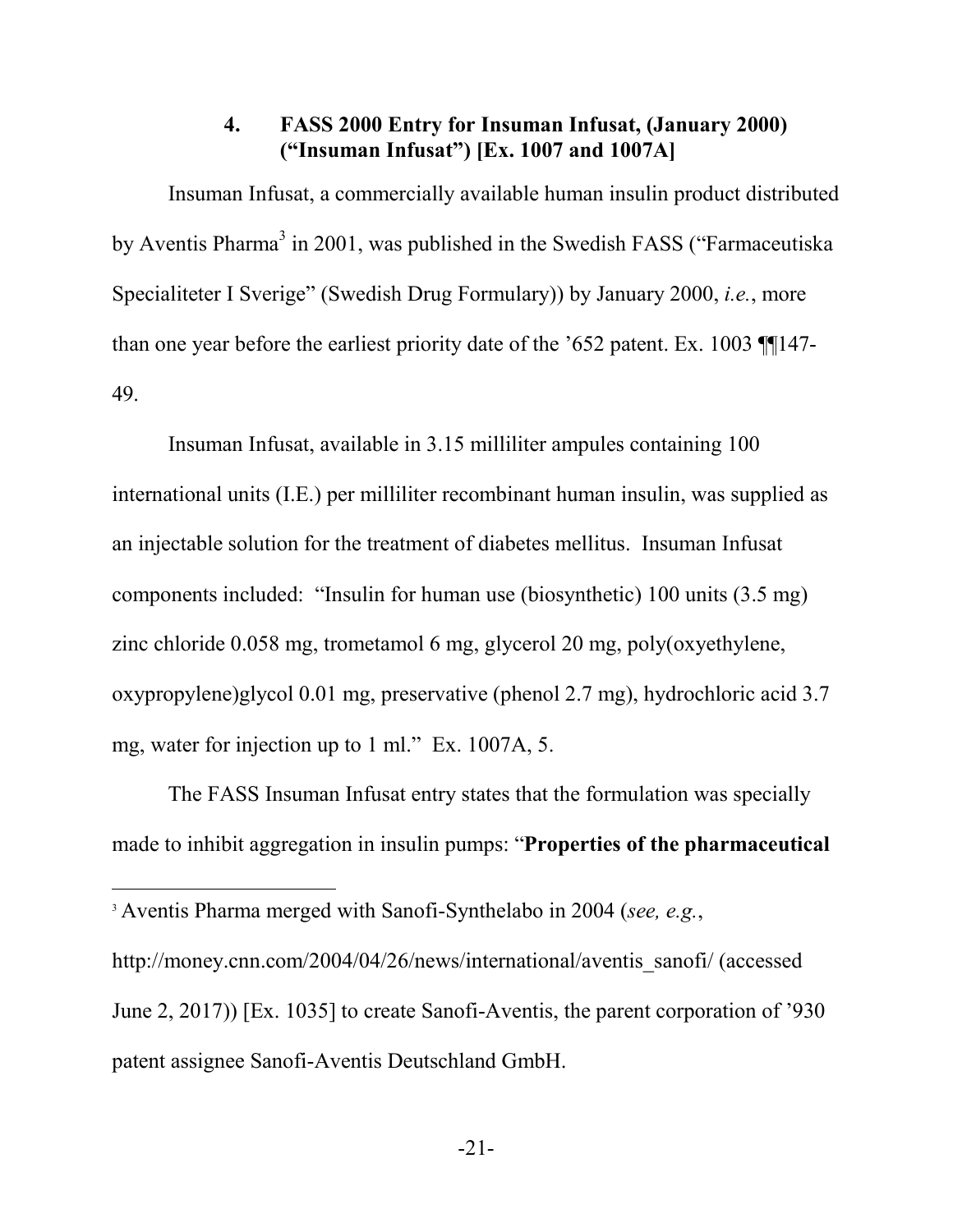**form.** Addition of a stabilizer poly(oxyethylene, oxypropylene), glycol, prevents precipitation and flocculation of the insulin. This makes INSUMAN INFUSAT particularly suited for use in insulin pumps since the risk of clogging in the catheter with resulting loss of the intended effect is minimized." *Id*., 7.

## **5. Grau, U. and Saudek, C.D., "Stable Insulin Preparation for Implanted Insulin Pumps" Diabetes. 1987 December; 36:1453-59 ("Grau") (Ex. 1008)**

Grau published more than one year before the earliest priority date of the '652 patent in a learned periodical. Ex. 1003 ¶¶150-57. Like Lougheed, Grau recognized the issues with stability of insulin formulations:

The stability of insulin has been a significant impediment in the development of mechanical medication-delivery devices for diabetes. *An inherently fragile protein, insulin has a tendency to precipitate, aggregate in high-molecular weight forms, and denature*.

Ex. 1008, 1 (emphasis added). Grau investigated the ability of the poloxamer Genapol (polyethylene-polypropylene glycol) to inhibit aggregation of insulin in pump catheters.

Grau used a "pH-neutral buffered insulin formulation containing either 100 or 400 IU/ml semi-synthetic human insulin, 27.8 or 111 μg/ml zinc ions (for U-100 and U-400 insulin, respectively) with 2 mg/ml phenol as a preservative, 16 mg/ml glycerol as an isotonicity agent, 50 mM of tris-(hydroxymethyl)-aminomethane (Tris) buffer, and 10 μg/ml polyethylene-polypropylene glycol (Genapol, Hoechst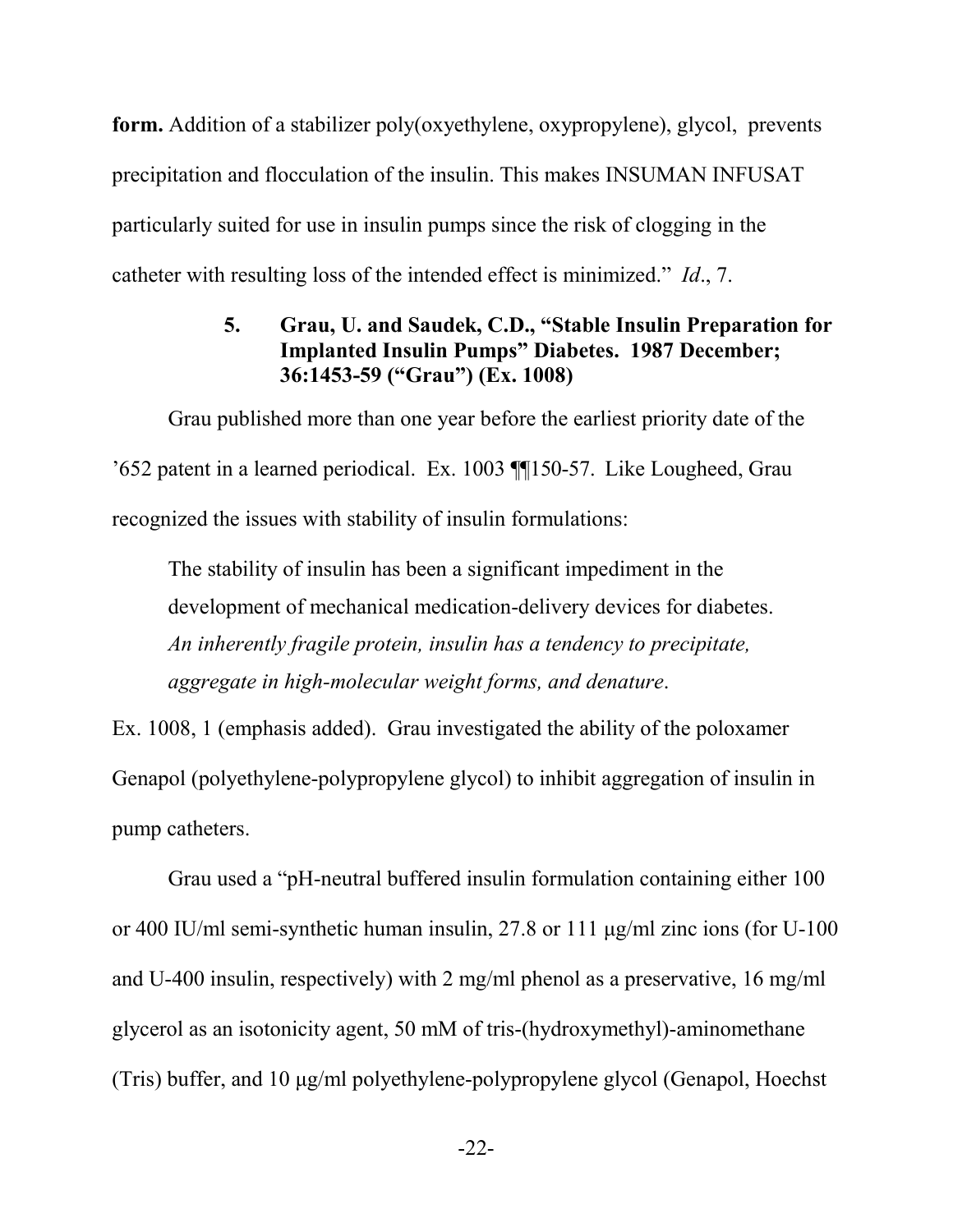AG, Frankfurt, FRG)." *Id.*, 1. The insulin formulations were tested on a shaking platform in a programmable implantable medication system (PIMS), which pumped the test formulations into a glass vial at a constant rate throughout the 10+ months of testing. *Id.*, 2-3. Insulin aggregation in PIMS systems was also tested *in vivo* in dogs implanted with the insulin delivery devices. *Id.* The insulin formulation was analyzed for precipitates using scanning electron microscopy and X-ray microanalysis, as well as for biological activity/potency in rabbits. *Id.*, 3-4.

Grau found that insulin concentration, chemical stability and biological potency were maintained when tested both *in vitro* and *in vivo* in PIMS-implanted dogs. *See, e.g.*, Grau [Ex. 1008], 4-5, Tables 2-3. Grau reported that changes to the poloxamer-containing insulin formulations "were comparable to those seen in insulin stored in a glass vial at  $37^{\circ}$ C without movement." *Id.*, 4. Grau found that the "[s]urfaces were clean of apparent precipitate even in remote corners." *Id.*, 5. Grau moreover noted that the "[g]lycemic control of [the] diabetic dogs was good … [with] no trend toward either worse diabetic control or increased insulin dosage between refills …". *Id.* Grau concluded that "Genapol, a surface-active polyethylene-propylene glycol, effectively prevents adsorption of insulin to hydrophobic surfaces…. The data demonstrate good stability in accelerated laboratory tests and after as long as 5 mo between refills in vivo." *Id.*, 6.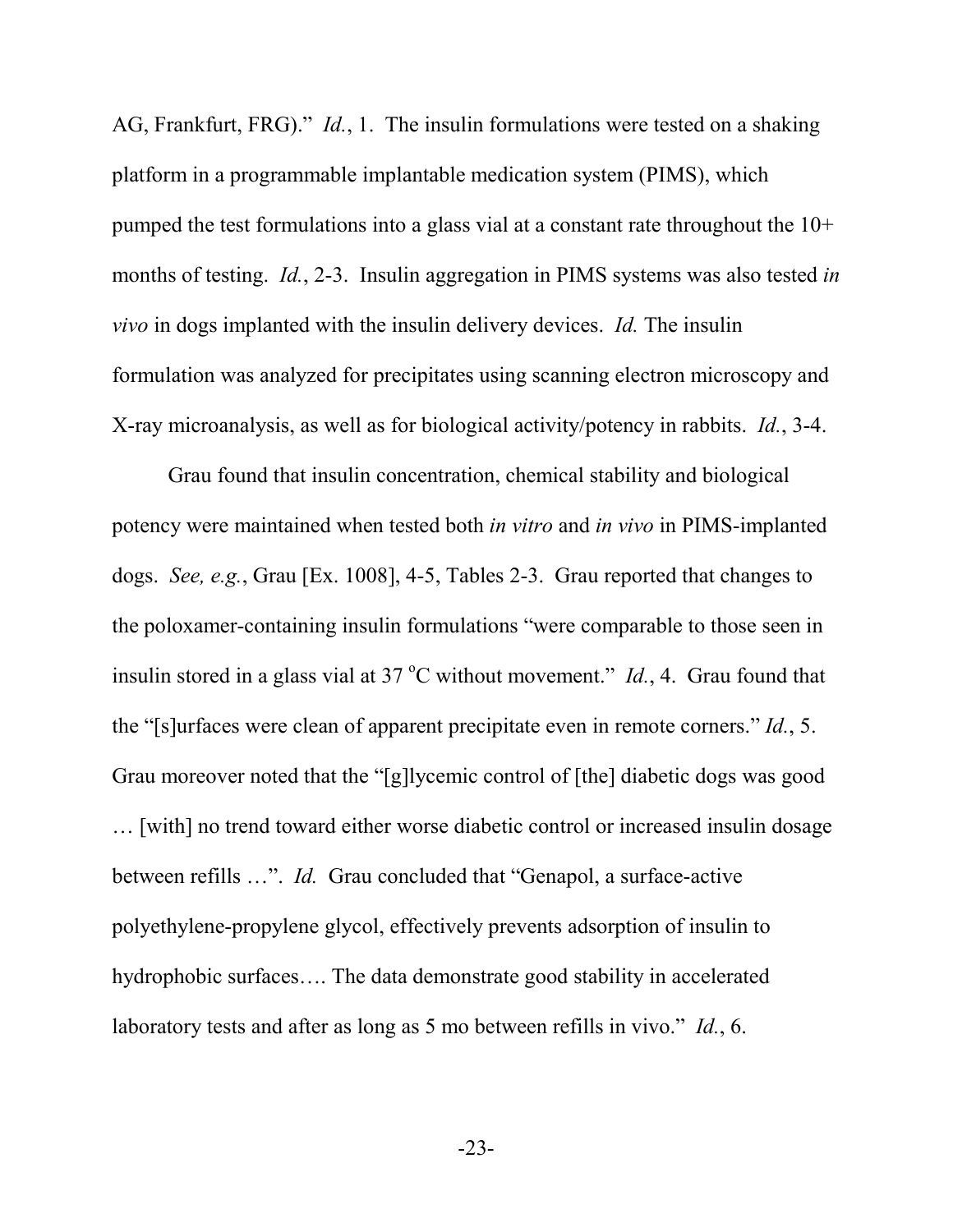#### **F. The Prior Art Renders The Challenged Claims Obvious**

Before the earliest priority date of the '652 patent, Sanofi-Aventis (the patent assignee) published the details of its commercialized LANTUS<sup>®</sup> product, an insulin glargine formulation nearly identical to the claimed formulation: the only ingredient missing from the commercially available formulation was the claimed polysorbate or poloxamer (*e.g.*, polysorbate 20 or polysorbate 80 of claim 1). Ex. 1003 ¶162. However, the well-known propensity for insulin aggregation especially at acidic pH was a recognized "fundamental obstacle" in the development of commercial insulin, and was studied well before the earliest priority date of the '652 patent. *Id.* ¶¶103-08. These numerous studies disclosed the use of polysorbates and poloxamers to inhibit insulin aggregation. *Id.* ¶¶109-23. In addition, poloxamer was actually used in a commercially available human insulin formulation sold under the brand name INSUMAN INFUSAT, by Aventis Pharma, for the prevention of insulin aggregation, as disclosed in its Swedish FASS and German Rote Liste label, well before the priority date of the '652 patent. *Id.* ¶122.

In other words, more than a year before the '652 patent's earliest filing date, the details of a commercially available insulin glargine formulation and solutions for inhibiting insulin aggregation of insulin in solution were known, published, and approved for administration as a therapeutic agent for treatment of diabetes. Furthermore, the copious body of work instructing precisely how to solve insulin

-24-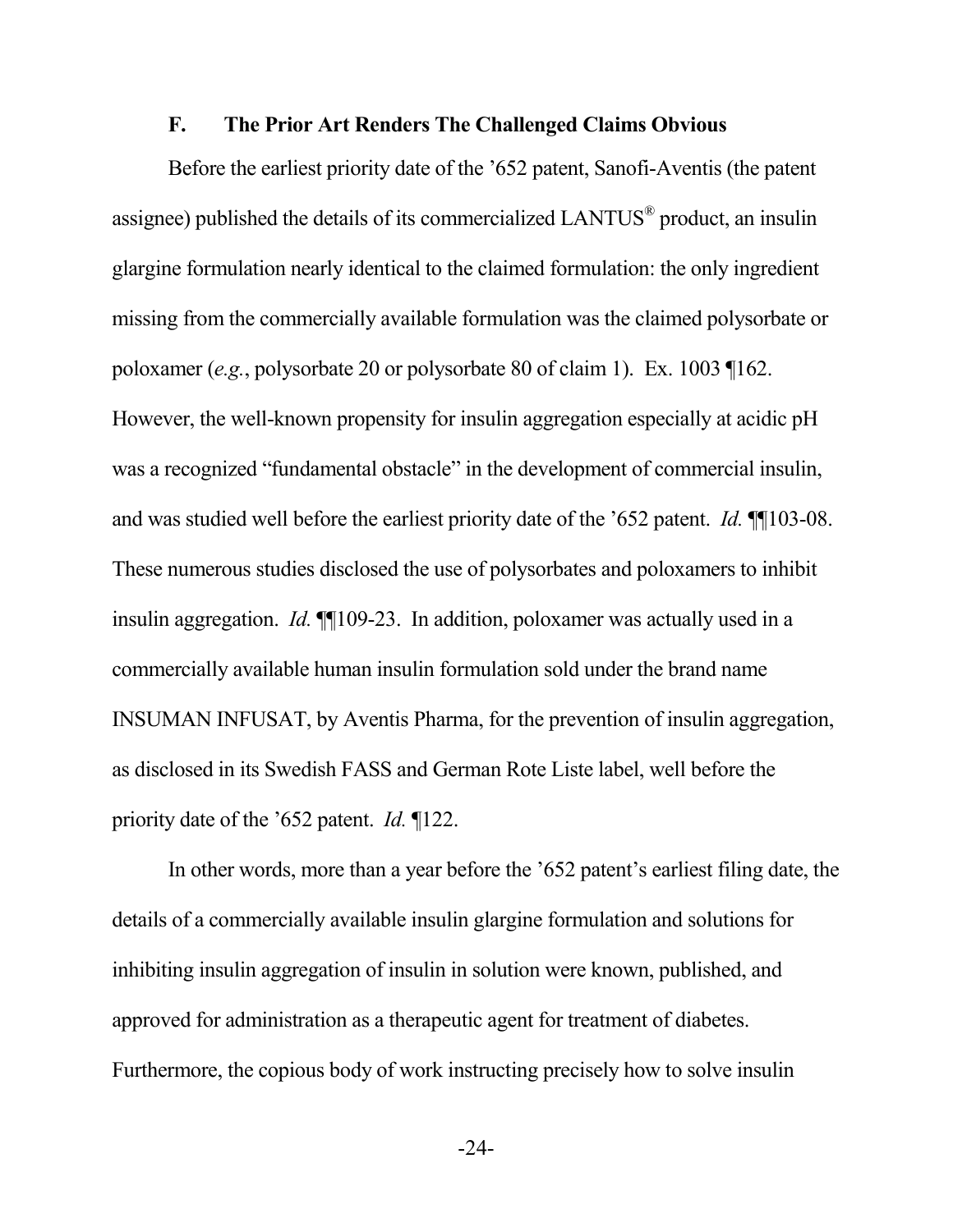aggregation demonstrates that inhibition of insulin aggregation with polysorbates and poloxamers added to a commercially available insulin product, as claimed in each challenged claim, was plainly obvious.

### **G. Ground 1: Claims 1-25 of the '652 Patent were Obvious Over the LANTUS® 2000 Label and Lougheed**

## **1. Claim 1 was Obvious Over LANTUS® 2000 Label and Lougheed**

Claim 1 of the '652 patent recites a "pharmaceutical formulation comprising Gly(A21), Arg(B31), Arg(B32)-human insulin; at least one chemical entity chosen from polysorbate 20 and polysorbate 80; at least one preservative; and water; wherein the pharmaceutical formulation has a pH in the acidic range from 1 to 6.8."

A label for LANTUS<sup>®</sup> described "Gly(A21), Arg(B31), Arg(B32)-human insulin", or insulin glargine, more than one year before the earliest priority date of the '652 patent. *See* Ex. 1004; Ex. 1003 ¶129. The LANTUS® 2000 Label, which was publicly available to PHOSITAs, *see* Ex. 1004A (December 1, 2000 publication date), taught that "[e]ach milliliter of LANTUS (insulin glargine injection) contains 100 IU (3.6378 mg) insulin glargine, 30 mcg zinc, 2.7 mg mcresol, 20 mg glycerol 85%, and water for injection" with a pH of approximately 4.0. Ex. 1004, 1. Cresol was a known preservative, as the '652 patent confirms. *See* Ex. 1003 ¶¶98-102; Ex. 1001, 4:27-28. The LANTUS® 2000 Label disclosed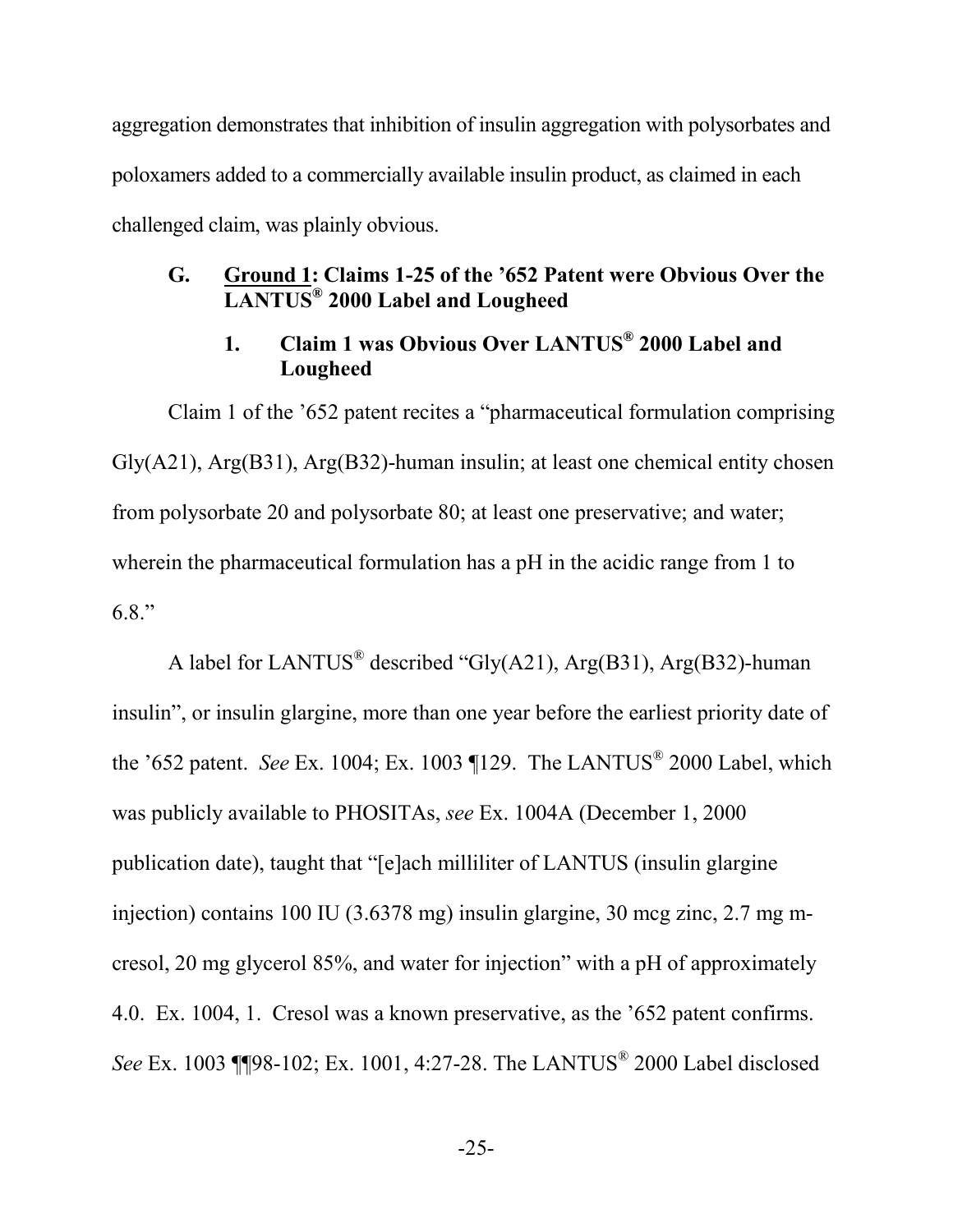the claim elements of water and an acidic pH of approximately 4.0 for the insulin glargine formulation. Thus, the LANTUS $^{\circ}$  2000 Label taught all the elements recited in claim 1 except "at least one chemical entity chosen from polysorbate 20 and polysorbate 80." *Id.* ¶¶160-62.

Lougheed disclosed and addressed several known issues with insulin formulations, including the propensity for insulin to aggregate upon storage and delivery in injection devices and infusion pumps. *See* Lougheed [Ex. 1006], 1 ("Unfortunately, the tendency of insulin to aggregate during storage in and delivery from these devices remains one of the fundamental obstacles to their prolonged clinical use."); Ex. 1003 ¶¶163-69. Lougheed addressed the aggregation issue by comparing different nonionic detergents in extreme storage conditions, and measuring the appearance of aggregated particles through time. Ex. 1006, 1. Lougheed specifically taught that polysorbate 20 (*i.e.*, Tween 20) and polysorbate 80 (*i.e.*, Tween 80), amongst other non-ionic surfactants, showed an enhancement of insulin stability and decrease of aggregate formation. *Id*., 4, 7 and Table 3; Ex. 1003 ¶¶163-69.

It is not surprising that Lougheed chose polysorbate 20 and polysorbate 80 as an excipient for use in insulin formulations. Polysorbates were commonly used to stabilize other protein and peptide formulations well prior to June 2002, including for commercially-available biologic therapeutics. *See* Jones [Ex. 1016],

-26-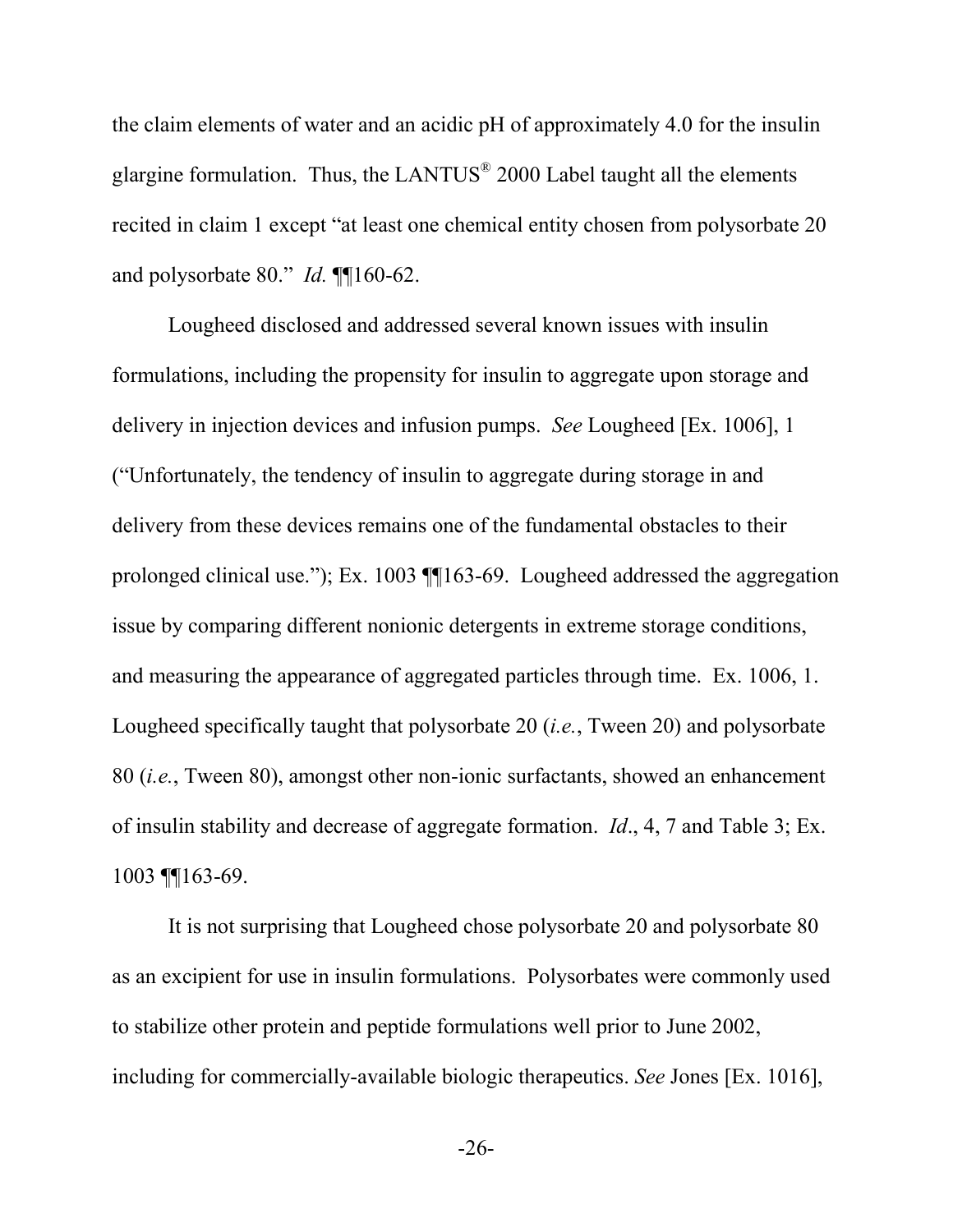3, Table I; Ex. 1003 ¶¶163-69. Moreover, certain polysorbate formulations, including polysorbate 20 and polysorbate 80, were GRAS (Generally Recognized as Safe) and already included in the FDA Inactive Ingredients Guide for various pharmaceutical formulations. Ex. 1003 ¶167. The inclusion of "[p]olysorbate 20 and polysorbate 80, thus, would have been obvious [] to use for inhibiting insulin aggregation." *Id.* ¶172.

In view of at least Lougheed's experiments, the knowledge that polysorbate 20 and polysorbate 80 were generally regarded as effective and safe in inhibiting aggregation in other biologic products, and knowledge of the LANTUS $^{\circ}$  2000 Label formulation, a PHOSITA would have had ample reason to add at least nonionic surfactants disclosed in Lougheed, *e.g.*, polysorbate 20 and polysorbate 80, to an insulin glargine formulation, with a reasonable expectation that doing so would successfully inhibit or eliminate insulin's well-known propensity to aggregate. A PHOSITA would especially have had reason because insulin glargine was likely prone to aggregation as monomeric insulin in an acid pH environment. *See id*. **[14.**] [126, 168. The LANTUS<sup>®</sup> 2000 Label, in fact, warned users and practitioners not to use the product if aggregation occurred. *See* Ex. 1004, 5-6 ("LANTUS must only be used if the solution is clear and colorless with no particles visible."). Accordingly, a PHOSITA would have had reason, with a reasonable expectation of success, to combine polysorbate 20 or polysorbate 80, as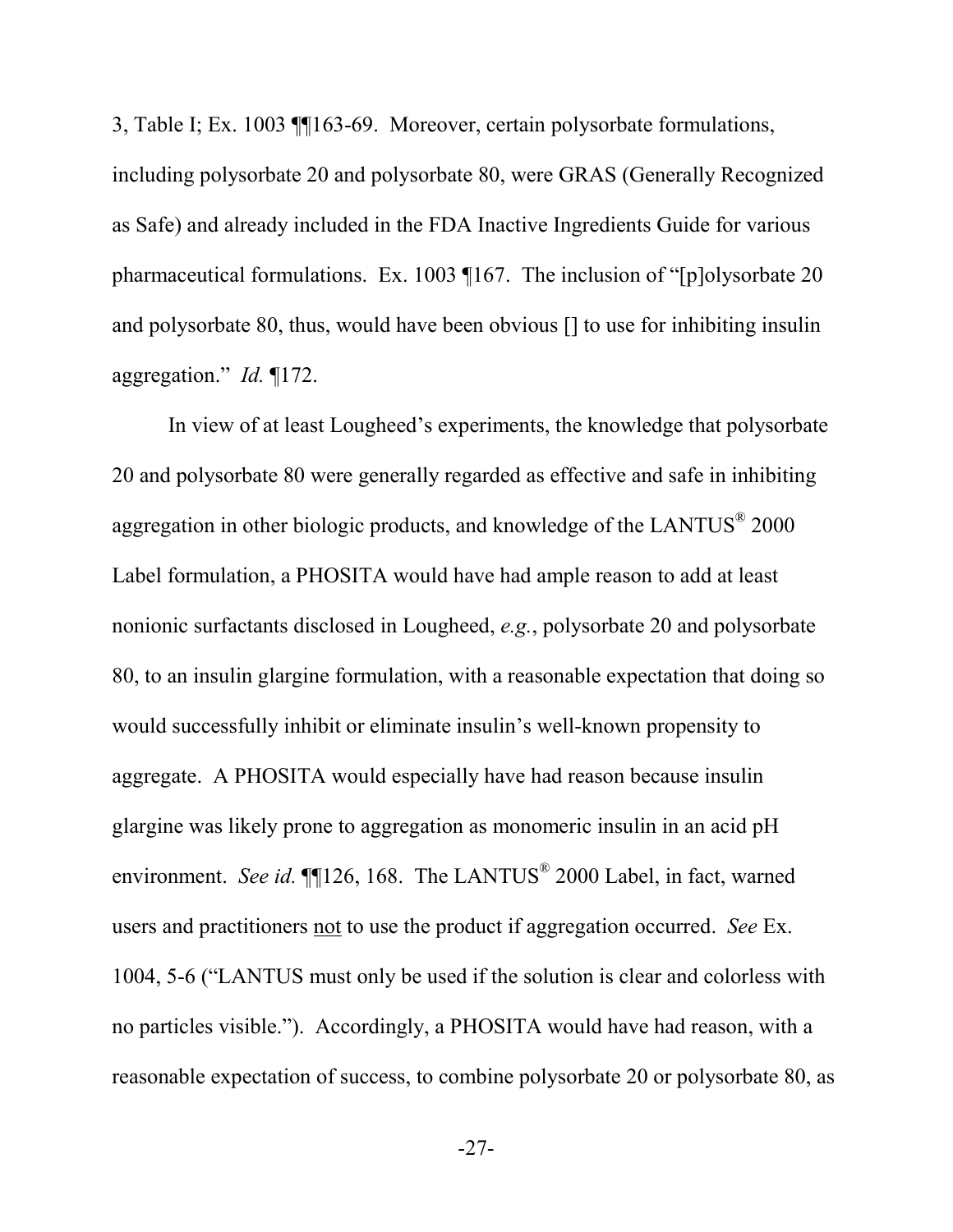encouraged by Lougheed [Ex. 1006], with the known and FDA-approved LANTUS<sup>®</sup> 2000 formulation [Ex. 1004] to inhibit or eliminate insulin aggregation, which was a well-recognized obstacle to the success of insulin as a therapeutic agent.

The use by Lougheed of numerous nonionic surfactants, including the claimed polysorbate 20 and polysorbate 80, to inhibit aggregation and reduce turbidity is simply consistent with the disclosures in the prior art. Ex. 1003 ¶165; *see also* Ex. 1001 3:2-6 ("[I]nsulins, however, show a decreased stability and an increased proneness to aggregation . . . which can make itself felt in the form of turbidity and precipitation (particle formation)."). The '652 patent, which lists a wide range of "partial and fatty acid esters and ethers of polyhydric alcohols" as useful against aggregation of insulin preparations, is thus simply consistent with what the art already knew. A PHOSITA would not have been surprised at the success of combining the known and available insulin glargine formulation with either of two promising aggregation-inhibiting nonionic surfactants to inhibit the formation of particles and the appearance of turbid solutions, would have worked. A PHOSITA would have reasonably expected nothing less. Claim 1 was obvious over the LANTUS<sup>®</sup> 2000 Label and Lougheed.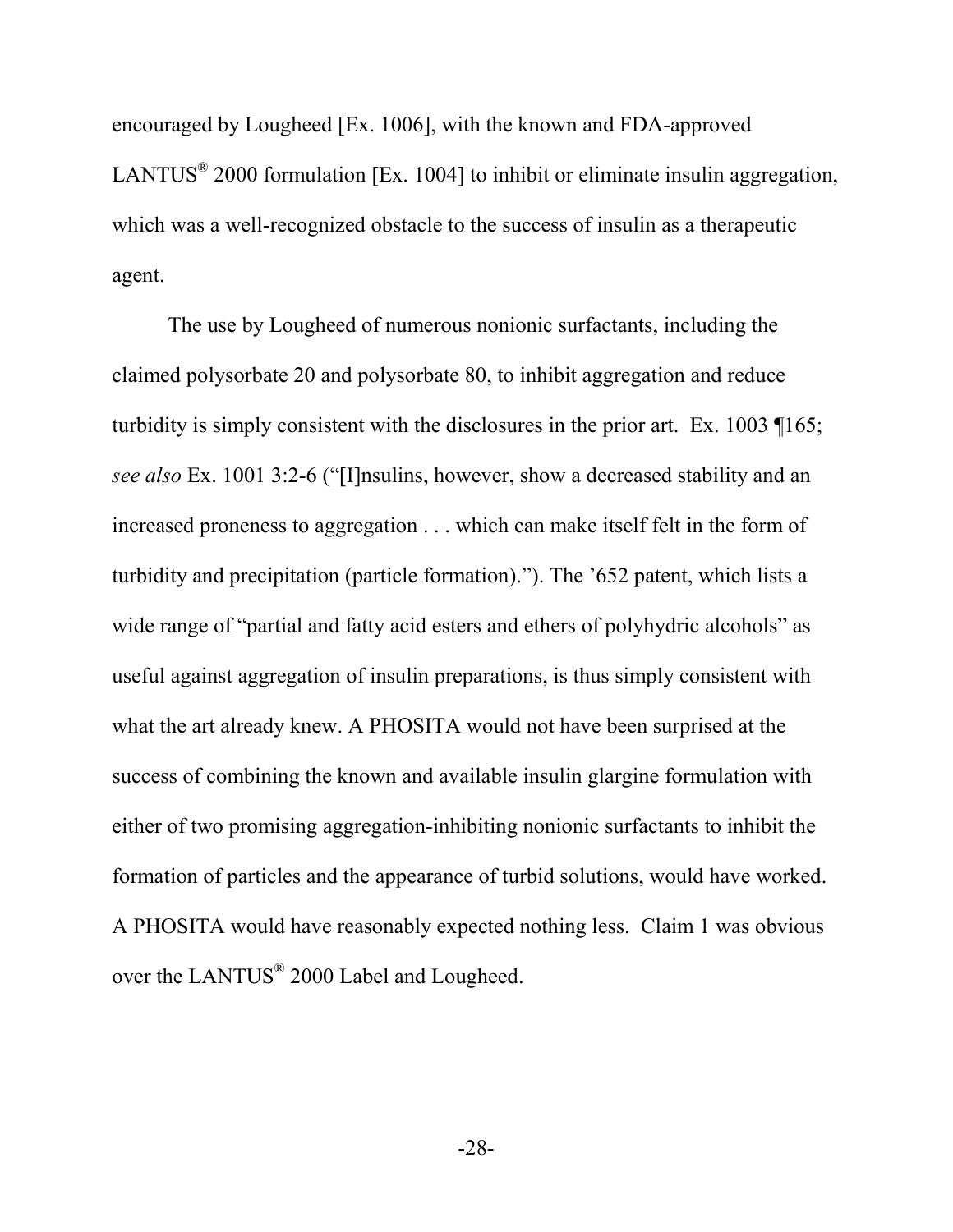### **2. Independent Claims 7 and 24 were Obvious Over LANTUS® 2000 Label and Lougheed**

Claim 7 of the '652 patent recites a "pharmaceutical formulation comprising Gly(A21), Arg(B31), Arg(B32)-human insulin, at least one chemical entity chosen from polysorbate and poloxamers; at least one preservative; and water; wherein the pharmaceutical formulation has a pH in the acidic range from 1 to 6.8."

Claim 24 recites a "pharmaceutical formulation comprising Gly(A21), Arg(B31), Arg(B32)-human insulin: at least one chemical entity chosen from polysorbate and poloxamers; at least one preservative chosen from cresol; and water, wherein the pharmaceutical formulation has a pH in the acidic range from 3.5 to 4.5." For the same reasons as for claim 1, claims 7 and 24 were obvious over the LANTUS® 2000 label and Lougheed. *See* Ex. 1003 ¶¶175-80.

"Gly(A21), Arg(B31), Arg(B32)-human insulin", or insulin glargine, was commercially available more than one year before the earliest priority date of the '652 patent as the brand product LANTUS® . The LANTUS® 2000 Label, which was publicly available to PHOSITAs, *see* Ex. 1004A, taught that "[e]ach milliliter of LANTUS (insulin glargine injection) contains 100 IU (3.6378 mg) insulin glargine, 30 mcg zinc, 2.7 mg m-cresol, 20 mg glycerol 85%, and water for injection" with a pH of approximately 4.0. Ex. 1004, 3. Cresol was a known preservative, as the '652 patent confirms. *See* Ex. 1003 ¶¶98-102; Ex. 1001, 4:27- 28. The LANTUS<sup>®</sup> 2000 Label disclosed the claim elements of water and an acidic

-29-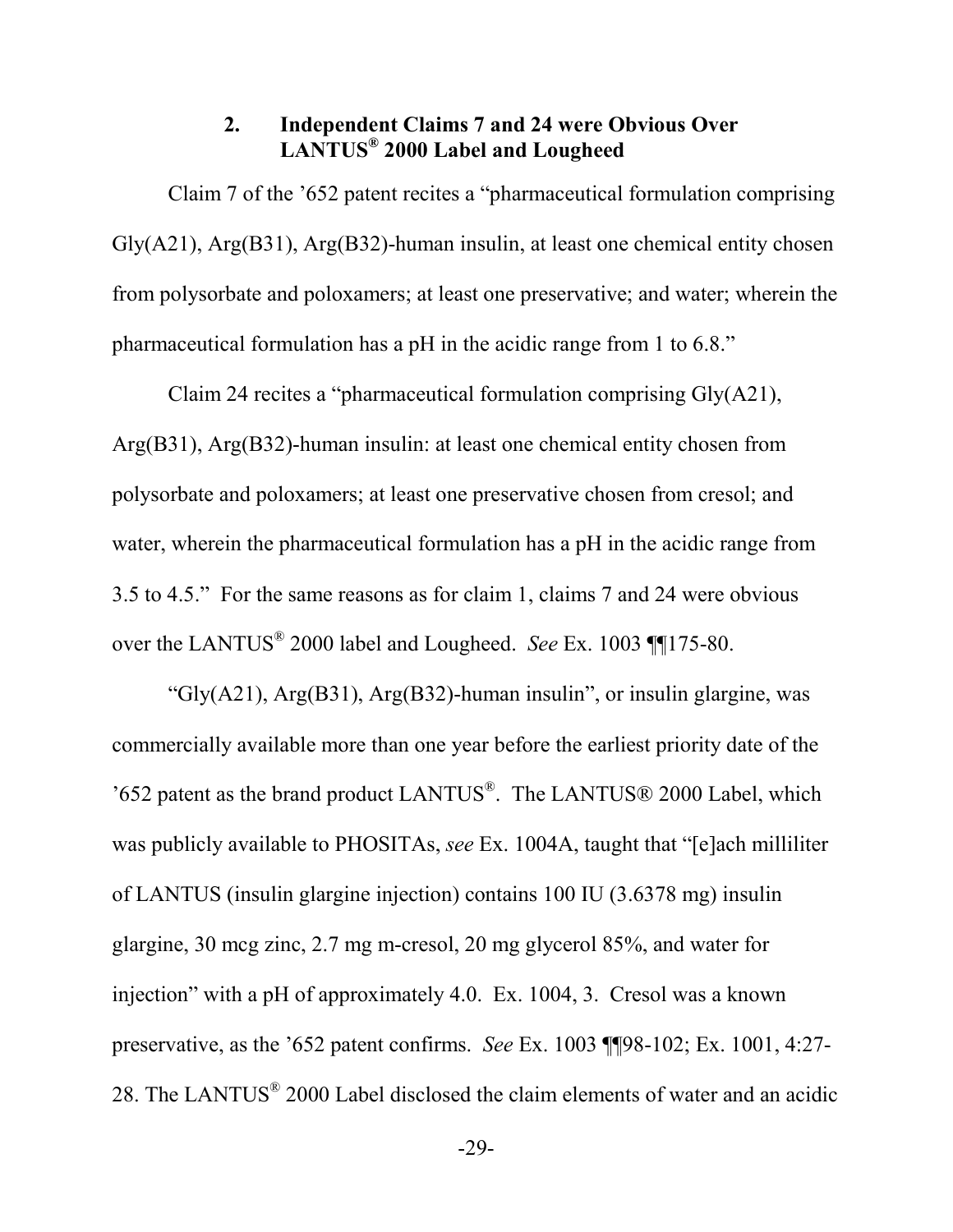pH of approximately 4.0 for the insulin glargine formulation. Thus, as with claim 1, the LANTUS® 2000 Label taught all the elements recited in claims 7 and 24 except "at least one chemical entity chosen from polysorbate and poloxamers."

As above, Lougheed detailed the use of polysorbate 20 and polysorbate 80, *i.e*., a polysorbate as claimed in claims 7 and 24, as an effective solution to the known propensity for insulin to aggregate upon storage and delivery in injection devices and infusion pumps. *See* Lougheed [Ex. 1006], 1; Ex. 1003 ¶¶177-79. Lougheed specifically taught that polysorbate 20 (*i.e.*, Tween 20) and polysorbate 80 (*i.e.*, Tween 80), among other non-ionic surfactants, showed an enhancement of insulin stability and decrease of aggregate formation. Ex. 1006, 4, 7 and Table 3; Ex. 1003 ¶178.

These experiments, knowledge of the safety and efficacy of polysorbate 20 and polysorbate 80 in other commercially-available biological therapeutics and knowledge of the LANTUS<sup>®</sup> 2000 Label formulation, provided a PHOSITA with ample reason to add at least the nonionic surfactants disclosed in Lougheed, *e.g.*, including the polysorbates polysorbate 20 or polysorbate 80 recited in claims 7 and 24, with a reasonable expectation that doing so would inhibit or eliminate insulin's well-known propensity to aggregate. *See* Ex. 1003 ¶¶175-80. Given insulin glargine's increased propensity for aggregation, and the LANTUS<sup>®</sup> 2000 Label's warning to not use the product if aggregation occurred, a PHOSITA would have

-30-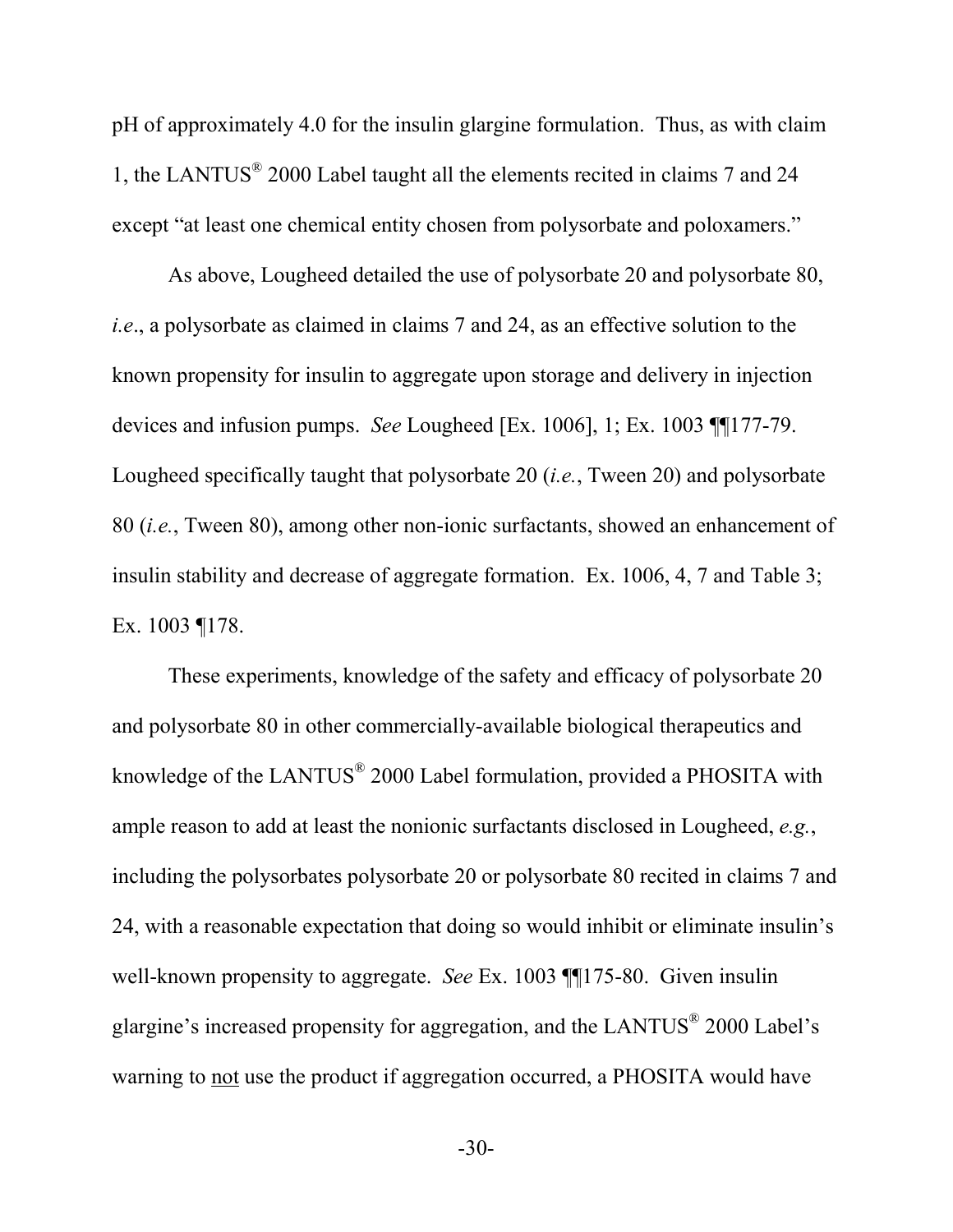had specific reason to combine a polysorbate, including polysorbate 20 or polysorbate 80 as encouraged by Lougheed [Ex. 1006], with the known and FDAapproved LANTUS<sup>®</sup> 2000 formulation [Ex. 1004], with a reasonable expectation of success of inhibiting or eliminating insulin aggregation, a recognized obstacle to the success of insulin as a therapeutic agent. *See* Ex. 1004, 5-6; Ex. 1003 ¶¶175- 80. Claims 7 and 24 were obvious over the LANTUS<sup>®</sup> 2000 Label and Lougheed. *See In re Slayter*, 276 F.2d 408, 411 (C.C.P.A. 1960) ("A generic claim cannot be allowed to an applicant if the prior art discloses a species falling within the claimed genus.").

#### **3. Dependent Claims 2, 8 and 17-19 were Obvious Over LANTUS® 2000 Label and Lougheed**

Claim 2 of the '652 patent recites that "the at least one chemical entity comprises polysorbate 20." Dependent claim 8 further recites that the polysorbate 20 claimed in claim 2 "is present in an effective amount to avoid turbidity." Dependent claim 17 depends from claim 1, and recites that "the at least one chemical entity is present in a concentration of 5-200 μg/ml." Claim 18 depends from claim 17, and recites that "the at least one chemical entity is present in a concentration of 5-120 μg/ml." Claim 19 depends from claim 18, and further recites that "the at least one chemical entity is present in a concentration of 20-75  $\mu$ g/ml."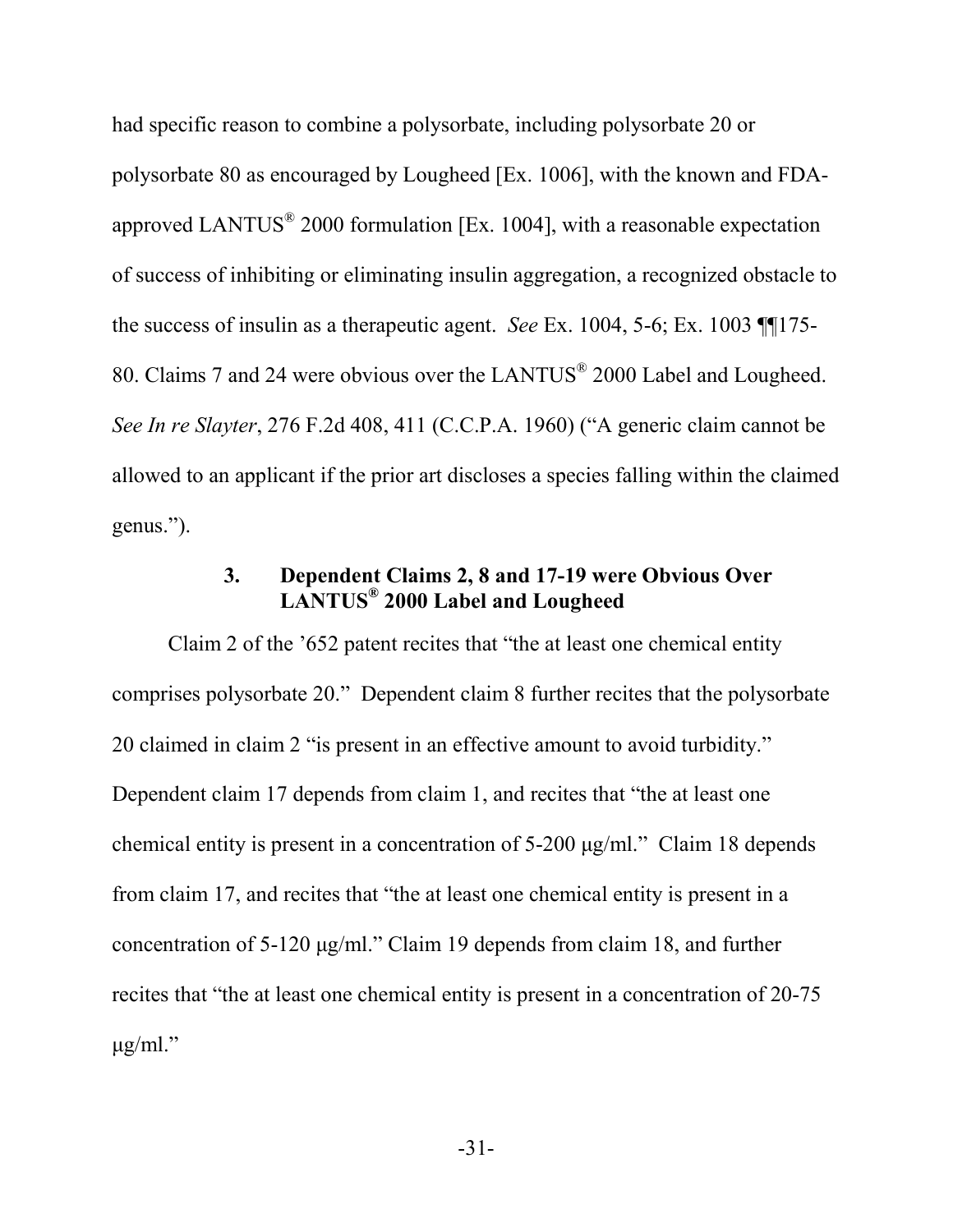Lougheed detailed the use of polysorbate 20 as an effective solution to the known propensity for insulin to aggregate upon storage and delivery in injection devices and infusion pumps. *See* Lougheed [Ex. 1006], 1; Ex. 1003 ¶¶182-84. Lougheed specifically taught that polysorbate 20 (*i.e.*, Tween 20) was one of several nonionic surfactants that showed significant enhancement of insulin stability through inhibition of insulin aggregation, *i.e.*, to avoid turbidity of the formulation. Ex. 1006, 4, 7 and Table 3; Ex. 1003 ¶183.

Moreover, Lougheed also taught the concentration ranges in claims 17, 18 and 19. For example, Lougheed exemplified polysorbate 20 at concentrations of 0.000001% and 0.01% (vol/vol) and polysorbate 80 at concentrations 0.000001%, 0.00001%, 0.01%, and 1% (vol/vol) in the formulations tested. Lougheed [Ex. 1006], 3, Table 3; Ex. 1003 ¶184. Given that the densities of polysorbate 20 and polysorbate 80 are 1.095 g/mL and 1.06 g/mL, respectively, Lougheed thus used polysorbate 20 at concentrations of 0.01095 μg/mL and 109.5 μg/mL, and polysorbate 80 at concentrations of 0.0106 μg/mL, 0.106 μg/mL, 106 μg/mL, and 10600 μg/mL. *See* Ex. 1003 ¶184. Lougheed, thus, disclosed concentrations for polysorbate 20 and polysorbate 80 within the ranges recited in claim 17 and 18.

Lougheed would have suggested the slightly narrowed range of claim 19, which recites "20-75 μg/ml". Not only are the polysorbate 20 and polysorbate 80 levels essentially overlapping with the claimed range, *see Titanium Metals Corp. of* 

-32-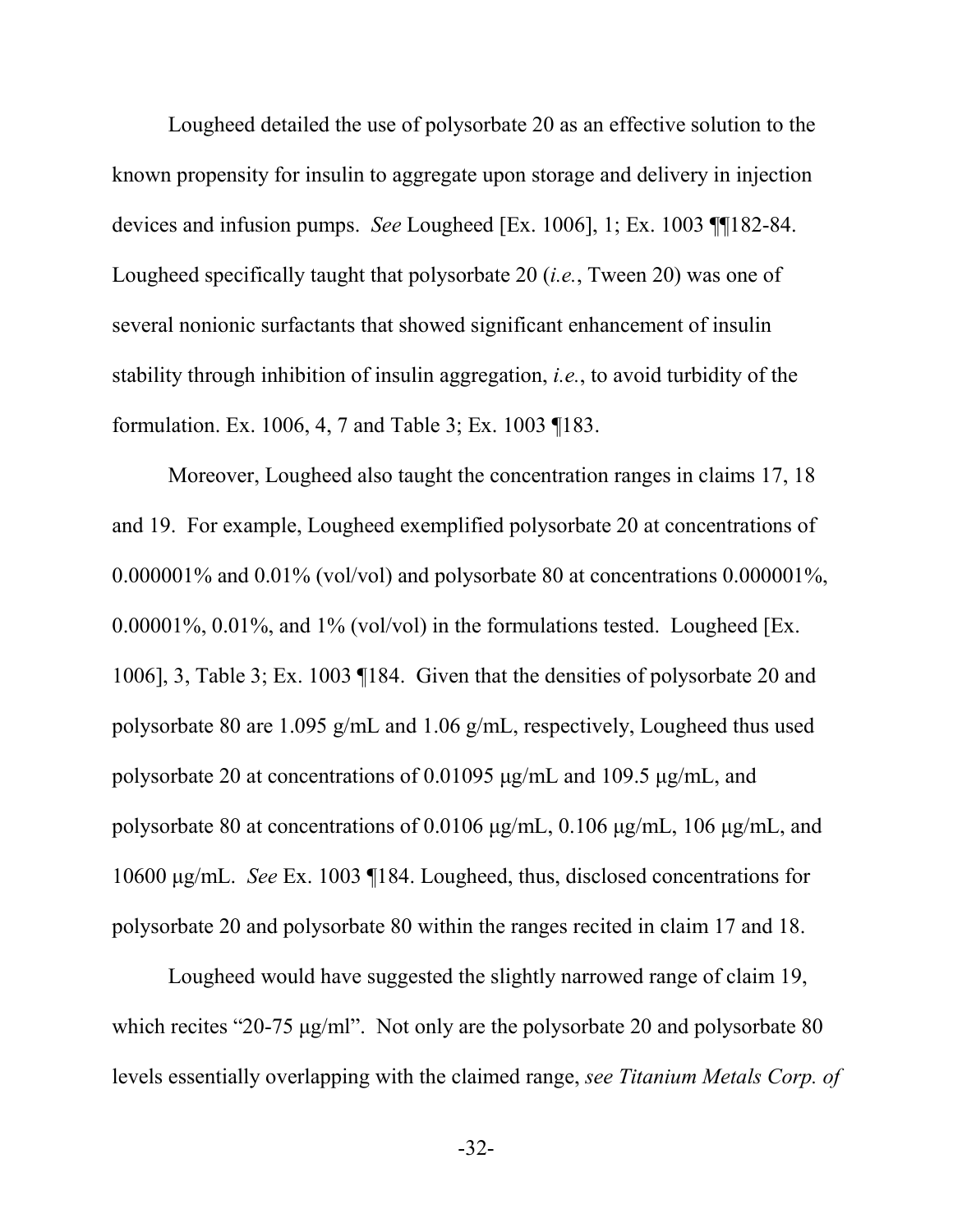*Am. v. Banner,* 778 F.2d 775 (Fed. Cir. 1985), a PHOSITA would have tested and optimized the polysorbate 20 and polysorbate 80 levels taught by Lougheed. Ex. 1003 ¶¶184-85; *see also In re Aller*, 220 F.2d 454, 456 (C.C.P.A. 1955).

Accordingly, a PHOSITA would have had reason to combine polysorbate 20 (claim 2) as encouraged by Lougheed [Ex. 1006], including at the concentrations tested by Lougheed (claims 17-19), with the known and FDA-approved LANTUS® 2000 formulation [Ex. 1004], with a reasonable expectation of inhibiting or eliminating insulin aggregation, *i.e.*, avoiding turbidity of the formulation (claim 8). Claims 2, 8 and 17-19 were therefore obvious over the Lantus® 2000 Label and Lougheed. Ex. 1003 ¶185.

#### **4. Dependent Claims 3, 4 and 11 were Obvious Over LANTUS® 2000 Label and Lougheed**

Claim 3 depends from claim 2, and requires that "the at least one preservative is chosen from phenols." Claim 4 depends from claim 3, and recites "wherein the at least one preservative is cresol." Claim 11 depends from claim 1 and recites "wherein the at least one preservative is chosen from phenol, *cresol*, chlorocresol, benzyl alcohol, and parabens." Emphasis added.

The LANTUS<sup>®</sup> 2000 Label taught an insulin glargine formulation disclosed with "2.7 mg m-cresol". Ex. 1004, 3. Cresol was a known preservative and a derivative of phenol. *See* Ex. 1003 **[**[98-102. That the LANTUS<sup>®</sup> 2000 pharmaceutical formulation contained a preservative such as cresol (a phenolic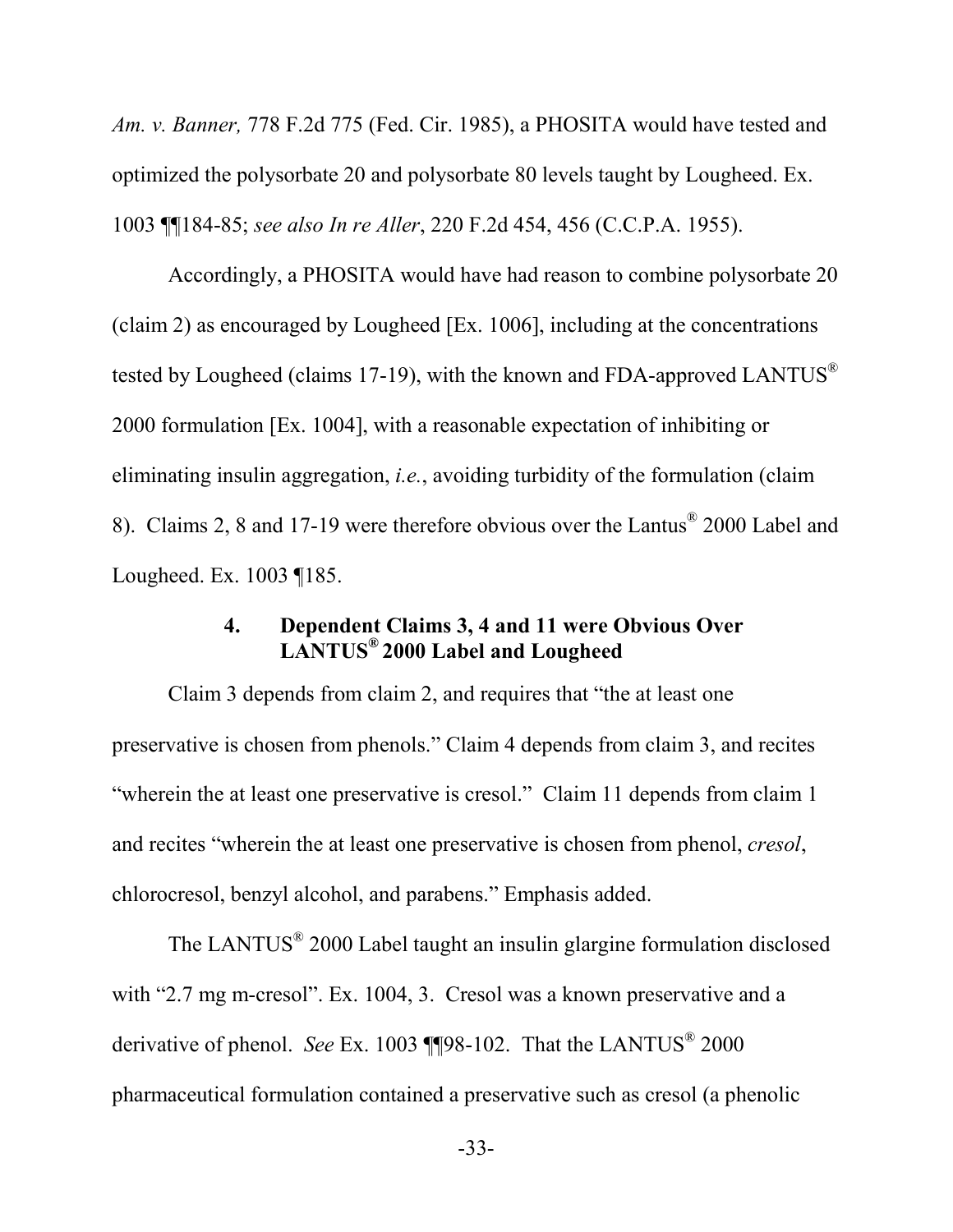derivative) is not surprising. Lougheed also investigated the stabilizing effects of phenol and cresol on insulin solutions, finding that both phenol and m-cresol were capable of stabilizing insulin. Ex. 1006, Table 2.

Accordingly, a PHOSITA would have had reason with a reasonable expectation of success to include cresol, as taught by the LANTUS $^{\circ}$  2000 Label and as encouraged by Lougheed [Ex. 1006]. Ex. 1003 ¶¶187-89. Claims 3, 4 and 11 were therefore obvious over the Lantus® 2000 Label and Lougheed.

## **5. Dependent Claim 5 was Obvious Over LANTUS® 2000 Label and Lougheed**

Claim 5 depends from claim 4, and recites the formulation "further including zinc."

The LANTUS $^{\circ}$  2000 Label taught the inclusion of "30 mcg zinc" in the disclosed insulin glargine formulation. Ex. 1004, 3. Including zinc as a component in the LANTUS $^{\circ}$  2000 label was not surprising or inventive. Since the 1950s, zinc has been added to commercial insulin formulations to prolong insulin activity *in vivo*. *See, e.g.*, Hallas-Moller, Diabetes (1956) [Ex. 1017]; Ex. 1003 ¶¶98-102. In fact, various amounts of zinc were tested in insulin glargine formulations well before the earliest priority date of the '652 patent to determine the zinc amounts that would further prolong insulin release and activity. *See* Ex. 1005, 1. A PHOSITA had reason to include zinc, as taught by the LANTUS<sup>®</sup> 2000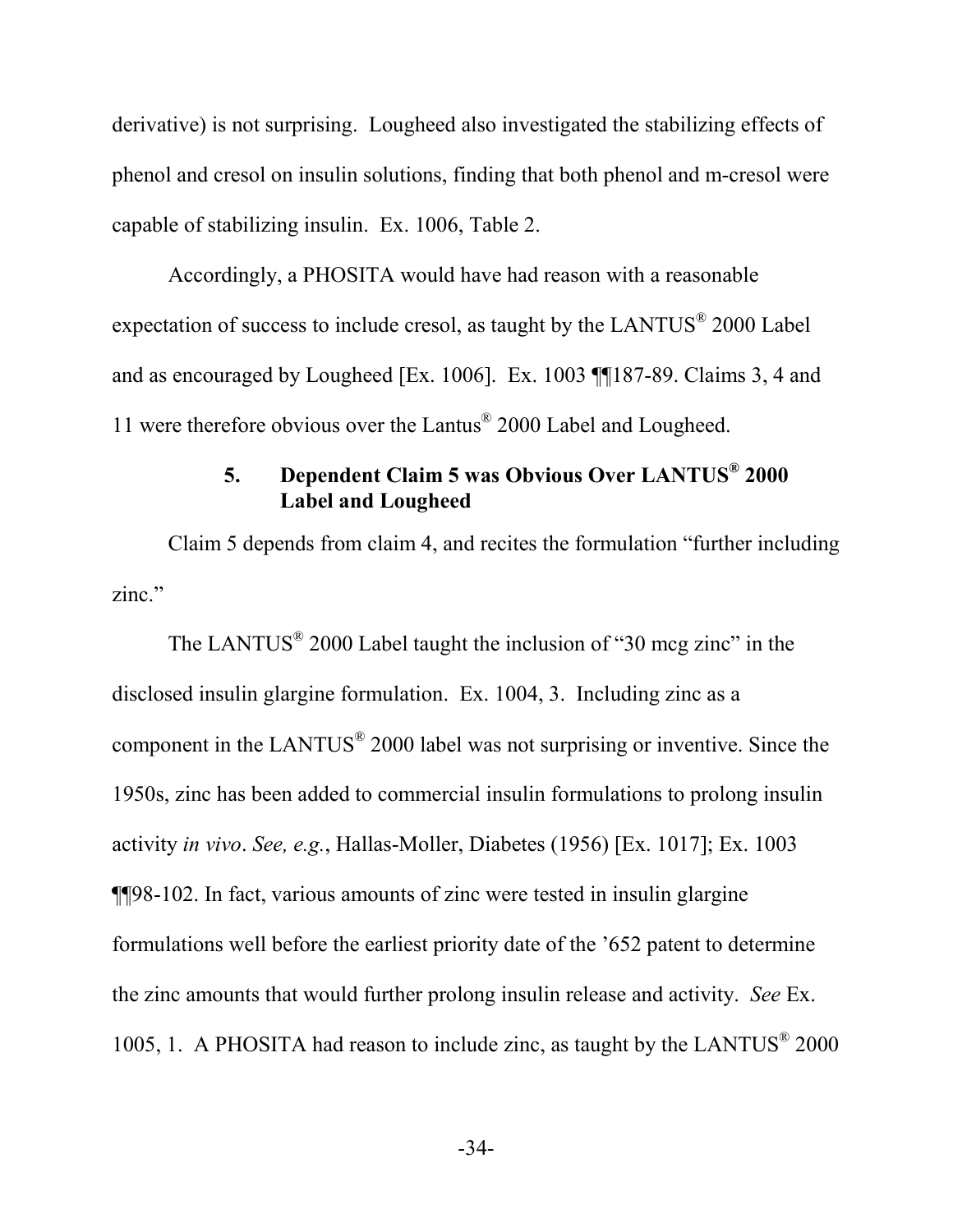Label, in an insulin pharmaceutical formulation as claimed in claim 5. Ex. 1003 ¶¶191-93.

# **6. Dependent Claims 6, 12 and 20 were Obvious Over LANTUS® 2000 Label and Lougheed**

Claim 6 depends from claim 1, and recites "further including at least one isotonicizing agent." Claim 12 depends from claim 6, and recites "wherein the at least one isotonicizing agent is chosen from mannitol, sorbitol, lactose, dextrose, trehalose, sodium chloride, and glycerol." Claim 20 depends from claim 12, and recites "wherein at least one isotonicizing agent is chosen from glycerol and mannitol and wherein said at least one isotonicizing agent is present in a concentration of 100-250 mM."

The LANTUS<sup>®</sup> 2000 Label taught that the disclosed insulin glargine formulation included "20 mg glycerol 85%". Ex. 1004, 3. Accordingly, the LANTUS $^{\circ}$  2000 Label taught including glycerol (an isotonicizing agent) in a commercially available insulin glargine formulation. The molecular weight of glycerol is 92.1, so 20 mg glycerol 85% as taught by the LANTUS<sup>®</sup> 2000 Label is equivalent to 185 mM glycerol, which is within the range as claimed in claim 20. *See* Ex. 1003 ¶197.

Including glycerol, an isotonicizing agent, in the LANTUS<sup>®</sup> 2000 insulin formulation was neither surprising nor inventive. Isotonicizing (or isotonic) agents, such as glycerol and sodium chloride (NaCl), were routinely added to

-35-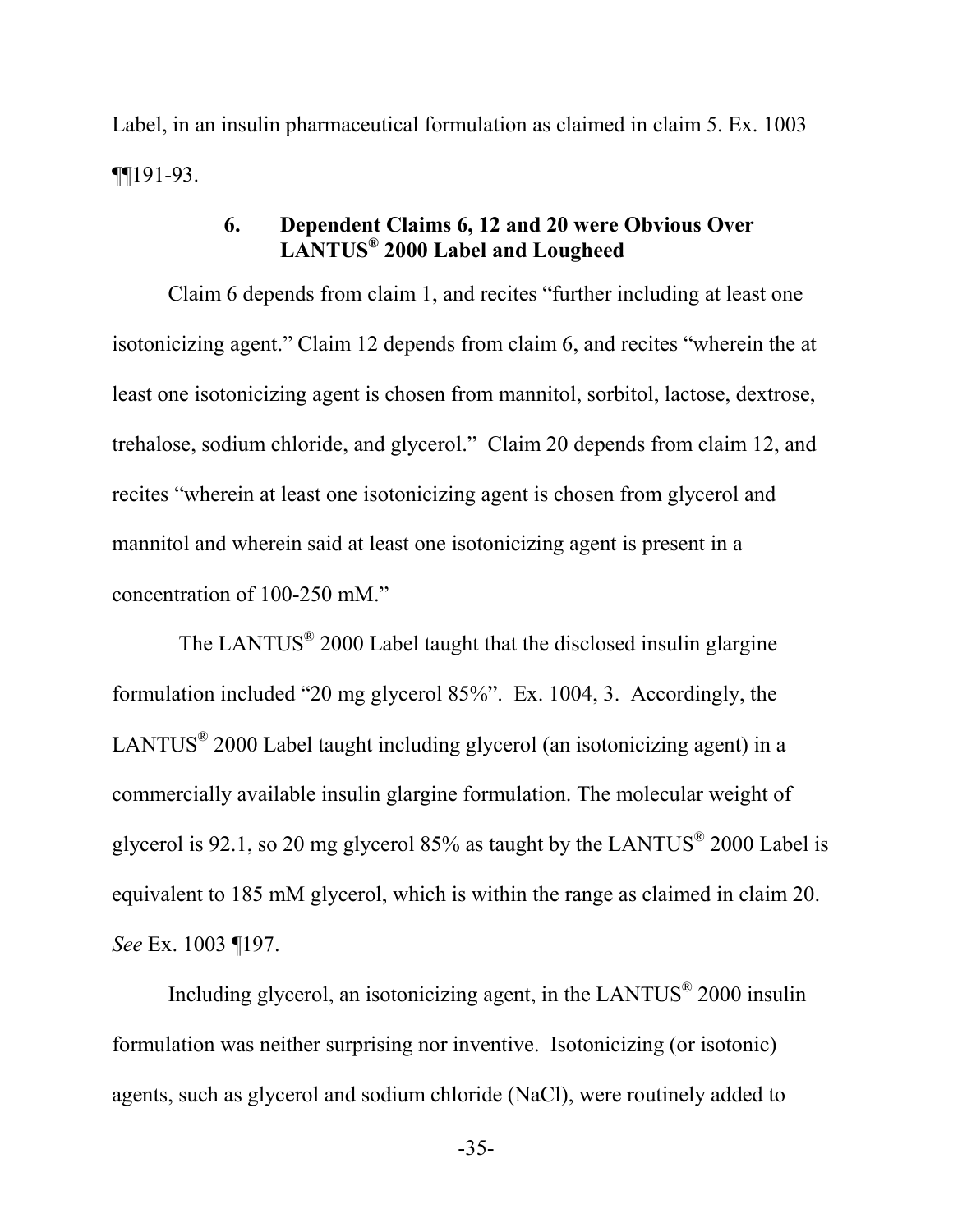parenteral or subcutaneous formulations to prevent cell lysis and attendant pain upon injection. *See* Ex. 1003 ¶¶195-98. Accordingly, it would have been obvious to a PHOSITA that an isotonicizing agent such as glycerol, as taught by the LANTUS $^{\circ}$  2000 Label, would be included in an insulin pharmaceutical formulation as claimed in claims 6, 12 and 20.

# **7. Dependent Claims 9 and 10 were Obvious Over LANTUS® 2000 Label and Lougheed**

Claim 9 depends from claim 5, and recites "wherein the pharmaceutical formulation has a pH in the acidic range from 3.5 to 6.8." Claim 10 depends from claim 9, and further narrows the pH to an "acidic range from 3.5 to 4.5."

The LANTUS<sup>®</sup> 2000 Label taught that the insulin glargine was formulated at a pH of approximately 4.0. Ex. 1004, 3. Having a pH of an insulin glargine formulation fall in the pH range recited in claims 9 and 10 is not surprising or inventive. A PHOSITA would have known well before the earliest priority date of the '652 patent that the amino acid substitutions in insulin glargine make it most soluble in an acidic (pH 4.0) environment. *See, e.g.*, Ex. 1005, 1; Ex. 1003 ¶201. Accordingly, it would have been obvious to a PHOSITA that the pH range of an insulin glargine formulation, as taught by the LANTUS $^{\circ}$  2000 Label, would be formulated in the range of "from 3.5 to 6.8" (claim 9) or "from 3.5 to 4.5" (claim 10), *i.e.*, an acidic pH environment. Ex. 1003 ¶¶200-02. Claims 9 and 10 were obvious over the LANTUS<sup>®</sup> 2000 Label and Lougheed.

-36-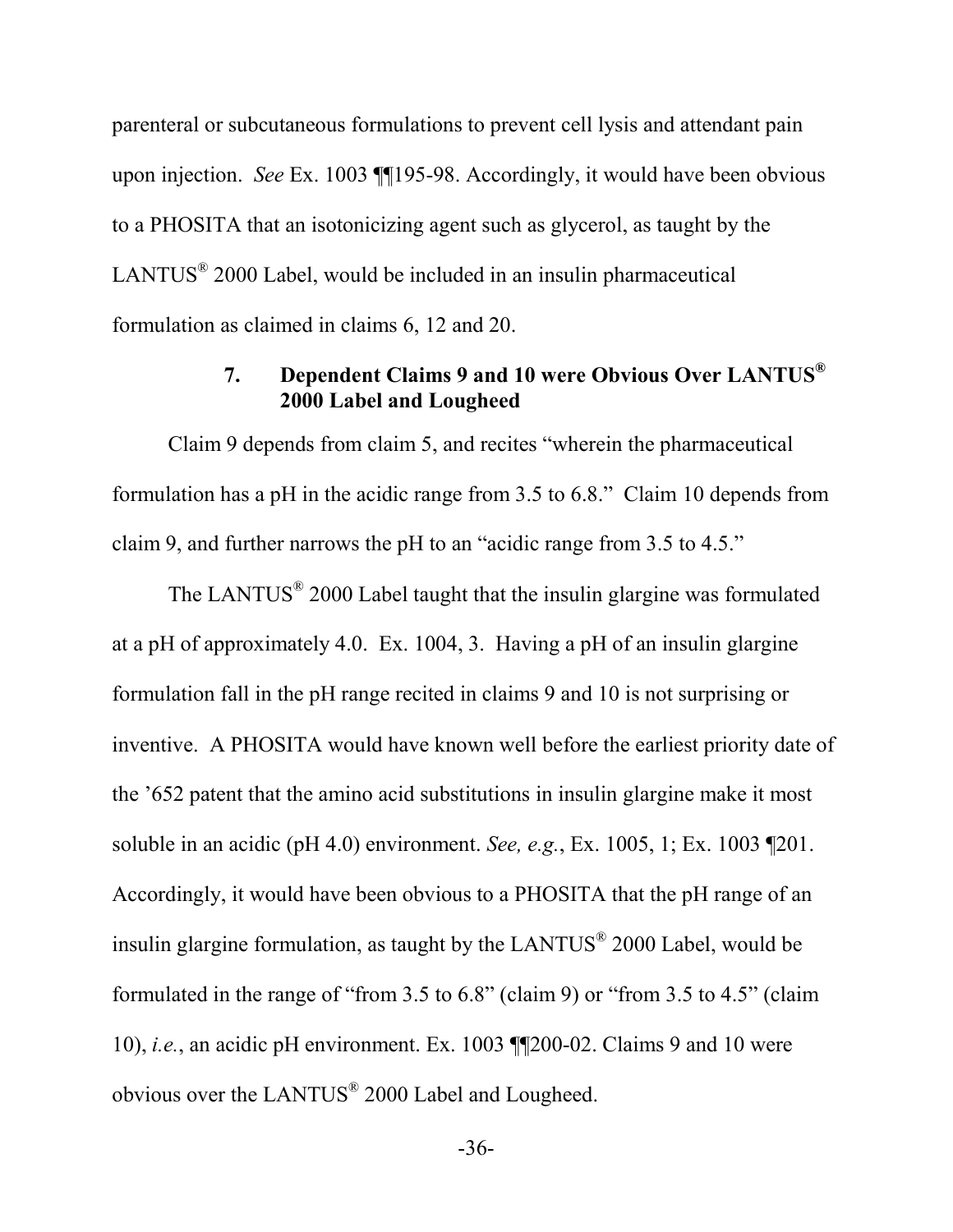### **8. Dependent Claims 13, 14 and 22 were Obvious Over LANTUS® 2000 Label and Lougheed**

Claim 13 depends from claim 1 and recites that the claimed pharmaceutical formulation "further compris[es] a buffer." Claim 14 depends from claim 13 and recites the buffer as "chosen from TRIS, phosphate, citrate, acetate, and glycylglycine." Claim 22 depends from claim 13 and recites that the "buffer is present in a concentration of 5-250 mM."

Lougheed disclosed the use of non-ionic surfactants and commonly used "salts, buffers and alcohols", including sodium phosphate, sodium bicarbonate with acetic acid and sodium acetate and sodium bicarbonate with sodium phosphate and sodium citrate, in insulin formulations. *See* Lougheed [Ex. 1006], 6, Table 6; Ex. 1003 ¶204. Lougheed specifically taught that of the tested insulin formulations, "[f]ormulations in 25 mM sodium bicarbonate with phosphate-citrate or oxaloacetate buffers demonstrated mildly increased stability with FSRs of 11-20 days". Ex. 1006, 6, Table 6; Ex. 1003 ¶204. The concentration ranges of the sodium bicarbonate, sodium phosphate, acetic acid, sodium acetate and sodium citrate buffers tested fall within the claimed range of 5-250 mM. *See, e.g.*, Ex. 1006, Table 6.

Accordingly, a PHOSITA would have had reason to combine a buffer, including citrate, phosphate and acetate buffers, as encouraged by Lougheed [Ex. 1006], and at the concentrations tested by Lougheed (claim 22), with the known

-37-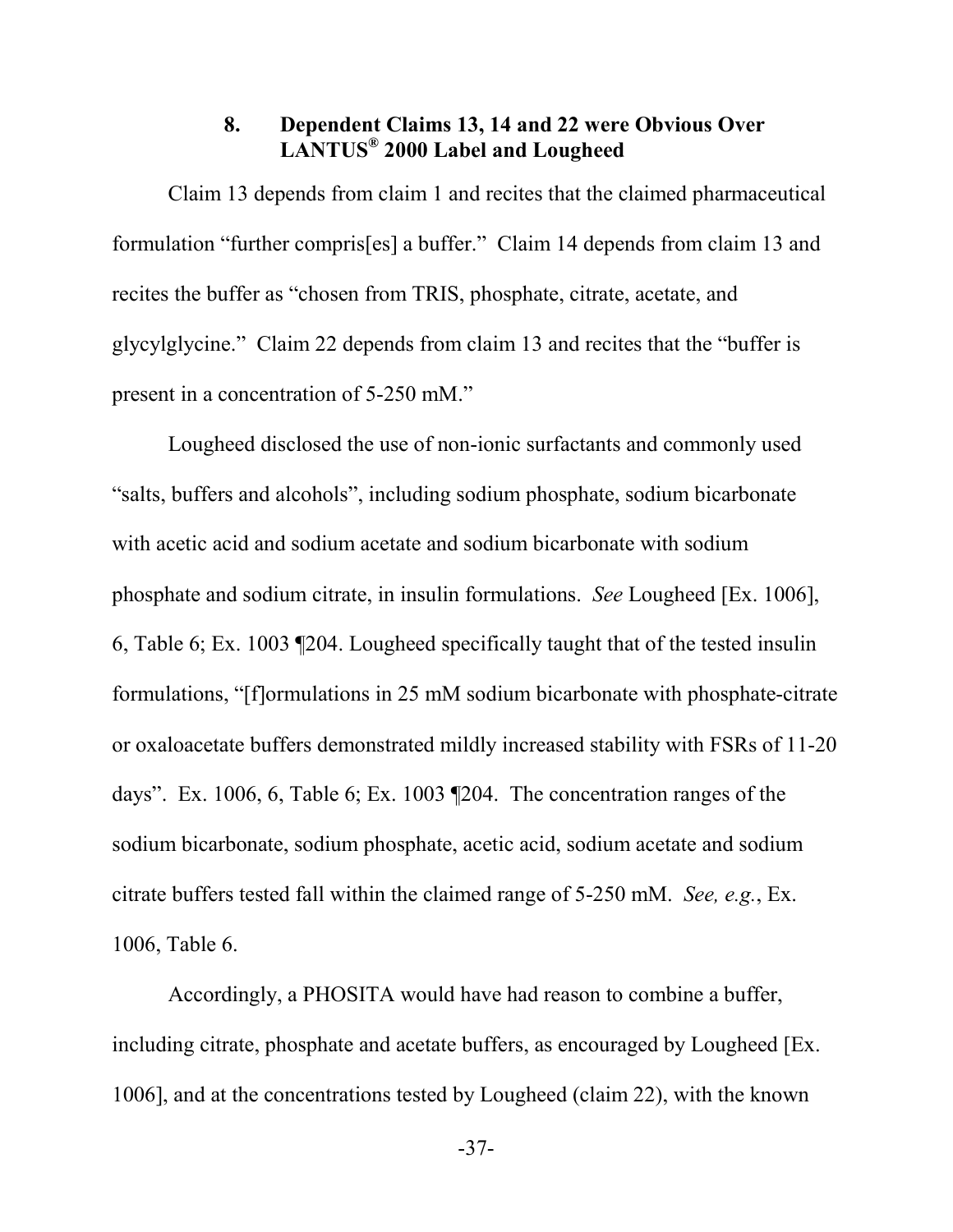and FDA-approved LANTUS<sup>®</sup> 2000 formulation [Ex. 1004] to inhibit or eliminate insulin aggregation with a reasonable expectation of success. Ex. 1003 ¶¶204-06. Claims 13, 14 and 22 were therefore obvious over the LANTUS $^{\circ}$  2000 Label and Lougheed.

# **9. Dependent Claim 21 was Obvious over LANTUS® 2000 Label and Lougheed**

Claim 21 depends from claim 1 and recites "wherein NaCl is present in a concentration of up to 150 mM."<sup>4</sup>

Lougheed discloses the testing of commonly used "salts, buffers and alcohols", including sodium chloride at a concentration of 0.9% (equivalent to 154 mM), in insulin formulations, including in combination with sodium dodecyl sulfate (SDS). *See* Lougheed [Ex. 1006], 5-6, Tables 4 and 6; Ex. 1003 ¶208. While the exemplary NaCl concentration is slightly over the claimed range of "up" to 150 mM", a PHOSITA would have had reason, with a reasonable expectation of success to combine sodium chloride, as encouraged by Lougheed, with the claimed insulin formulation. The '652 patent provides no evidence of the criticality of the NaCl concentration claimed. *See Aller*, 220 F.2d at 456; accord *Galderma Labs.* 737 F.3d 739 (reversing non-invalidity holding). Moreover, a PHOSITA would

<sup>4</sup> Under a broadest reasonable interpretation, claim 21 includes the formulation components recited in claim 1 and NaCl in the stated concentration range.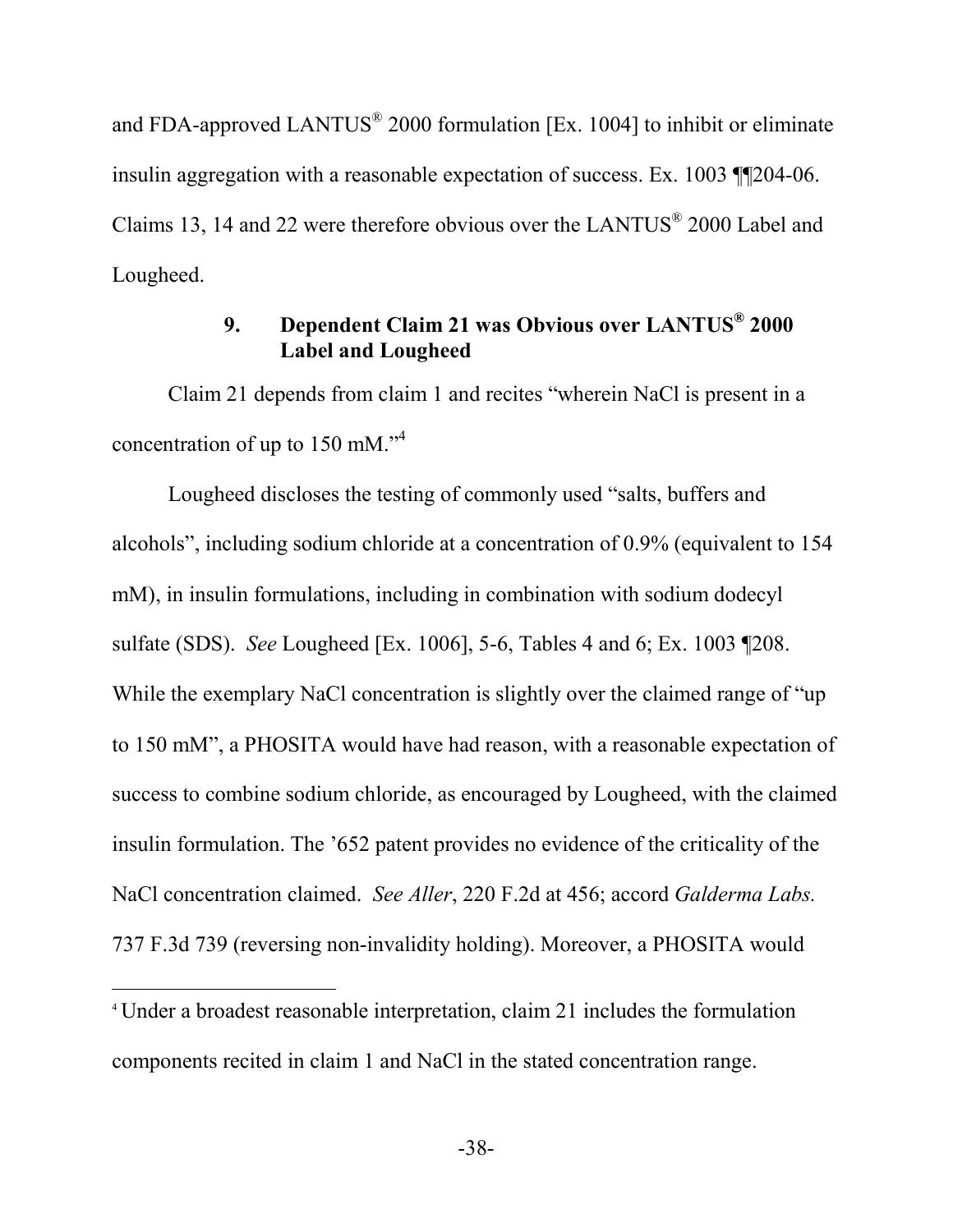have known to reduce the amount of sodium chloride (*i.e.,* lower than 154 mM NaCl) in order to compensate for other components in the formulation. Ex. 1003 ¶209. In light of the known use of NaCl in Lougheed, as well as a deviation from the claimed range within acceptable error standards when making physiological saline solution, Dr. Yalkowsky confirms that neither the '652 patent nor other knowledge in the art would have suggested a concentration change from 154 mM to 150 mM NaCl would have been critical or unobvious. *Id*.

Claim 21 was therefore obvious over the LANTUS $^{\circ}$  2000 Label and Lougheed. *Id.* ¶¶208-10.

# **10. Dependent Claims 15 and 16 were Obvious Over LANTUS® 2000 Label and Lougheed**

Claim 15 depends from claim 1 and recites that the "Gly(A21), Arg(B31), Arg(B32)-human insulin is present in a concentration of 60-6000 nmol/ml." Claim 16 depends from claim 15, and further recites "that the Gly(A21), Arg(B31), Arg(B32)-human insulin is present in a concentration of 240-3000 nmol/ml."

The LANTUS<sup>®</sup> 2000 Label taught "100 IU (3.6378 mg) insulin glargine in the insulin formulation. Ex. 1004, 3. The LANTUS<sup>®</sup> 2000 Label further provides that insulin glargine (*i.e.*, Gly(A21), Arg(B31), Arg(B32)-human insulin) has a molecular weight of 6063. *Id*. Accordingly, the concentration of insulin glargine taught by the LANTUS $^{\circ}$  2000 Label is 600 nmol/mL, which is within the concentration ranges recited in both claims 15 and 16. *See* Ex. 1003 ¶212.

-39-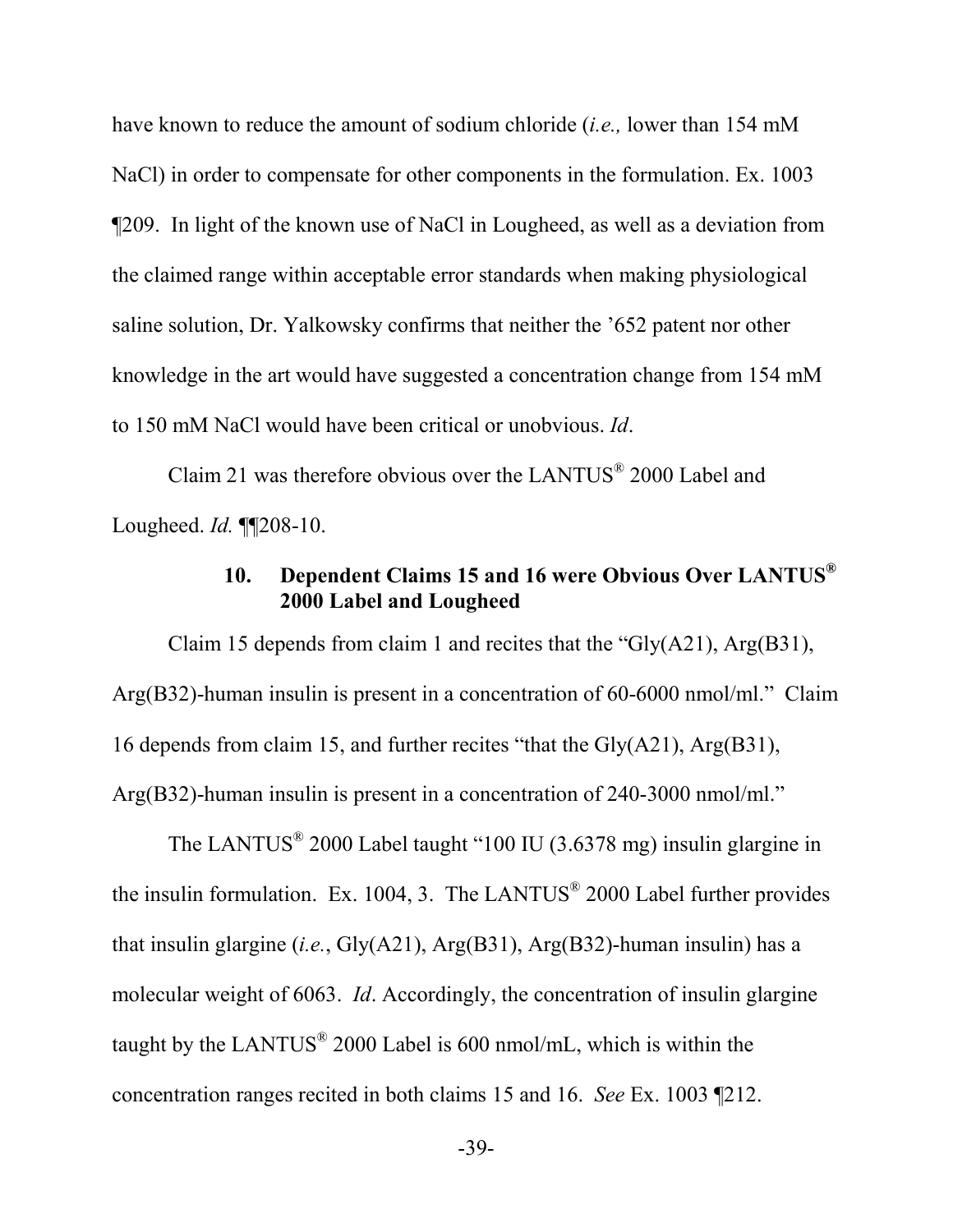For these reasons, claims 15 and 16 were obvious over the LANTUS<sup>®</sup> 2000 Label and Lougheed. *Id.* ¶¶212-13.

# **11. Dependent Claim 23 was Obvious Over LANTUS® 2000 Label and Lougheed**

Claim 23 depends from claim 6, and recites "wherein the at least one chemical entity comprises polysorbate 20, at least one preservative is cresol, and the pharmaceutical formulation has a pH in the acidic range from 3.5 to 4.5."

For the same reasons as claims 2, 4 and 10, claim 23 was obvious over the LANTUS<sup>®</sup> 2000 Label and Lougheed. The LANTUS<sup>®</sup> 2000 Label included "2.7 mg m-cresol" at a pH of approximately 4.0 for the insulin glargine formulation disclosed. Ex. 1004, 3. Moreover, Lougheed provided a strong reason with a reasonable expectation of success to add polysorbate 20 to improve stability of insulin solutions. *See* Lougheed [Ex. 1006], 1, Table 3; Ex. 1003 ¶¶215-18.

Accordingly, the pharmaceutical formulation of claim 23 would have been obvious over the LANTUS<sup>®</sup> 2000 Label and Lougheed.

# **12. Dependent Claim 25 was Obvious Over LANTUS® 2000 Label and Lougheed**

Claim 25 depends from claim 1, and recites the formulation "further comprising one or more excipients chosen from acids, alkalis and salts."

The LANTUS<sup>®</sup> 2000 Label taught preparing an insulin glargine solution and adjusting the pH of the solution to 4.0 using hydrochloric acid and sodium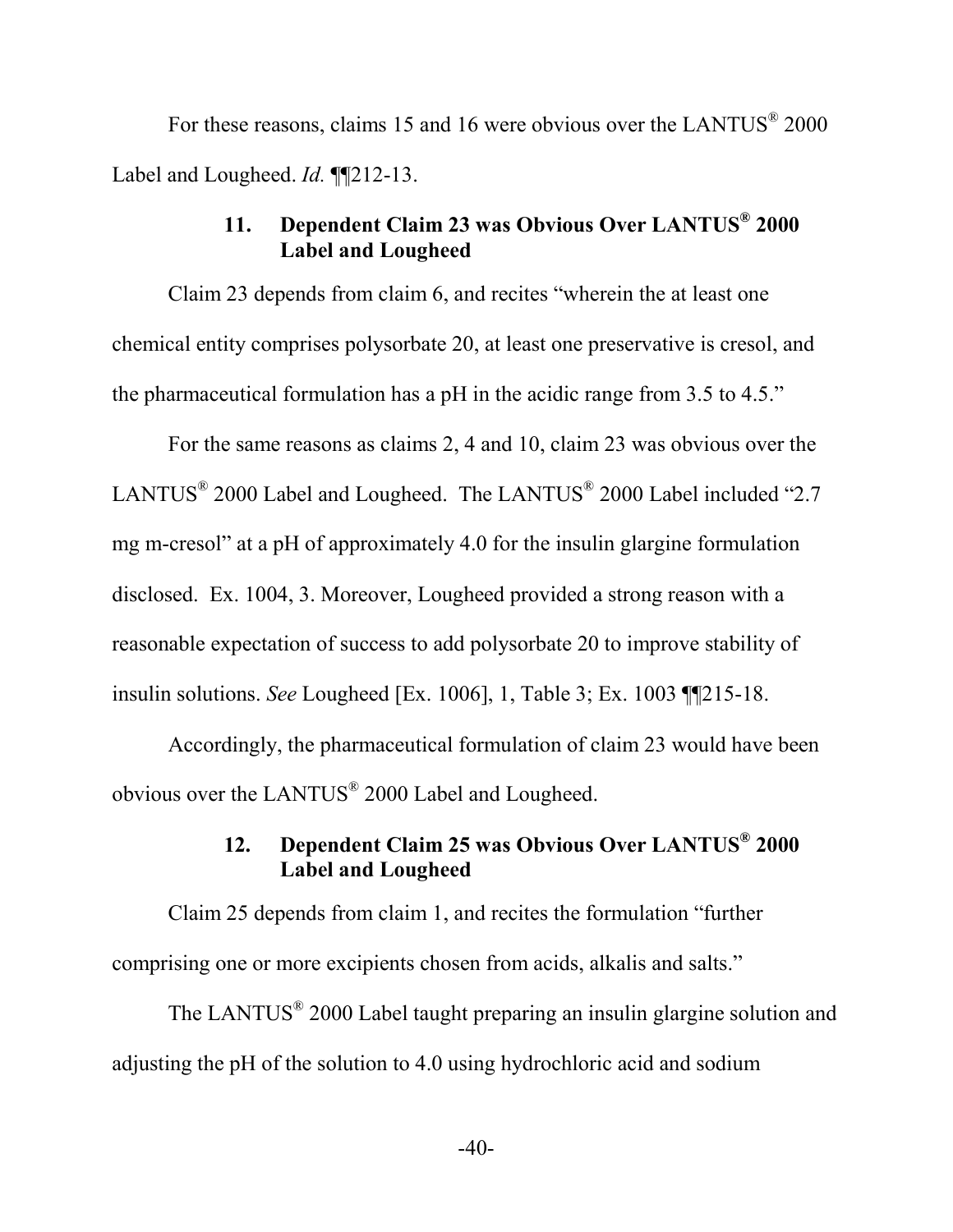hydroxide. Ex. 1004, 3; Ex. 1003 ¶220. Moreover, Lougheed further taught the addition of various acids and salts for improving the stability of insulin, including dehydroascorbic acid, hyaluronic acid, n-acetyl neuraminic acid, glutamic acid, sodium chloride, sodium bicarbonate, sodium citrate, and acetic acid, among others. *See* Lougheed [Ex. 1006], Tables 5 and 6; Ex. 1003 ¶220.

Accordingly, in view of the teachings of both the LANTUS® 2000 Label and Lougheed, it would have been obvious and a PHOSITA would have had a reasonable expectation of success of adding an acid, alkali or salt as recited in claim 25 to an insulin formulation. Ex. 1003 ¶¶220-21. Claim 25 was therefore obvious over the LANTUS $^{\circ}$  2000 Label and Lougheed.

# **H. Ground 2: Claims 7 and 24 were Obvious over the LANTUS® 2000 Label and the FASS Insuman Infusat Entry**

The limitations of claims 7 and 24 are recited above. *See* §V.B.1, *supra*. The LANTUS<sup>®</sup> 2000 Label, which was publicly available to PHOSITAs well before the earliest priority date of the '652 patent, *see* Ex. 1004A, taught that "[e]ach milliliter of LANTUS (insulin glargine injection) contains 100 IU (3.6378 mg) insulin glargine, 30 mcg zinc, 2.7 mg m-cresol, 20 mg glycerol 85%, and water for injection" with a pH of approximately 4.0. Ex. 1004, 3. Cresol was a known preservative, as the '652 patent confirms. *See* Ex. 1003 ¶¶98-102; Ex. 1001, 4:27-28. The LANTUS<sup>®</sup> 2000 Label disclosed the claim elements of water and an acidic pH of approximately 4.0 for the insulin glargine formulation. Thus,

-41-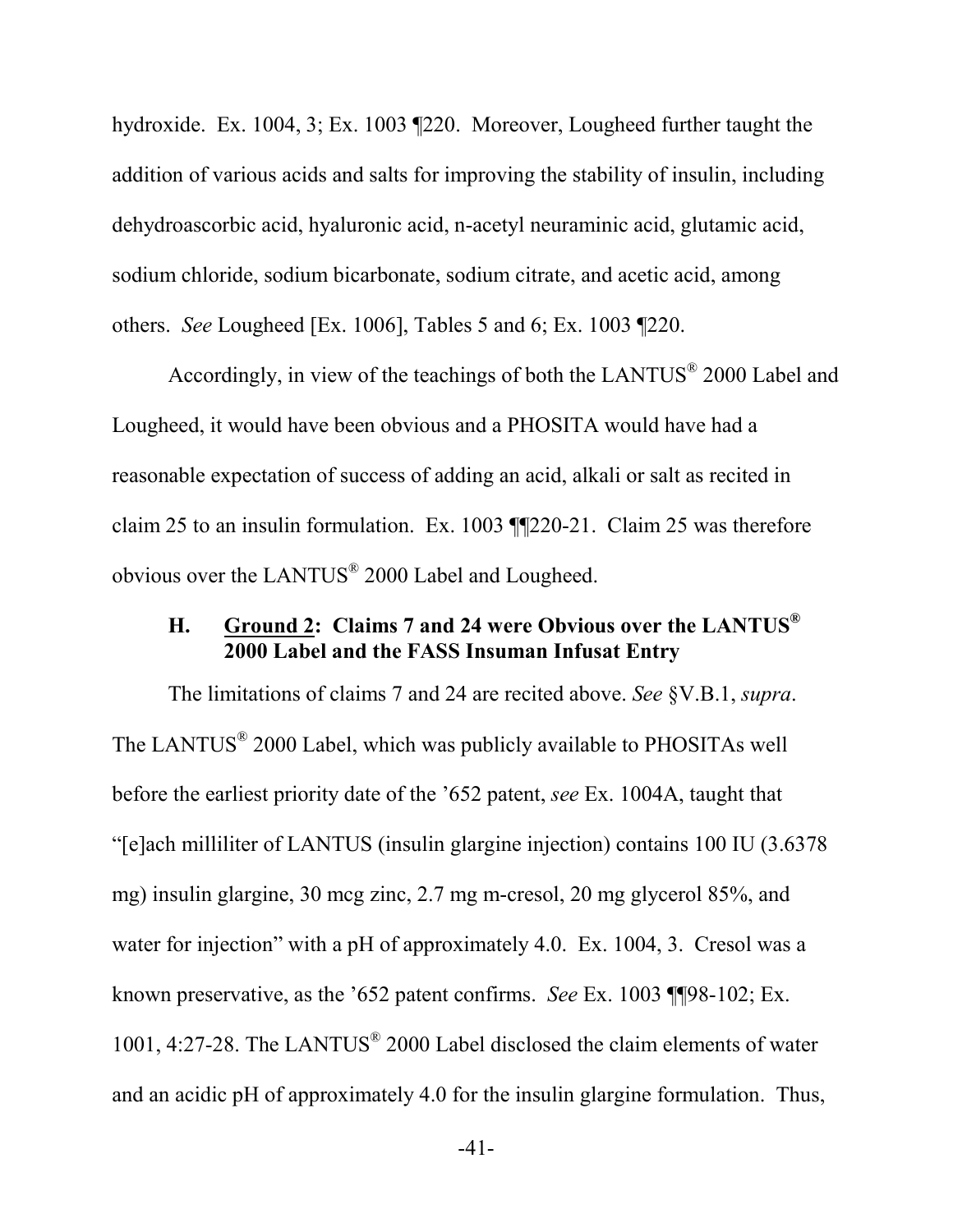the LANTUS $^{\circ}$  2000 Label taught all the elements recited in claims 7 and 24 except "at least one chemical entity chosen from polysorbate and poloxamers." Ex. 1003 ¶223.

The FASS Insuman Infusat entry disclosed the inclusion of poloxamer poly(oxyethylene, oxypropylene)glycol, *i.e.* "at least one chemical entity chosen from polysorbate and poloxamers" as claimed in claims 7 and 24. *See also*  Insuman Infusat Rote Liste entry [Ex. 1033 and 1033A], 6 (inclusion of poloxamer-171 to Insuman Infusat formulation). As noted by the FASS entry, "[a]ddition of a stabilizer poly(oxyethylene, oxypropylene), glycol, prevents precipitation and flocculation of the insulin. This makes INSUMAN INFUSAT particularly suited for use in insulin pumps." *See* Ex. 1007A, 7. PHOSITAs recognized insulin as having a tendency to aggregate during storage and delivery from these devices, *see, e.g.*, Lougheed [Ex. 1006], 1, and that insulin glargine was prone to aggregation issues. Ex. 1003 ¶¶223-29.

Insuman Infusat was commercially available, and established regulatory precedent agency determined that insulin formulations including poloxamer were safe and effective for use in diabetes treatment. *See Pfizer, Inc. v. Apotex, Inc.*, 480 F.3d 1348, 1362-63 (Fed. Cir. 2007) (citing to investor testimony confirming "'part and parcel of pharmaceutically accepted[ ] was to look in pharmacopoeias and compendia' to find an [excipient] having 'precedence for use within the

-42-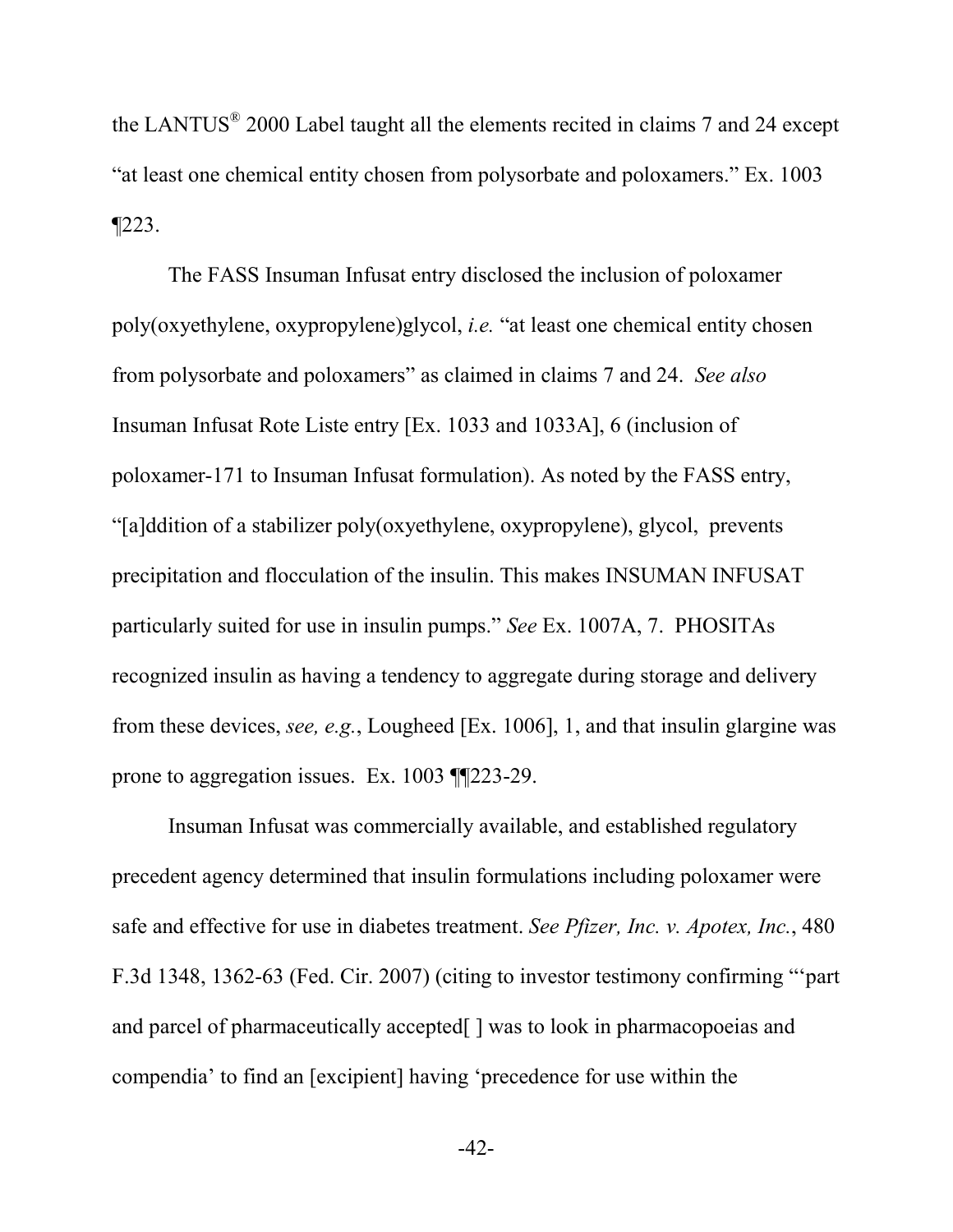pharmaceutical industry.'"). This knowledge provided a PHOSITA reason to combine a poloxamer as encouraged by the FASS Insuman Infusat entry [Ex. 1007, 1007A], with the Owens insulin glargine formulation [Ex. 1005], with a reasonable expectation of success of inhibiting or eliminating insulin aggregation, a use specifically recognized for the Insuman Infusat product. *See* Ex. 1005, 3; Ex. 1007, 1007A, 7; Ex. 1003 ¶¶223-29. Claims 7 and 24 were obvious over Owens and the FASS Insuman Infusat entry.

# **I. Ground 3: Claims 7 and 24 were Obvious over the LANTUS® 2000 Label and Grau**

The limitations of claims 7 and 24 are recited above. *See* §V.B.1, *supra*. Moreover, the LANTUS $^{\circ}$  2000 Label, which was publicly available to PHOSITAs well before the earliest priority date of the '652 patent, *see* Ex. 1004A, taught the inclusion of cresol as a preservative, water and a pH within the claimed range of 1 to 6.8 (claim 7) or 3.5 to 4.5 (claim 24) in an insulin glargine formulation. Ex. 1004, 3. ("[e]ach milliliter of LANTUS (insulin glargine injection) contains 100 IU (3.6378 mg) insulin glargine, 30 mcg zinc, 2.7 mg m-cresol, 20 mg glycerol 85%, and water for injection" with a pH of approximately 4.0.). Thus, the LANTUS $^{\circ}$  2000 Label taught all the elements recited in claims 7 and 24 except "at least one chemical entity chosen from polysorbate and poloxamers."

Grau disclosed the use of a poloxamer (Genapol) to inhibit insulin aggregation in various test conditions, including with a programmable implantable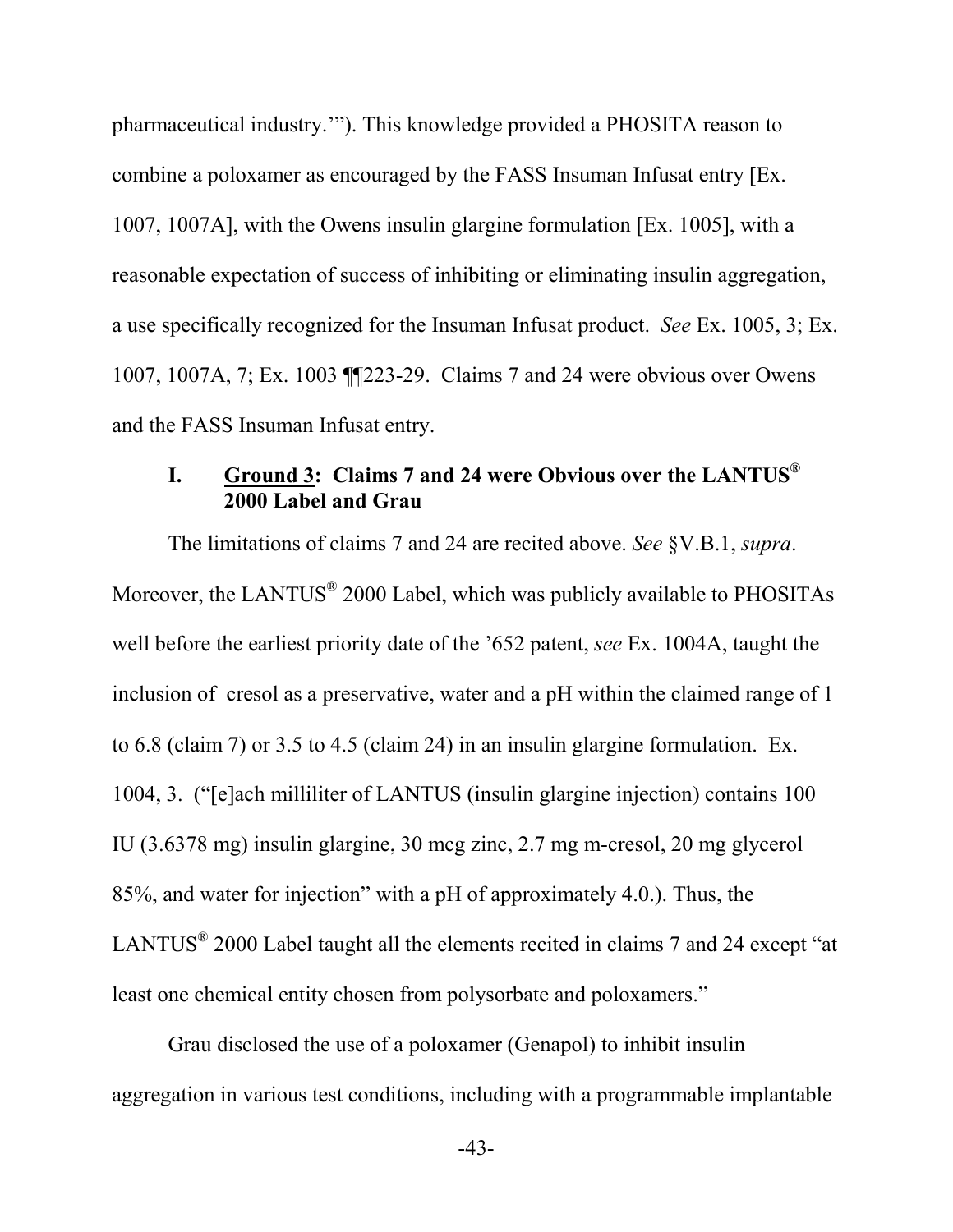medication system (PIMS) which pumped the test formulations into a glass vial at a constant rate throughout the 10+ months of testing, and other *in vivo* and *in vitro* analysis. Ex. 1008, 2-5. Grau found that insulin concentration, chemical stability, and biological potency were maintained when tested both *in vitro* in a shaking platform PIMS rig, as well as *in vivo* in PIMS-implanted dogs. *Id.,* Tables 2-3, 4- 5. Grau reported that changes to the poloxamer-containing insulin formulations "were comparable to those seen in insulin stored in a glass vial at  $37^{\circ}$ C without movement." *Id.*, 4. Grau found that the "[s]urfaces were clean of apparent precipitate even in remote corners." *Id.*, 5. Grau moreover noted that the "[g]lycemic control of [the] diabetic dogs was good … [with] no trend toward either worse diabetic control or increased insulin dosage between refills …". *Id.* Grau concluded that "Genapol, a surface-active polyethylene-propylene glycol, effectively prevents adsorption of insulin to hydrophobic surfaces…. The data demonstrate good stability in accelerated laboratory tests and after as long as 5 mo between refills in vivo." *Id.,* 6.

Thus, given insulin glargine's increased propensity for aggregation, and the LANTUS<sup>®</sup> 2000 Label's warning to <u>not</u> use the product if aggregation occurred, a PHOSITA would have had reason to combine a poloxamer as encouraged by Grau [Ex. 1008], with the known and FDA-approved LANTUS<sup>®</sup> 2000 formulation [Ex. 1004], with a reasonable expectation of success of inhibiting or eliminating insulin

-44-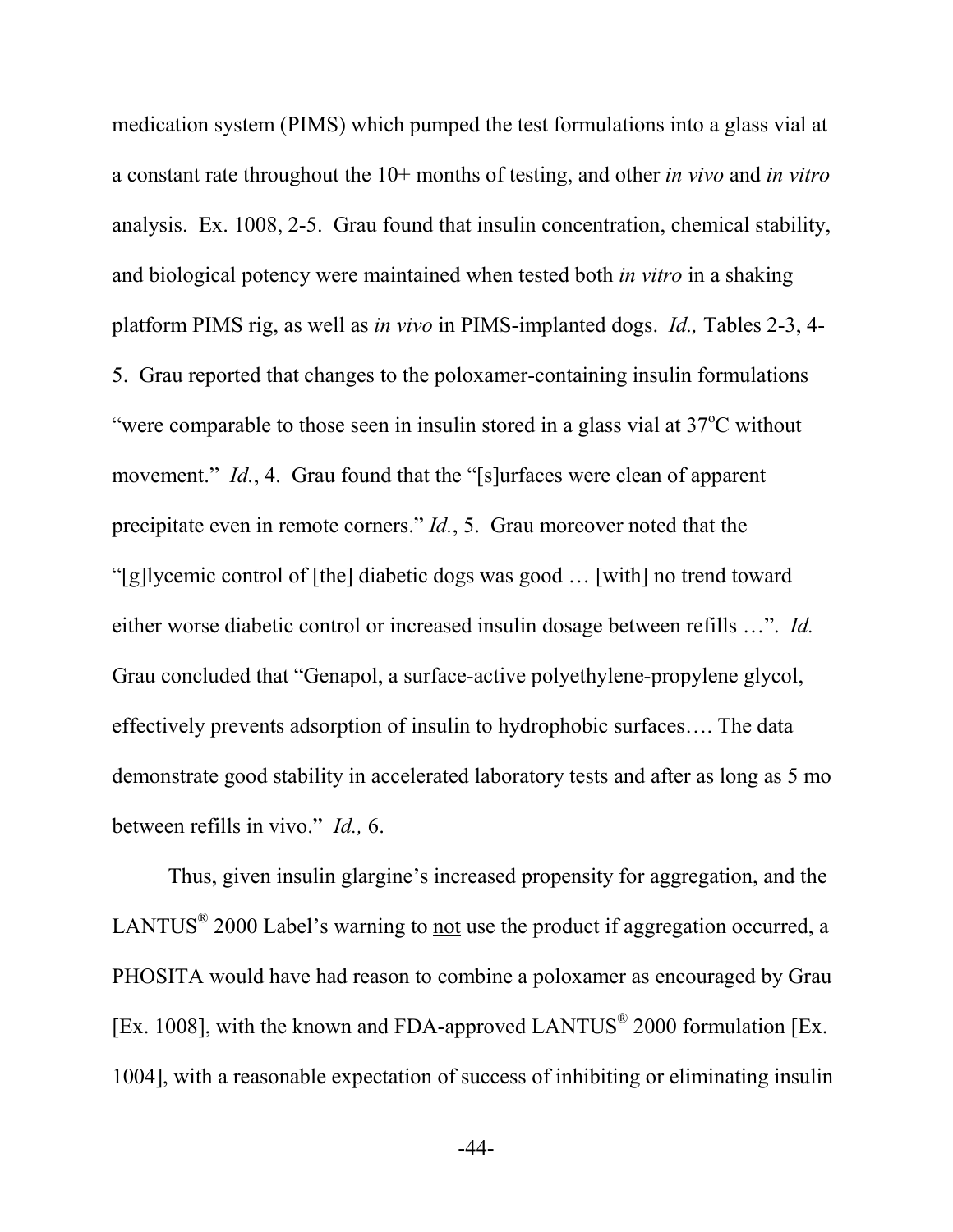aggregation, which were a recognized obstacle to the success of insulin as a therapeutic agent. Ex. 1003 ¶¶231-37. Claims 7 and 24 were obvious over the LANTUS $^{\circ}$  2000 Label and the Insuman Infusat reference.

#### **J. Ground 4: Claims 1-25 of the '652 Patent were Obvious Over Owens and Lougheed**

#### **1. Claim 1 was Obvious Over Owens and Lougheed**

The limitations of claim 1 are recited above. *See* §V.B.1, *supra*.

Owens taught insulin glargine (*i.e.*, Gly(A21), Arg(B31), Arg(B32)-human insulin) 1 ml suspension formulations containing " $21^{\text{A}}$ -Gly-30<sup>B</sup>a-L-Arg-30<sup>B</sup>b-L-Arg-human insulin equimolar to 100 U human insulin, together with *m-cresol* and glycerol at pH 4.0," and with 15, 30, or 80 μg/ml zinc (or 2.295, 4.59, and 12.24 μmol/L, respectively). Ex. 1005, 3-4 (emphasis added); Ex. 1003 ¶239. Cresol was a known preservative, as the '652 patent confirms. *See* Ex. 1003 ¶¶98-102; Ex. 1001, 4:27-28. Owens disclosed the claim elements reciting water and an acidic pH of approximately 4.0 for the insulin glargine formulation. Thus, Owens taught all the elements recited in claim 1 but for "at least one chemical entity chosen from polysorbate 20 and polysorbate 80."

Lougheed disclosed and addressed several known issues with insulin formulations, including the propensity for insulin to aggregate upon storage and delivery in injection devices and infusion pumps. *See* Lougheed [Ex. 1006], 1; Ex. 1003 ¶¶241-43. Lougheed addressed the aggregation issue by comparing different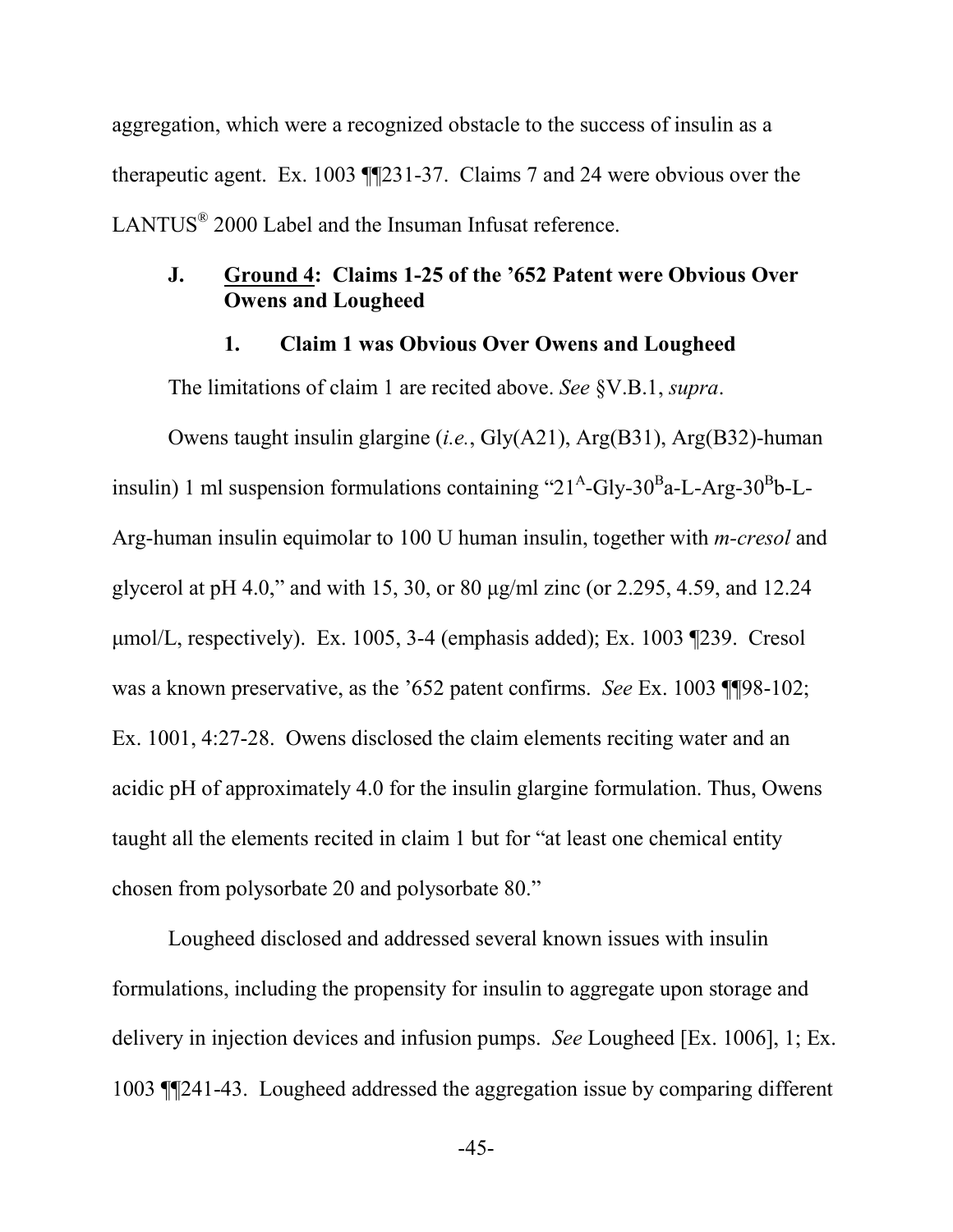nonionic detergents in extreme storage conditions and measuring the appearance of aggregated particles over time. *Id.* Lougheed specifically taught that polysorbate 20 (*i.e.*, Tween 20) and polysorbate 80 (*i.e.*, Tween 80), amongst other non-ionic surfactants, showed an enhancement of insulin stability and decrease of aggregate formation. *Id*., 4, 7 and Table 3; Ex. 1003 ¶242. These experiments, and knowledge of the insulin glargine formulation in Owens, provided a PHOSITA with ample reason to add at least the nonionic surfactants disclosed in Lougheed, *e.g.*, including the polysorbates polysorbate 20 or polysorbate 80 recited in claims 7 and 24 of the '652 patent, with a reasonable expectation that doing so would inhibit or eliminate insulin's well-known propensity to aggregate. *See* Ex. 1003 ¶¶239-46. In fact, a PHOSITA would have had specific reason to add the nonionic surfactants polysorbate 20 (*i.e.*, Tween 20) and polysorbate 80 (*i.e.*, Tween 80) given insulin glargine's increased propensity for aggregation, and the LANTUS<sup>®</sup> 2000 Label's warning to <u>not</u> use the product if aggregation occurred. *Id.* ¶126. Claim 1 was obvious over Owens and Lougheed.

**2. Claims 7 and 24 were Obvious Over Owens and Lougheed**  The limitations of claims 7 and 24 are recited above. *See* §V.B.1, *supra*.

Owens recited insulin glargine "together with *m-cresol* and glycerol at pH 4.0," and 15, 30, or 80 μg/ml zinc (or 2.295, 4.59, and 12.24 μmol/L, respectively). Ex. 1005, 815-16 (emphasis added); Ex. 1003 ¶250. Cresol was a known

-46-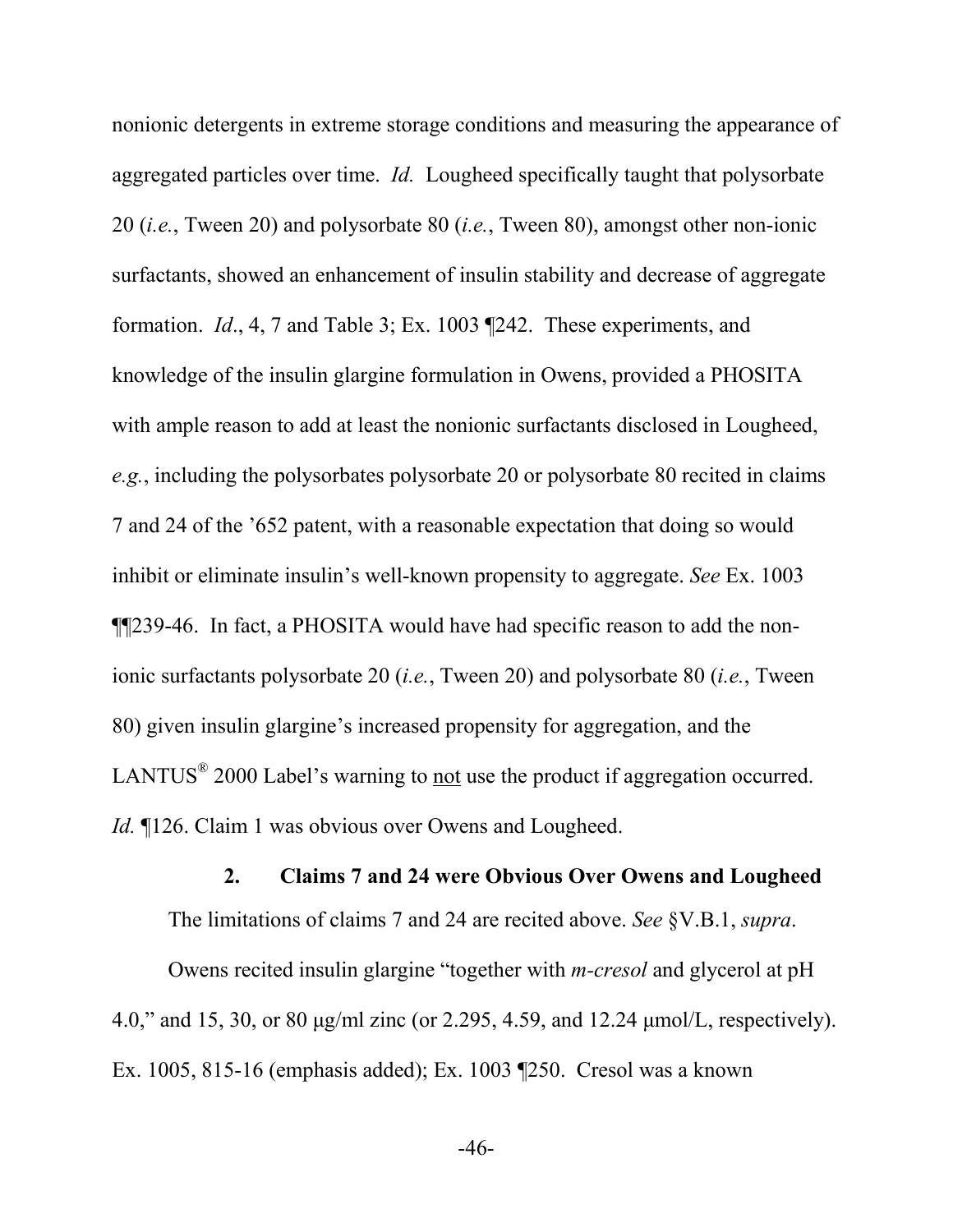preservative, as the '652 patent confirms. *See* Ex. 1003 ¶¶98-102; Ex. 1001, 4:27- 28. Owens disclosed the claims elements reciting water and an acidic pH of approximately 4.0 for the insulin glargine formulation. Thus, Owens taught all of the elements recited in claims 7 and 24 but for "at least one chemical entity chosen from polysorbate and poloxamers."

For the same reason as with claim 1, Lougheed in combination with Owens obviates claims 7 and 24. Lougheed detailed the use of polysorbate 20 and polysorbate 80 as an effective solution to the known propensity for insulin to aggregate upon storage and delivery in injection devices and infusion pumps. *See*  Lougheed [Ex. 1006], 1; Ex. 1003 ¶¶251-52. Lougheed specifically taught that polysorbate 20 (*i.e.*, Tween 20) and polysorbate 80 (*i.e.*, Tween 80), amongst other non-ionic surfactants, showed an enhancement of insulin stability and decrease of aggregate formation. *Id*., 427, 430 and Table 3; Ex. 1003 ¶252.

These experiments, and knowledge of the insulin glargine formulation in Owens, provided a PHOSITA with ample reason to add at least the nonionic surfactants disclosed in Lougheed, *e.g.*, polysorbate 20 or polysorbate 80 recited in claims 7 and 24 of the '652 patent, with a reasonable expectation that doing so would inhibit or eliminate insulin's well-known propensity to aggregate. *See* Ex. 1003 ¶¶249-53. Given insulin glargine's increased propensity for aggregation, and the LANTUS $^{\circ}$  2000 Label's warning to not use the product if aggregation

-47-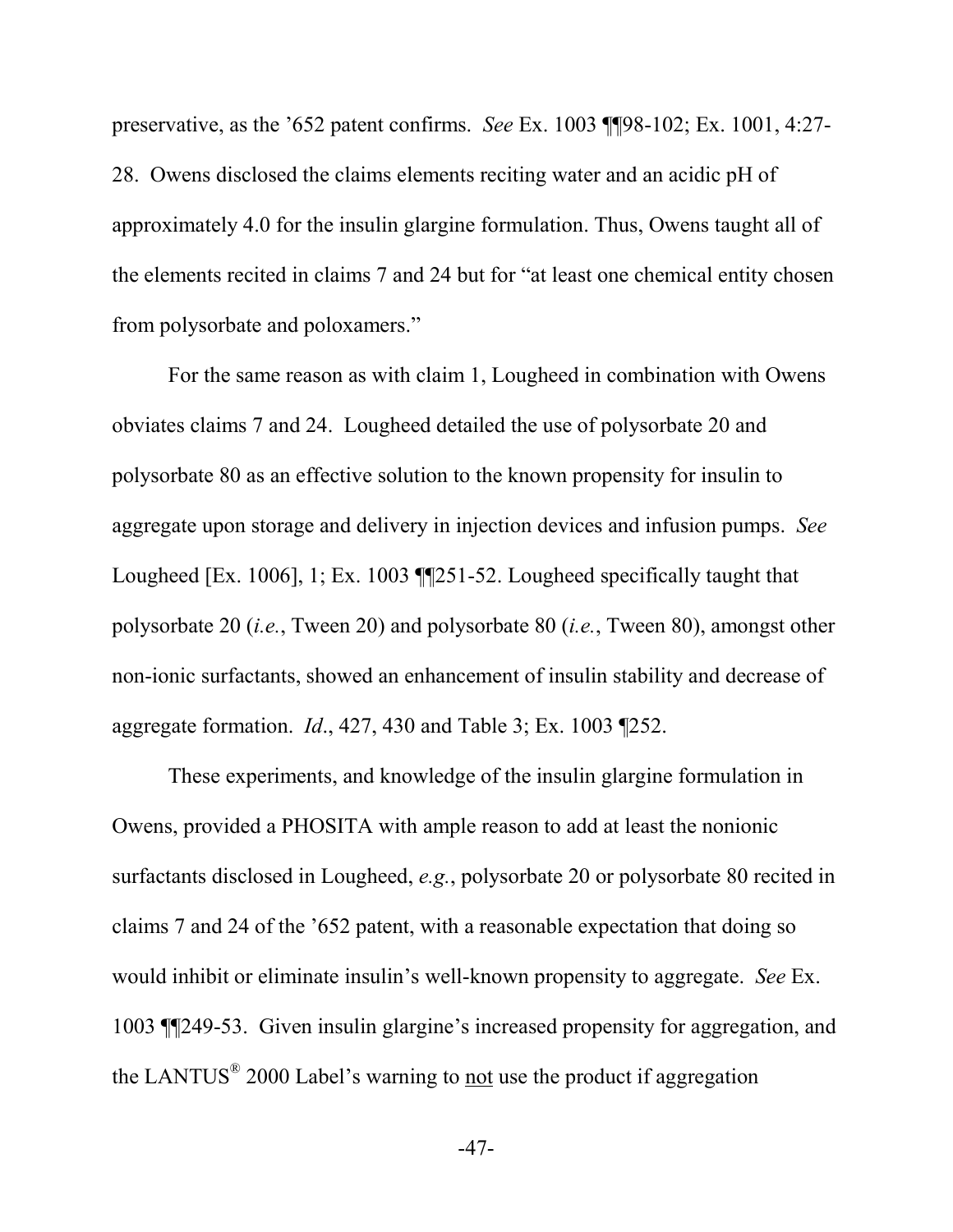occurred, a PHOSITA would have had specific reasons to do so. *Id.* ¶126. Claims 7 and 24 were obvious over Owens and Lougheed.

#### **3. Dependent Claims 2, 8 and 17-19 were Obvious Over Owens and Lougheed**

The limitations and dependencies of claims 2, 8 and 17-19 are presented above. *See* §V.B.1, *supra*.

Lougheed detailed the use of polysorbate 20 as an effective solution to the known propensity for insulin to aggregate upon storage and delivery in injection devices and infusion pumps. *See* Lougheed [Ex. 1006], 1; Ex. 1003 ¶¶255-57. Lougheed specifically taught that polysorbate 20 (*i.e.*, Tween 20) was one of several nonionic surfactants that showed significant enhancement of insulin stability through inhibition of insulin aggregation, *i.e.*, to avoid turbidity of the formulation. Ex. 1006, 4, 7, Table 3; Ex. 1003 ¶256; Ex. 1001, 3:2-6 ("[I]nsulins, however, show a decreased stability and an increased proneness to aggregation . . . which can make itself felt in the form of turbidity and precipitation (particle formation).").

Moreover, Lougheed also taught the concentration ranges in claims 17, 18 and 19. For example, Lougheed exemplified polysorbate 20 at concentrations of 0.000001% and 0.01% (vol/vol) and polysorbate 80 at concentrations 0.000001%,  $0.00001\%$ ,  $0.01\%$ , and  $1\%$  (vol/vol) in the formulations tested. Ex. 1006, Table 3; Ex. 1003 ¶257. Given that the densities of polysorbate 20 and polysorbate 80 are

-48-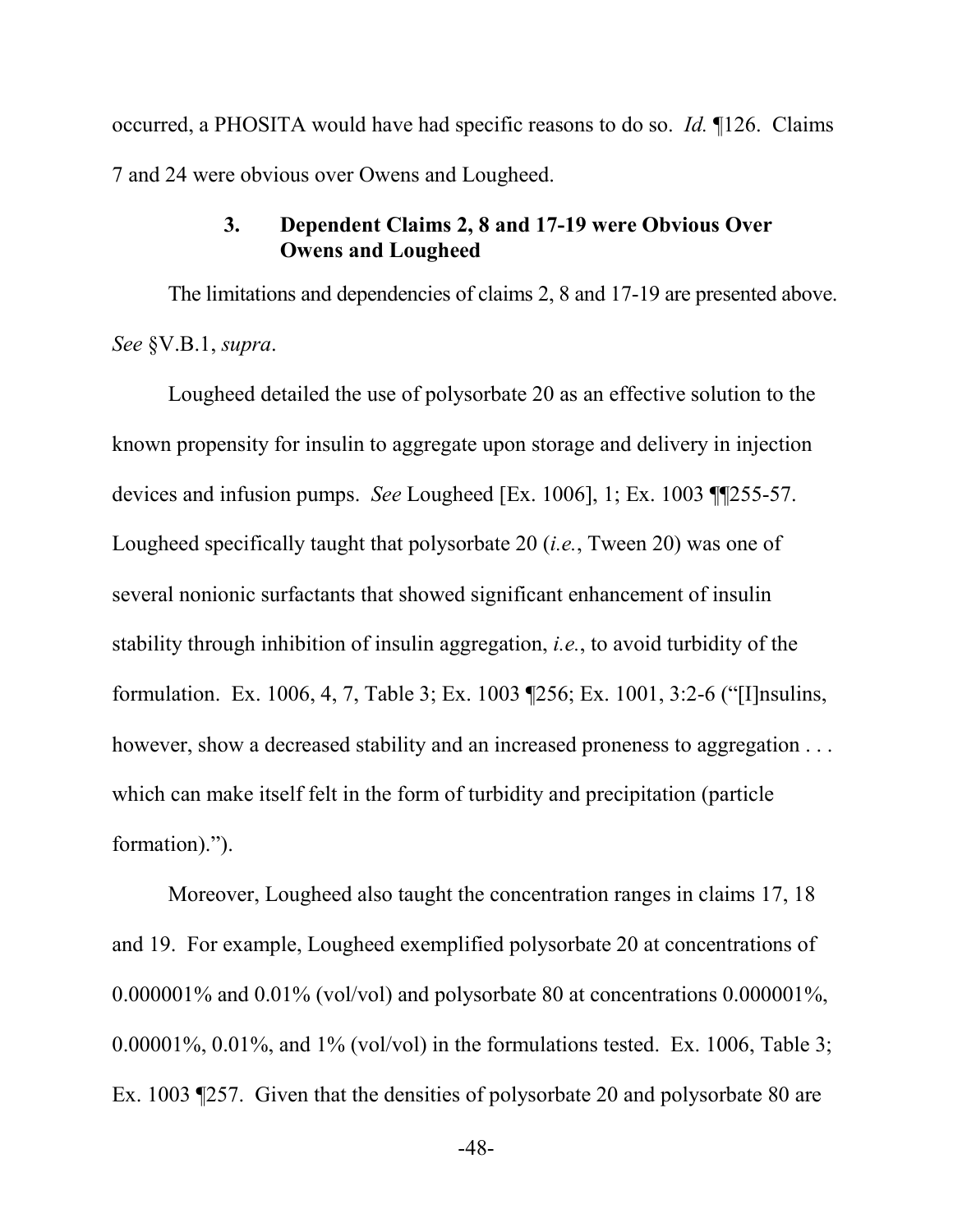1.095 g/mL and 1.06 g/mL, respectively, Lougheed thus used polysorbate 20 at concentrations of 0.01095 μg/mL and 109.5 μg/mL, and polysorbate 80 at concentrations of 0.0106 μg/mL, 0.106 μg/mL, 106 μg/mL, and 10600 μg/mL. *See*  Ex. 1003 ¶257. Each of these concentrations for polysorbate 20 and polysorbate 80 are within the ranges recited in claims 17 and 18.

The slightly narrowed range of claim 19, which recites "20-75 μg/ml" was obvious from Lougheed's teaching. Not only are the polysorbate 20 and polysorbate 80 levels essentially overlapping with the claimed range, *see Titanium Metals*, 778 F.2d 775 (close amounts suggest prima facie obviousness), a PHOSITA would have had reason to test and optimize the polysorbate 20 and polysorbate 80 levels taught by Lougheed. *In re Peterson*, 315 F.3d 1325, 1330 (Fed. Cir. 2003) (optimization is routine); *In re Ethicon, Inc.*, 844 F.3d 1344 (Fed. Cir. 2017); Ex. 1003 ¶ 257; *see also Aller*, 220 F.2d at 456; *Galderma Labs.*, 737 F.3d at 739.

A PHOSITA would have had reason to combine polysorbate 20 (claim 2) as encouraged by Lougheed [Ex. 1006], including at the concentrations Lougheed tested (claims 17-19), with the insulin glargine formulation Owens disclosed [Ex. 1005] to inhibit or eliminate insulin aggregation, *i.e.* avoid turbidity of the formulation (claim 8), with a reasonable expectation of success. Ex. 1003 ¶¶255- 57; *see also* Ex. 1001 3:2-6 ("[I]nsulins, however, show a decreased stability and

-49-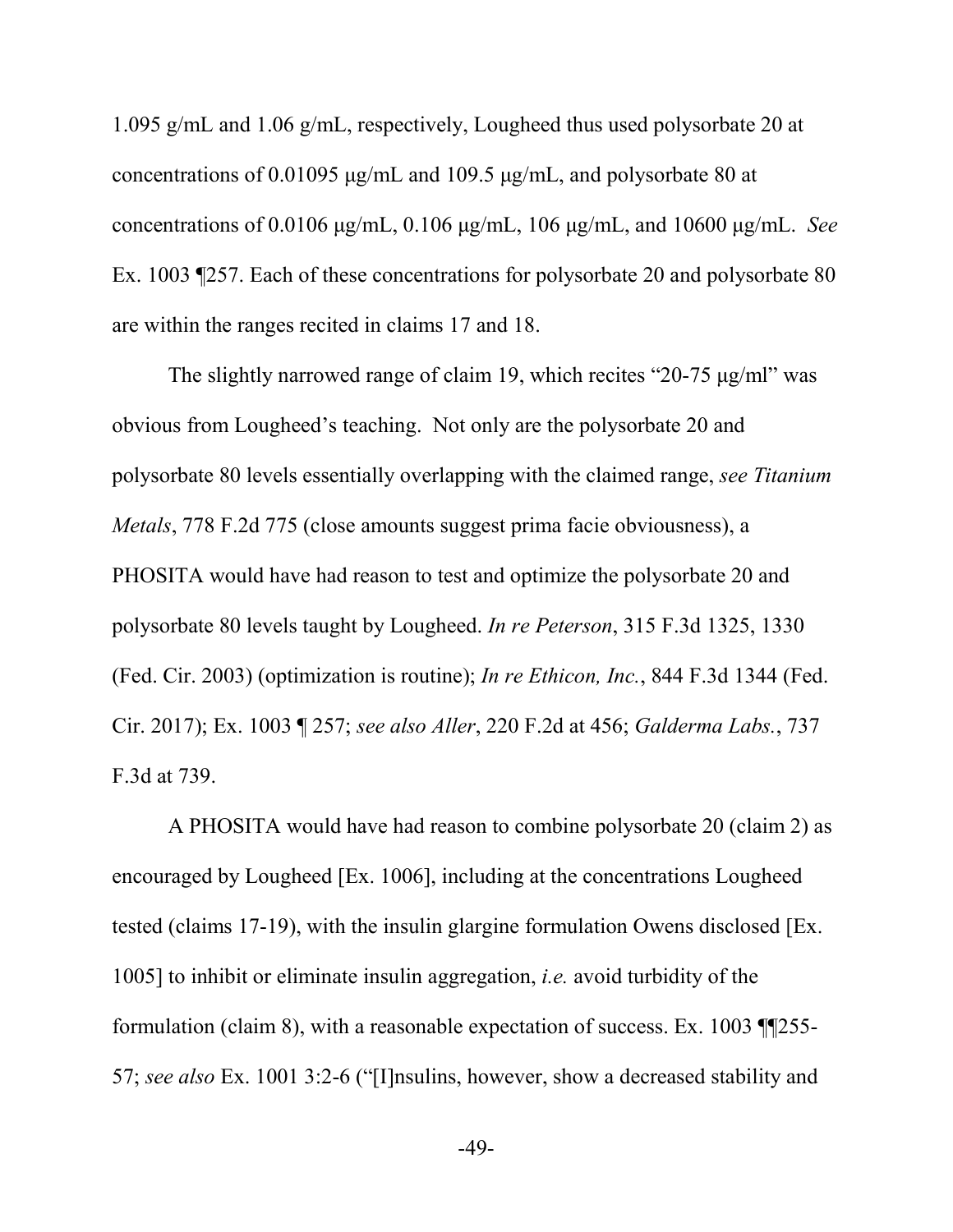an increased proneness to aggregation . . . which can make itself felt in the form of turbidity and precipitation (particle formation)."). Claims 2, 8 and 17-19 were obvious over Owens and Lougheed.

### **4. Dependent Claims 3, 4 and 11 were Obvious Over Owens and Lougheed**

The limitations and dependencies of claims 3, 4 and 11 are presented above. *See* §V.B.1, *supra*.

Owens taught insulin glargine suspension formulations containing *m-cresol*. Ex. 1005, 3-4; Ex. 1003 ¶260. Cresol was a known preservative and a derivative of phenol, which was known by PHOSITAs at the time. *See* Ex. 1003 ¶¶98-102.

Owen's insulin glargine pharmaceutical formulation containing a preservative such as cresol (a phenolic derivative) is not surprising. Lougheed investigated the stabilizing effects of phenol and cresol on insulin solutions, finding that both phenol and m-cresol successfully stabilized insulin. Ex. 1006, Table 2.

A PHOSITA had reason to include cresol (a preservative and phenol derivative), as Owens taught and Lougheed encouraged, with a reasonable expectation of success. Ex. 1003 ¶¶260-61. Claims 3, 4 and 11 were obvious over the Owens and Lougheed.

### **5. Dependent Claim 5 was Obvious Over Owens and Lougheed**

-50-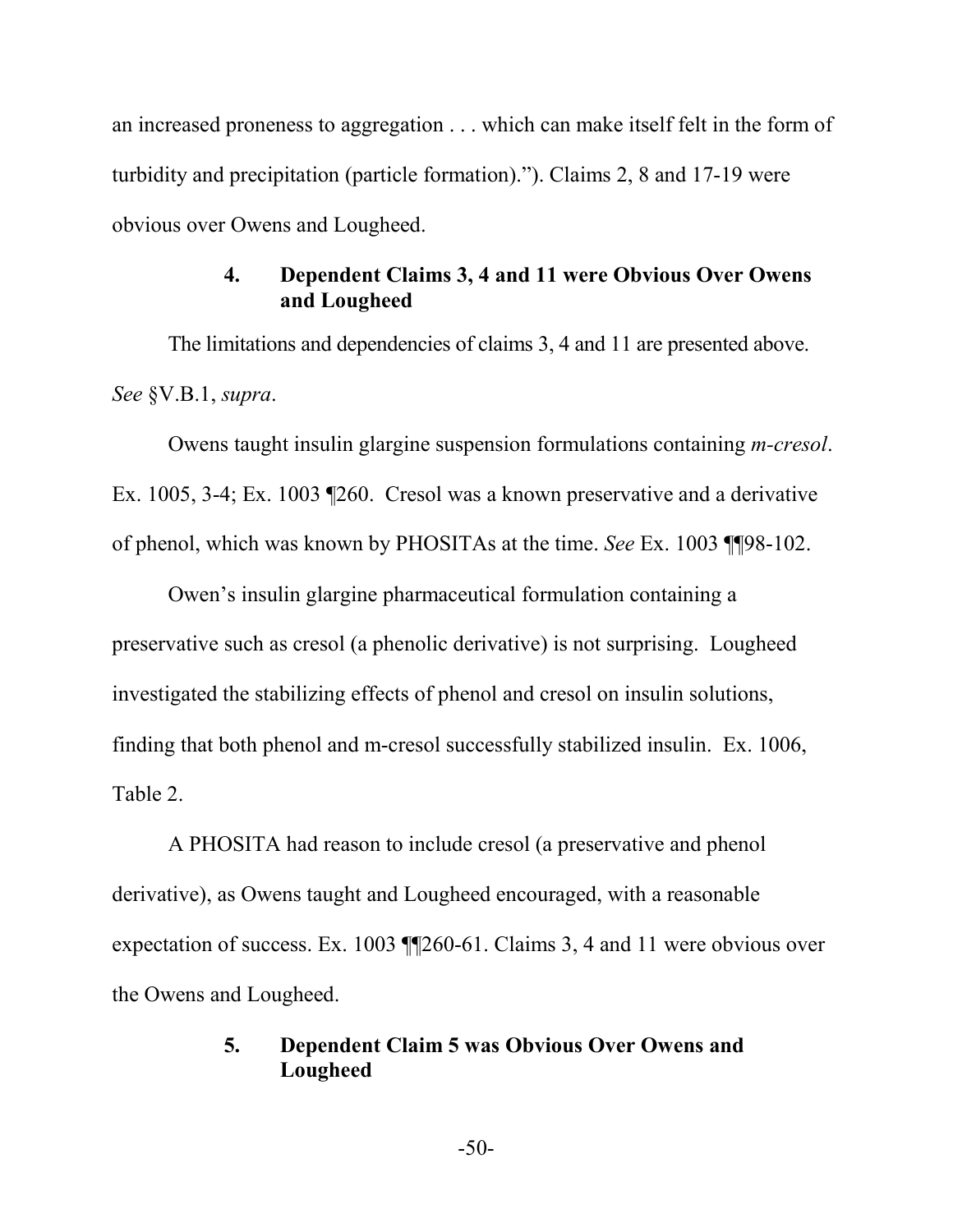The language of claim 5 is presented above. *See* §V.B.1, *supra*.

Owens taught insulin glargine suspension formulations containing 15, 30, or 80 μg/ml zinc (or 2.295, 4.59, and 12.24 μmol/L, respectively). Ex. 1005, 3-4; Ex. 1003 ¶264.

Owen's inclusion of zinc in insulin glargine formulations was not surprising or inventive. Since the 1950s, zinc has been added to commercial insulin formulations to prolong insulin activity *in vivo*. *See, e.g.*, Hallas-Moller [Ex. 1017]; Ex. 1003 ¶265. Owens tested the various amounts of zinc to determine the zinc amounts that would further prolong insulin release and activity. *See* Ex. 1005, 1. Accordingly, it would have been obvious to a PHOSITA that zinc, as taught by Owens, would be included in an insulin pharmaceutical formulation as claimed in claim 5. Ex. 1003 ¶¶264-66.

### **6. Dependent Claims 6, 12 and 20 were Obvious Over Owens and Lougheed**

The limitations of claims 6, 12 and 20 are presented above. *See* §V.B.1, *supra*.

Owens taught insulin glargine suspension formulations containing "… *glycerol* at pH 4.0." Ex. 1005, 3-4 (emphasis added); Ex. 1003 ¶268.

Owen's inclusion of glycerol, an isotonicizing agent, in the insulin glargine formulation was not surprising or inventive. Isotonicizing (or isotonic) agents, such as glycerol, are routinely added to parenteral or subcutaneous formulations to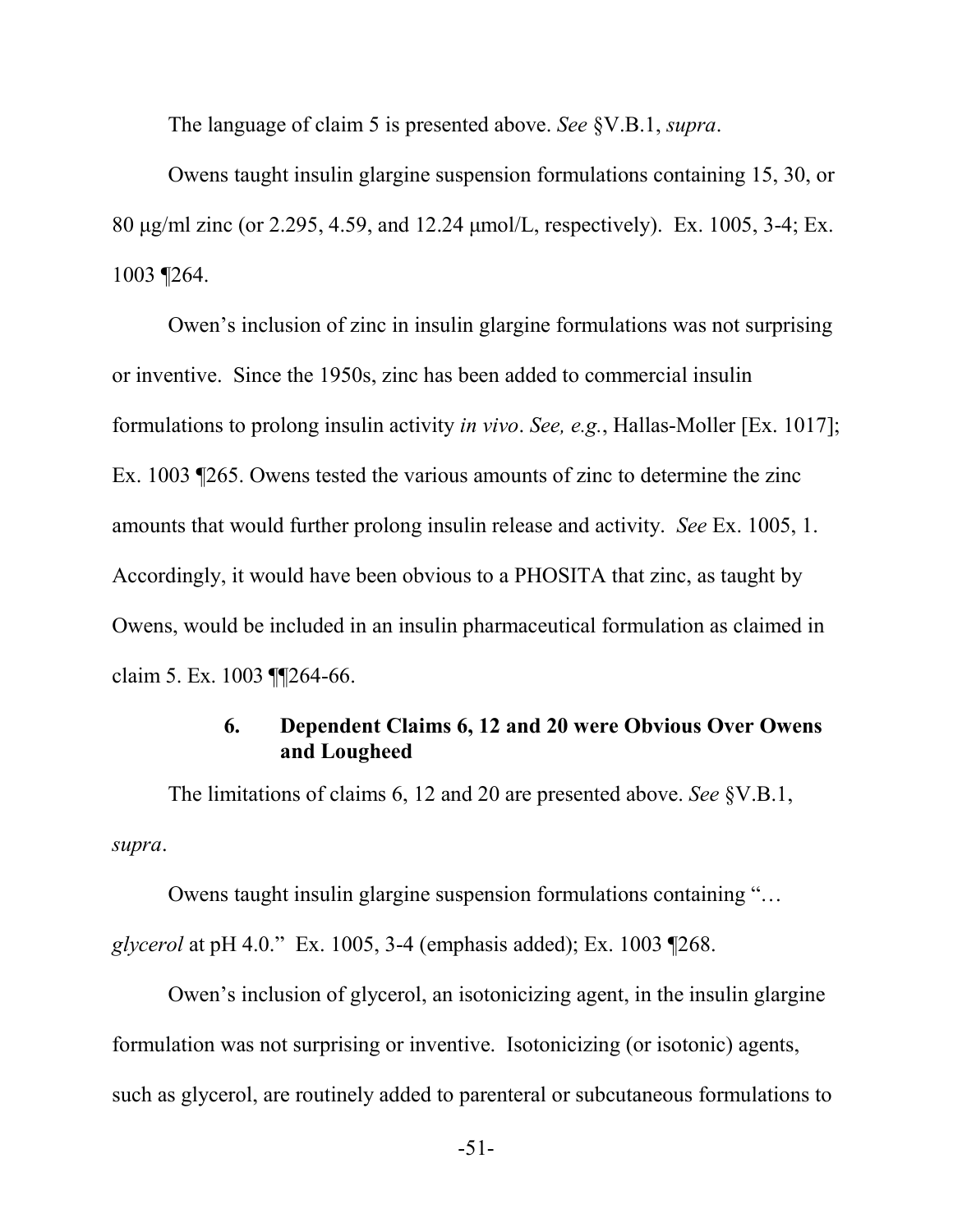prevent cell lysis and attendant pain upon injection. *See* Ex. 1003 ¶269. Moreover, Lougheed disclosed the use of 1.6% glycerol in an insulin formulation. *See* Ex. 1006, 7, Table 2. A PHOSITA had ample reason to include an isotonicizing agent such as glycerol, as Owens taught, in an insulin glargine pharmaceutical formulation as claimed in claims 6 and 12. Ex. 1003 ¶¶268-71.

#### **7. Dependent Claims 9 and 10 were Obvious Over Owens and Lougheed**

The limitations of claims 9 and 10 are presented above. *See* §V.B.1, *supra*.

Owens taught insulin glargine suspension formulations "… at pH 4.0.". Ex. 1005, 3-4 (emphasis added); Ex. 1003 ¶273. It is not surprising or inventive that the pH of an insulin glargine formulation would fall in the pH range recited in claims 9 and 10. A PHOSITA would have known that because of the amino acid substitutions in insulin glargine, insulin glargine is most soluble in an acidic (pH 4.0) environment. *See, e.g.*, Ex. 1005, 1; Ex. 1003 ¶¶274-75. A PHOSITA knew that the pH range of an insulin glargine formulation, as Owens taught, would fall in the range of "from 3.5 to 6.8" (claim 9) or "from 3.5 to 4.5" (claim 10). Claims 9 and 10 were obvious over Owens and Lougheed.

### **8. Dependent Claims 13, 14 and 22 were Obvious Over Owens and Lougheed**

The limitations of claims 13, 14 and 22 are presented above. *See* §V.B.1, *supra*.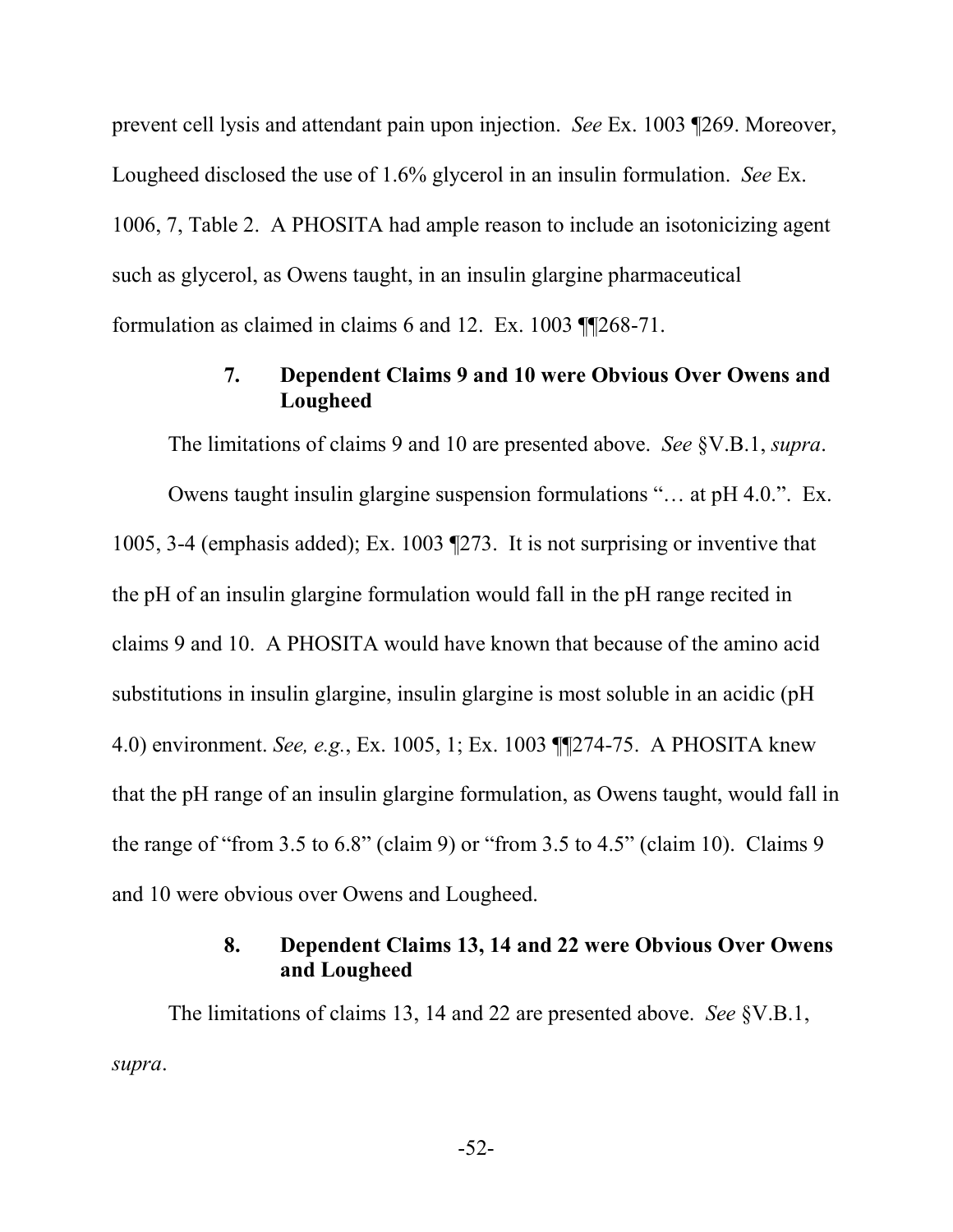Lougheed detailed not only the use of non-ionic surfactants, but also commonly used "salts, buffers and alcohols", including sodium phosphate, sodium bicarbonate with acetic acid and sodium acetate and sodium bicarbonate with sodium phosphate and sodium citrate buffers, in insulin formulations. *See* Ex. 1006, 6, Table 6; Ex. 1003 ¶277. Lougheed specifically taught that "[f]ormulations in 25 mM sodium bicarbonate with phosphate-citrate or oxaloacetate buffers demonstrated mildly increased stability with FSRs of 11-20 days" of the tested insulin formulations. Ex. 1006, 6, Table 6; Ex. 1003 ¶277-78. The concentration ranges of the sodium bicarbonate, sodium phosphate, acetic acid, sodium acetate and sodium citrate buffers tested all fall within the claimed range of 5-250 mM. Ex. 1006, Table 6, ranging from 20 mM to 100 mM (sodium phosphate).

A PHOSITA had reason, with a reasonable expectation of success, to combine a buffer, including citrate, phosphate and acetate buffers, as Lougheed encouraged, including at the concentrations Lougheed tested (claim 22), with Owens [Ex. 1005] to inhibit or eliminate insulin aggregation. Ex. 1003 ¶¶277-79. Claims 13, 14 and 22 were obvious over Owens and Lougheed.

### **9. Dependent Claim 21 was Obvious Over Owens and Lougheed**

The limitations of claim 21 are presented above. *See* §V.B.1, *supra*. Lougheed discloses the testing of commonly used "salts, buffers and alcohols", including sodium chloride at a concentration of 0.9% (equivalent to 154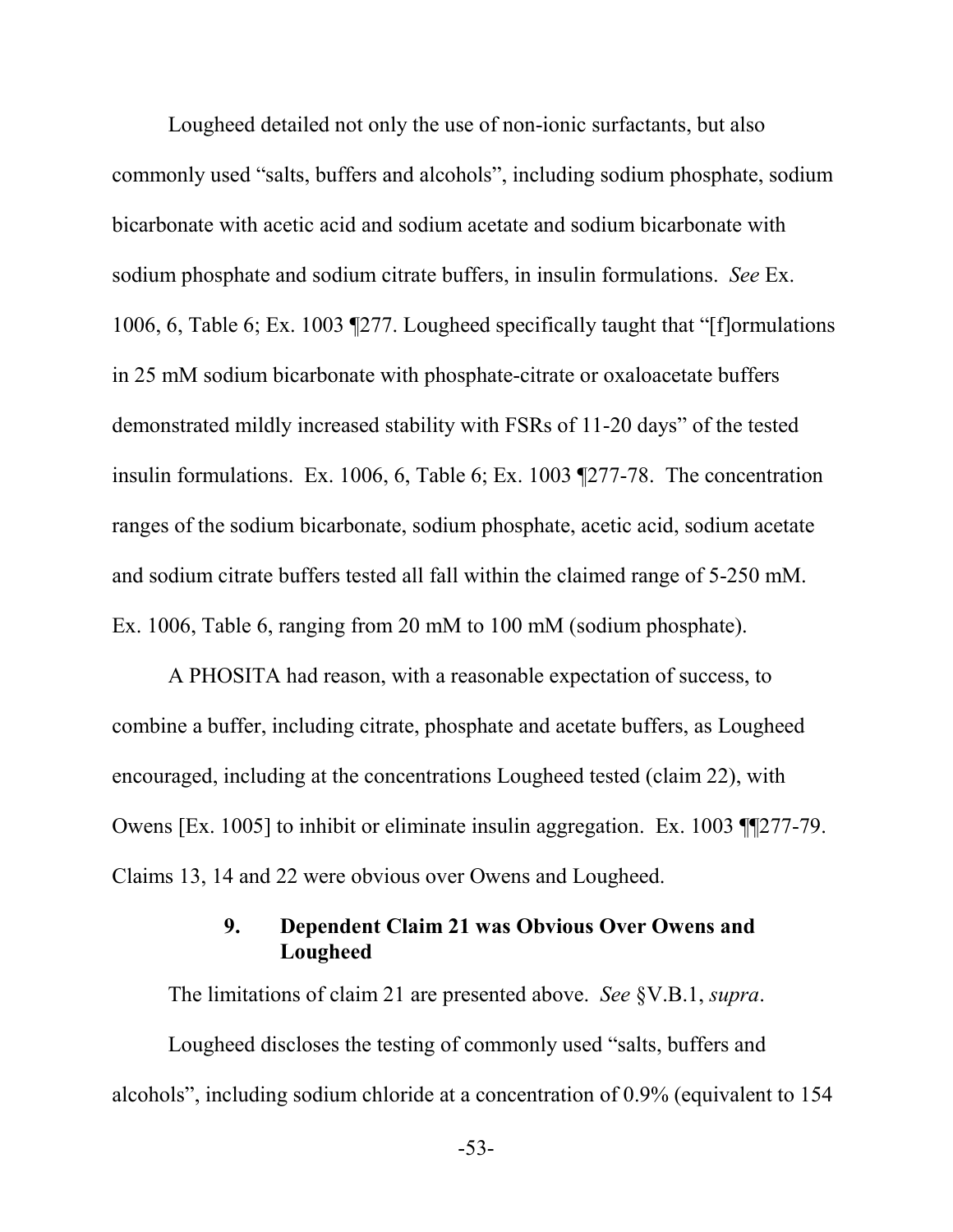mM), in insulin formulations, including in combination with sodium dodecyl sulfate (SDS). *See* Ex. 1006, 5-6, Tables 4 and 6; Ex. 1003 ¶285. While the exemplary NaCl concentration is slightly over the claimed range of "up to 150 mM", a PHOSITA would have had reason, with a reasonable expectation of success to combine sodium chloride, as encouraged by Lougheed, with the claimed insulin formulation. The '652 patent provides no evidence of the criticality of the NaCl concentration claimed. *See Aller*, 220 F.2d at 456; accord *Galderma Labs.*, 737 F.3d at 739 (reversing non-invalidity holding). In light of the common use of physiological saline (0.9% or 154 mM), as well as a deviation from the claimed range within acceptable error standards when making physiological saline solution, Dr. Yalkowsky confirms that neither the '652 patent nor other knowledge in the art would have suggested a concentration change from 154 mM to 150 mM NaCl would have been critical. Ex. 1003 ¶¶285-87.

Claim 21 was therefore obvious over Owens and Lougheed.

#### **10. Dependent Claims 15 and 16 were Obvious Over Owens and Lougheed**

The limitations of claims 15 and 16 are presented above. *See* §V.B.1, *supra*.

Owens taught insulin glargine formulations containing "21<sup>A</sup>-Gly-30<sup>B</sup>a-L-Arg-30<sup>B</sup>b-L-Arg-human insulin equimolar to 100 U human insulin ...." Ex. 1005, 3-4; Ex. 1003 ¶290. A PHOSITA would have known that insulin glargine has a molecular weight of 6063, and that 100 U of insulin glargine is equivalent to about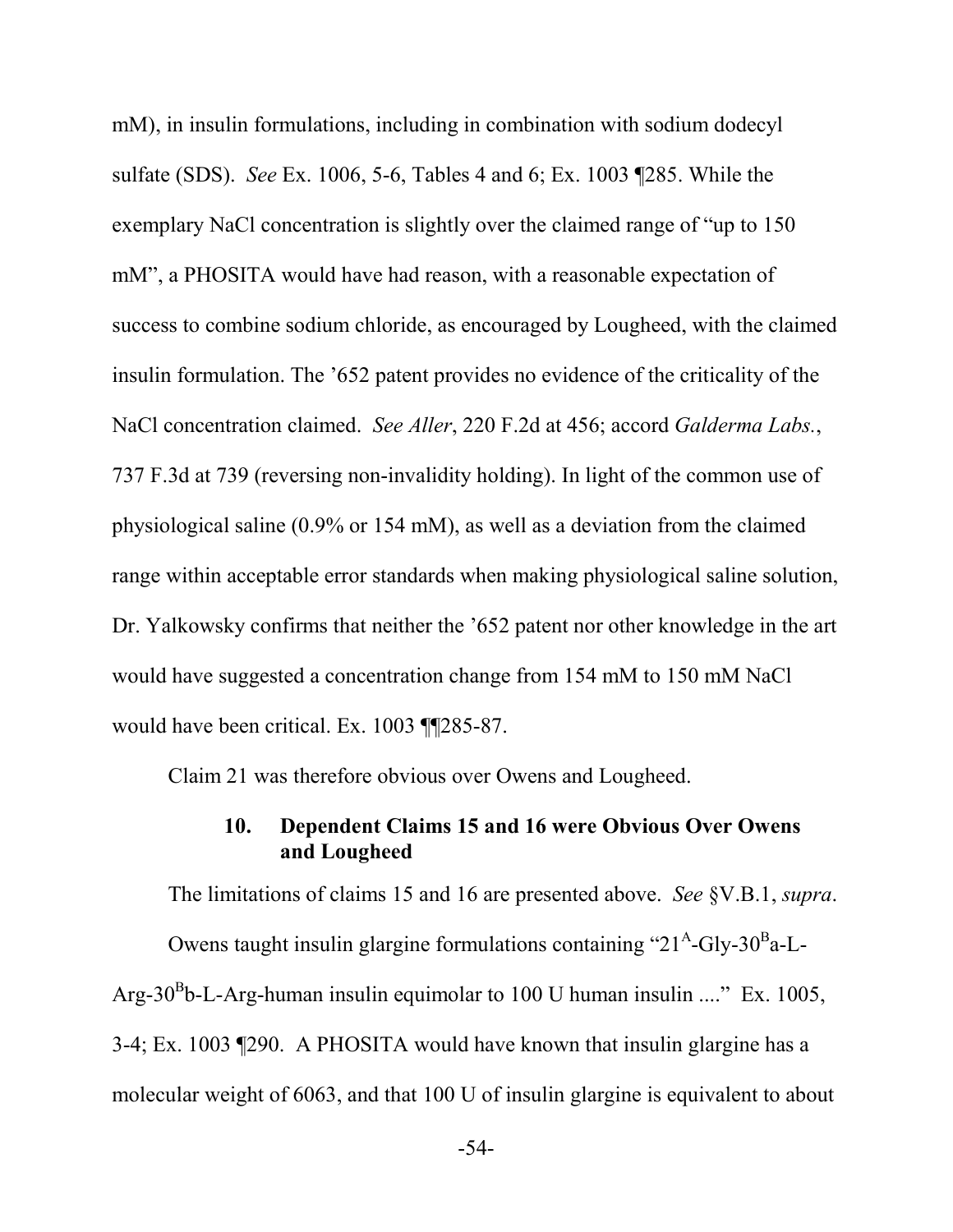3.6 mg insulin glargine per mL. Ex. 1003 ¶¶289-92. Accordingly, a PHOSITA would recognize that 100 U of insulin glargine is equivalent to 600 nmol/mL, which is within the concentration ranges recited in both claims 15 and 16.

For these reasons, claims 15 and 16 were obvious over Owens and Lougheed.

#### **11. Dependent Claim 23 was Obvious Over Owens and Lougheed**

The limitation of claim 23 is presented above. *See* §V.B.1, *supra*.

For the same reasons as claims 2, 4, 6 and 10, claim 23 was obvious over Owens and Lougheed. Owens taught insulin glargine suspension formulations containing "*m-cresol* and glycerol at *pH 4.0*." Ex. 1005, 3-4 (emphasis added); Ex. 1003 ¶290. Moreover, Lougheed provided a strong reason with a reasonable expectation of success to add polysorbate 20 to an insulin glargine formulation to improve the stability of insulin solutions. *See* Ex. 1006, 1, Table 3; Ex. 1003 ¶¶289-92.

Accordingly, the pharmaceutical formulation of claim 23 would have been obvious over Owens and Lougheed.

## **12. Dependent Claim 25 was Obvious Over Owens and Lougheed**

The limitation of claim 25 is presented above. *See* §V.B.1, *supra*.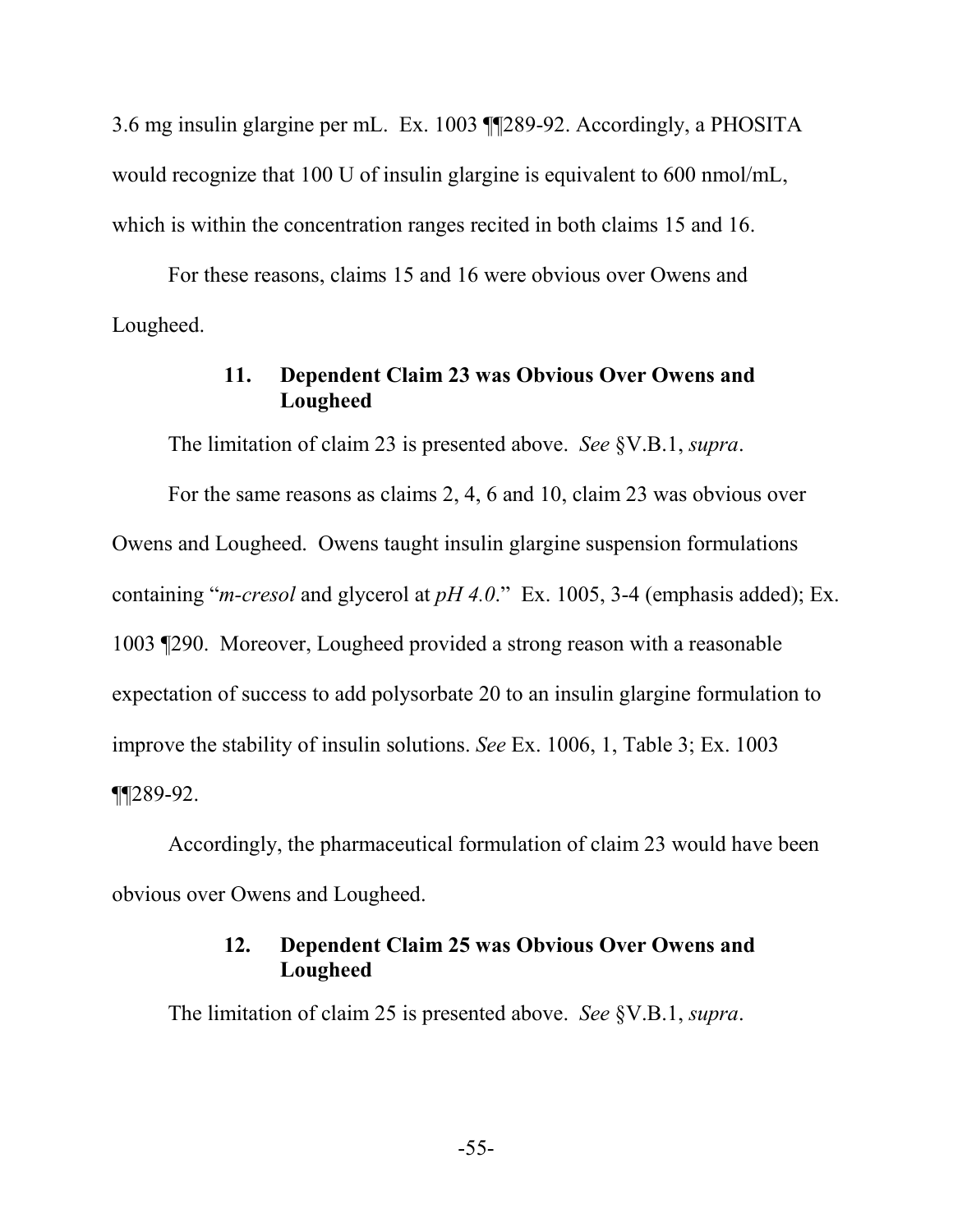Adjusting the pH using hydrochloric acid and sodium hydroxide, a standard procedure recognized by any PHOSITA, is explicitly disclosed by Lougheed. *See* Ex. 1006, 2. Moreover, Lougheed taught the addition of various acids and salts for improving the stability of insulin, including dehydroascorbic acid, hyaluronic acid, n-acetyl neuraminic acid, glutamic acid, sodium chloride, sodium bicarbonate, sodium citrate, and acetic acid, among others. *See id.,* Tables 5 and 6; Ex. 1003  $\P$  $[294-95]$ .

Accordingly, in view of the teachings of both Owens and Lougheed, it would have been obvious and a PHOSITA would have had a reasonable expectation of success of adding an acid, alkali or salt as recited in claim 25 to an insulin glargine formulation. Claim 25 was obvious Owens and Lougheed.

#### **K. Ground 5: Claims 7 and 24 were Obvious over Owens and the Insuman Infusat Reference**

The limitations of claims 7 and 24 are recited above. *See* §V.B.1, *supra*. Moreover, as above, Owens taught insulin glargine (*i.e.*, Gly(A21), Arg(B31), Arg(B32)-human insulin) 1 ml suspension formulations containing "21<sup>A</sup>-Gly-30<sup>B</sup>a-L-Arg-30<sup>B</sup>b-L-Arg-human insulin equimolar to 100 U human insulin, together with *m-cresol* and glycerol at pH 4.0," and with 15, 30, or 80 μg/ml zinc (or 2.295, 4.59, and 12.24 μmol/L, respectively). Ex. 1005, 3-4 (emphasis added); Ex. 1003 ¶297. Cresol was a known preservative, as the '652 patent confirms. *See* Ex. 1003 ¶¶98- 102, 297; Ex. 1001, 4:27-28. Owens disclosed the claimed elements of water and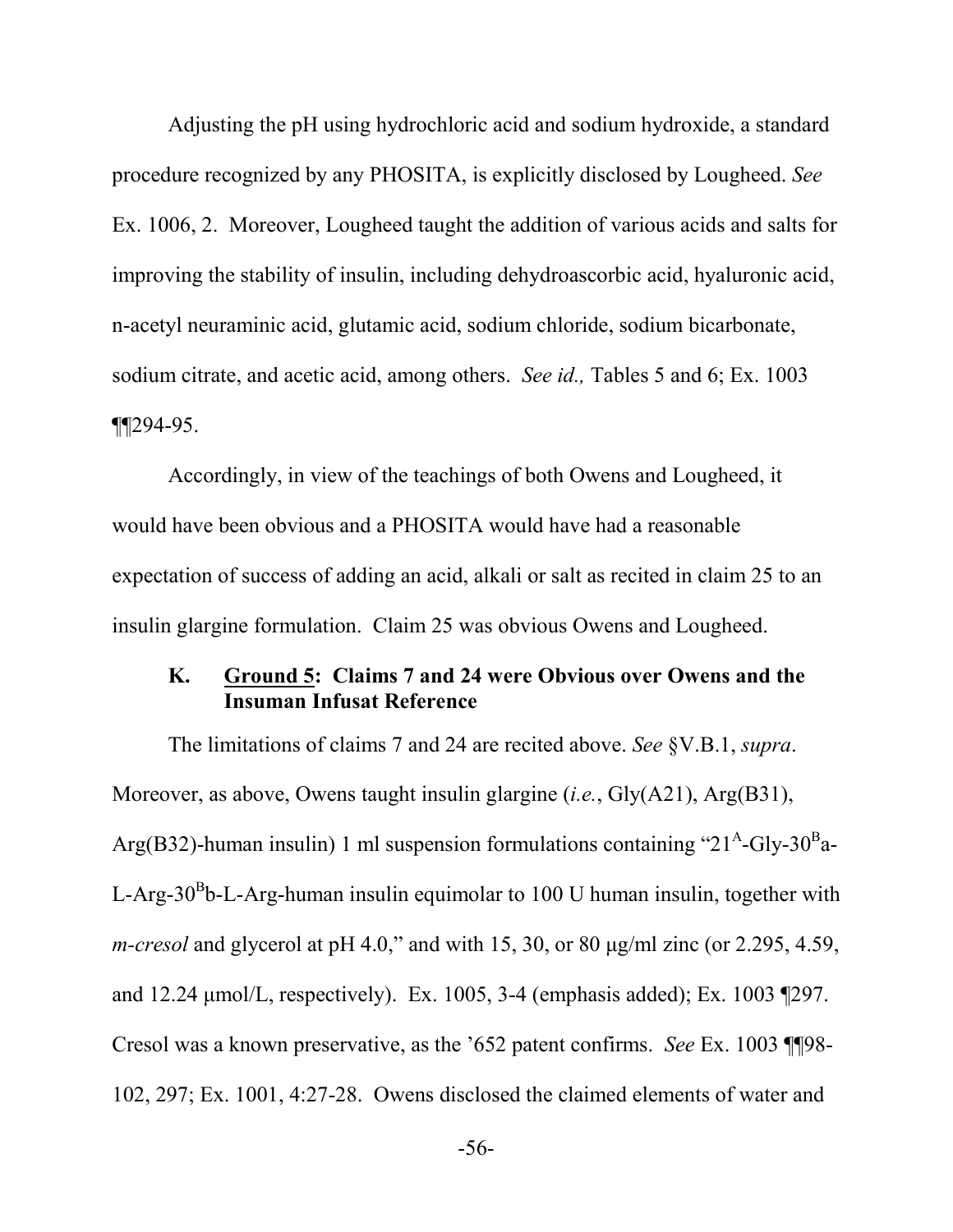an acidic pH of approximately 4.0 for the insulin glargine formulation. Ex. 1005, 3. Thus, Owens taught all the elements recited in claims 7 and 24 except "at least one chemical entity chosen from polysorbate and poloxamers."

The FASS Insuman Infusat entry disclosed the inclusion of poloxamer poly(oxyethylene, oxypropylene)glycol, *i.e.* "at least one chemical entity chosen from polysorbate and poloxamers" as claimed in claims 7 and 24. *See also,* Insuman Infusat Rote Liste entry [Ex. 1033 and 1033A], 6 (inclusion of poloxamer-171 to Insuman Infusat formulation); Ex. 1003, ¶¶298-99. As noted by the FASS entry, "[a]ddition of a stabilizer poly(oxyethylene, oxypropylene), glycol, prevents precipitation and flocculation of the insulin. This makes INSUMAN INFUSAT particularly suited for use in insulin pumps…" *See* Ex. 1007A, 7. PHOSITAs recognized insulin as having a tendency to aggregate during storage and delivery from these devices, *see, e.g.*, Lougheed [Ex. 1006], 1, and that insulin glargine was prone to aggregation issues. Ex. 1003 ¶299.

Insuman Infusat was commercially available, and established regulatory precedent agency determined that insulin formulations including poloxamer were safe and effective for use in diabetes treatment. *See Pfizer*, 480 F.3d at 1362-63 (citing to investor testimony confirming "'part and parcel of pharmaceutically accepted[ ] was to look in pharmacopoeias and compendia' to find an [excipient] having 'precedence for use within the pharmaceutical industry.'"). This knowledge

-57-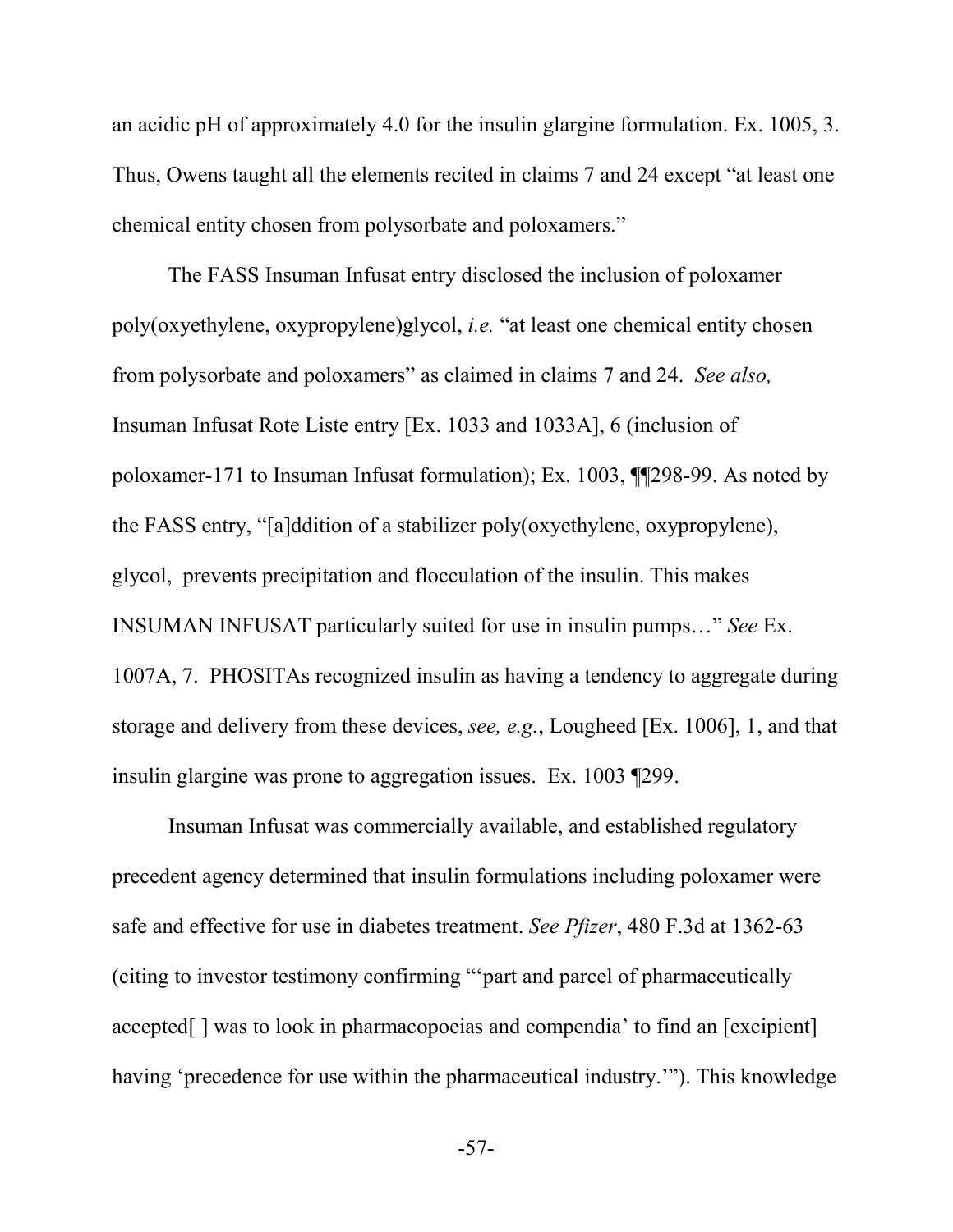provided a PHOSITA reason to combine a poloxamer as encouraged by the FASS Insuman Infusat entry [Ex. 1007, 1007A], with the Owens insulin glargine formulation [Ex. 1005], with a reasonable expectation of success of inhibiting or eliminating insulin aggregation, a use specifically recognized for the Insuman Infusat product. *See* Ex. 1005, 3; Ex. 1007A, 7; Ex. 1003 ¶¶297-300. Claims 7 and 24 were obvious over Owens and the FASS Insuman Infusat entry.

#### **L. Ground 6: Claims 7 and 24 were Obvious over Owens and Grau**

The limitations of claims 7 and 24 are recited above. *See* §V.B.1, *supra*. Moreover, as above, Owens taught insulin glargine (*i.e.*, Gly(A21), Arg(B31), Arg(B32)-human insulin) 1 ml suspension formulations containing "21<sup>A</sup>-Gly-30<sup>B</sup>a-L-Arg-30<sup>B</sup>b-L-Arg-human insulin equimolar to 100 U human insulin, together with *m-cresol* and glycerol at pH 4.0," and with 15, 30, or 80 μg/ml zinc (or 2.295, 4.59, and 12.24 μmol/L, respectively). Ex. 1005, 3-4 (emphasis added); Ex. 1003 ¶303. Cresol was a known preservative, as the '652 patent confirms. *See* Ex. 1003 ¶¶98- 102; Ex. 1001, 4:27-28. Owens disclosed the claims elements of water and an acidic pH of approximately 4.0 for the insulin glargine formulation. Ex. 1005, 3. Thus, Owens taught all the elements recited in claims 7 and 24 except "at least one chemical entity chosen from polysorbate and poloxamers."

Grau disclosed the use of a poloxamer (Genapol) to inhibit insulin aggregation in various test conditions, including with a programmable implantable

-58-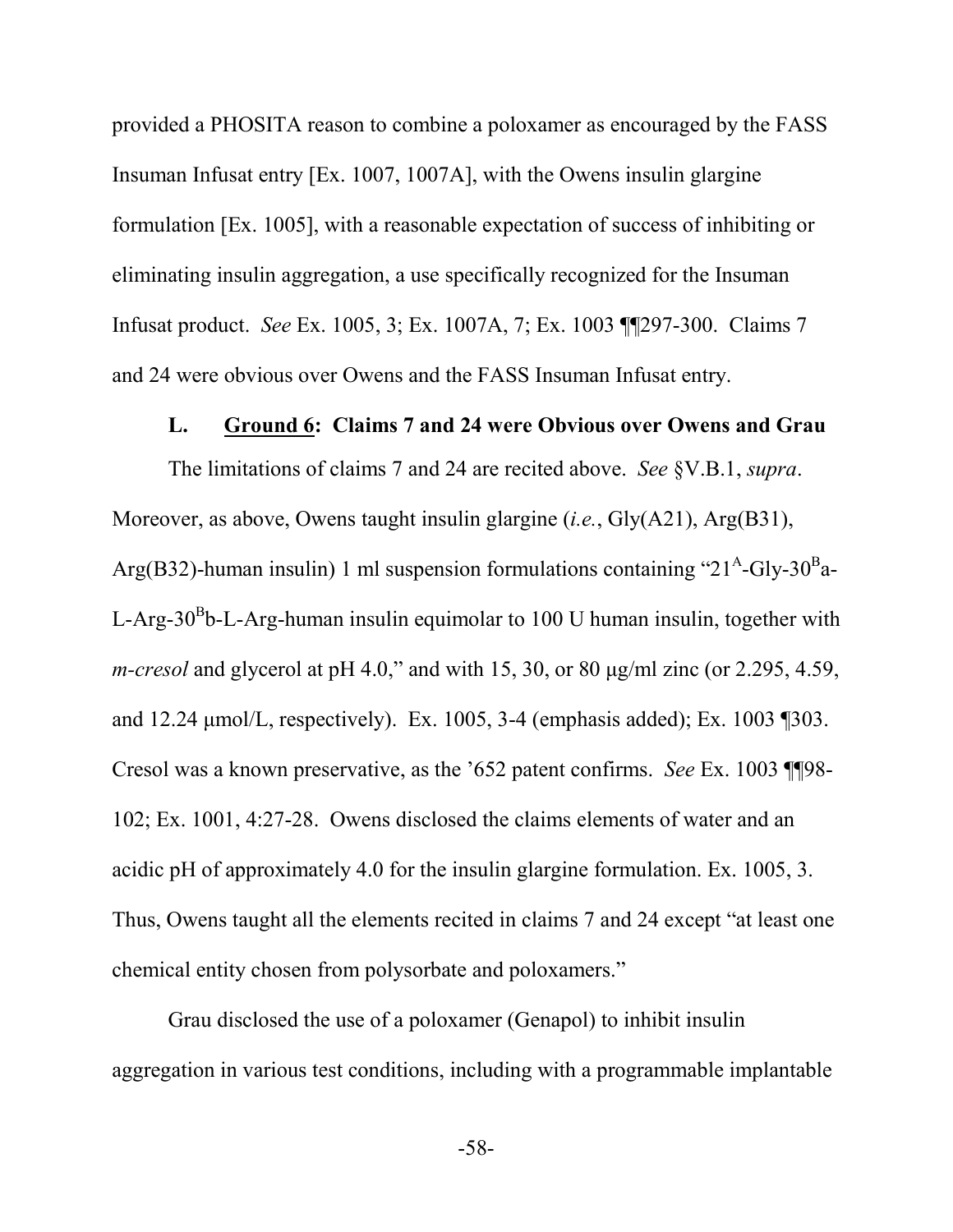medication system (PIMS) which pumped the test formulations into a glass vial at a constant rate throughout the 10+months of testing, as well as other *in vivo* and *in vitro* analysis. Ex. 1008, 2-5; Ex. 1003 **[**[304-05. Grau found that insulin] concentration, chemical stability, and biological potency were maintained when tested both *in vitro* in a shaking platform PIMS rig, as well as *in vivo* in PIMSimplanted dogs. *See, e.g.*, Ex. 1008, Tables 2-3 and 4-5. Grau reported that changes to the poloxamer-containing insulin formulations "were comparable to those seen in insulin stored in a glass vial at 37<sup>o</sup>C without movement." *Id.*, 4. Grau found that the "[s]urfaces were clean of apparent precipitate even in remote corners." *Id.,* 5. Grau moreover noted that the "[g]lycemic control of [the] diabetic dogs was good … [with] no trend toward either worse diabetic control or increased insulin dosage between refills …". *Id.* Grau concluded that "Genapol, a surfaceactive polyethylene-propylene glycol, effectively prevents adsorption of insulin to hydrophobic surfaces…. The data demonstrate good stability in accelerated laboratory tests and after as long as 5 mo between refills in vivo." *Id.,* 6.

From Grau's work, and with knowledge of Owen's base insulin glargine formulation, a PHOSITA had reason to add at least the poloxamer disclosed in Grau as claimed in claims 7 and 24, to inhibit or eliminate insulin's well-known propensity to aggregate with a reasonable expectation of success. *See* Ex. 1003 ¶¶302-06. A PHOSITA would have had reason, with a reasonable expectation of

-59-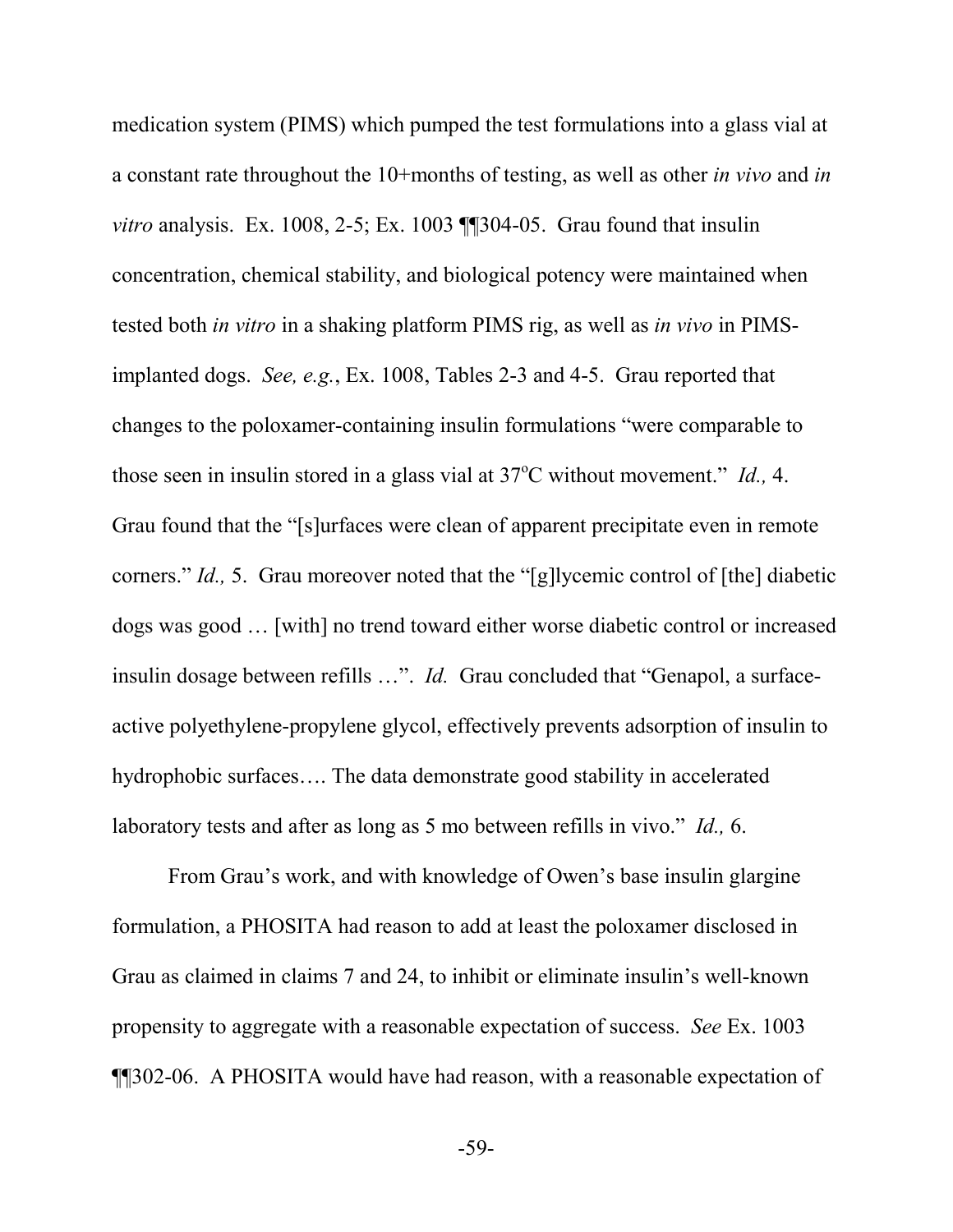success to combine a poloxamer as encouraged by Grau [Ex. 1008], with the Owens formulation [Ex. 1005] to inhibit or eliminate insulin aggregation issues, a recognized obstacle to the success of insulin as a therapeutic agent. Claims 7 and 24 were therefore obvious over Owens and Grau.

#### **M. Secondary Considerations Cannot Preclude Obviousness.**

Although the patentee may offer secondary considerations of nonobviousness, any such evidence would be "insufficient" to "overcome the strong [case] of obviousness" here. *Pfizer,* 480 F.3d at 1372. Sanofi-Aventis has the burden of production for any evidence of patentability. *Id.,* 1360. Mylan nonetheless preliminarily addresses some positions Sanofi-Aventis might take.

#### **1. Addition of a Nonionic Surfactant as Recited in the '652 Patent Was Completely Expected**

While the '652 patent claims that it "surprisingly found that the addition of surfactants can greatly increase the stability of acidic insulin preparations," Sanofi-Aventis' surprise was unfounded. Not only did the prior art disclose tests with species within the broadly claimed polysorbates and poloxamers disclosed in the '652 patent, the '652 patent in experimental examples used the same two polysorbates: polysorbate 20 (Tween 20) and polysorbate 80 (Tween 80), that worked in the prior art. *See* Ex. 1006; Ex. 1003 ¶503. Sanofi-Aventis cannot reasonably assert that the addition of surfactant to the known and available prior art LANTUS $^{\circ}$  2000 insulin glargine formulations achieved any unexpected result. Ex.

-60-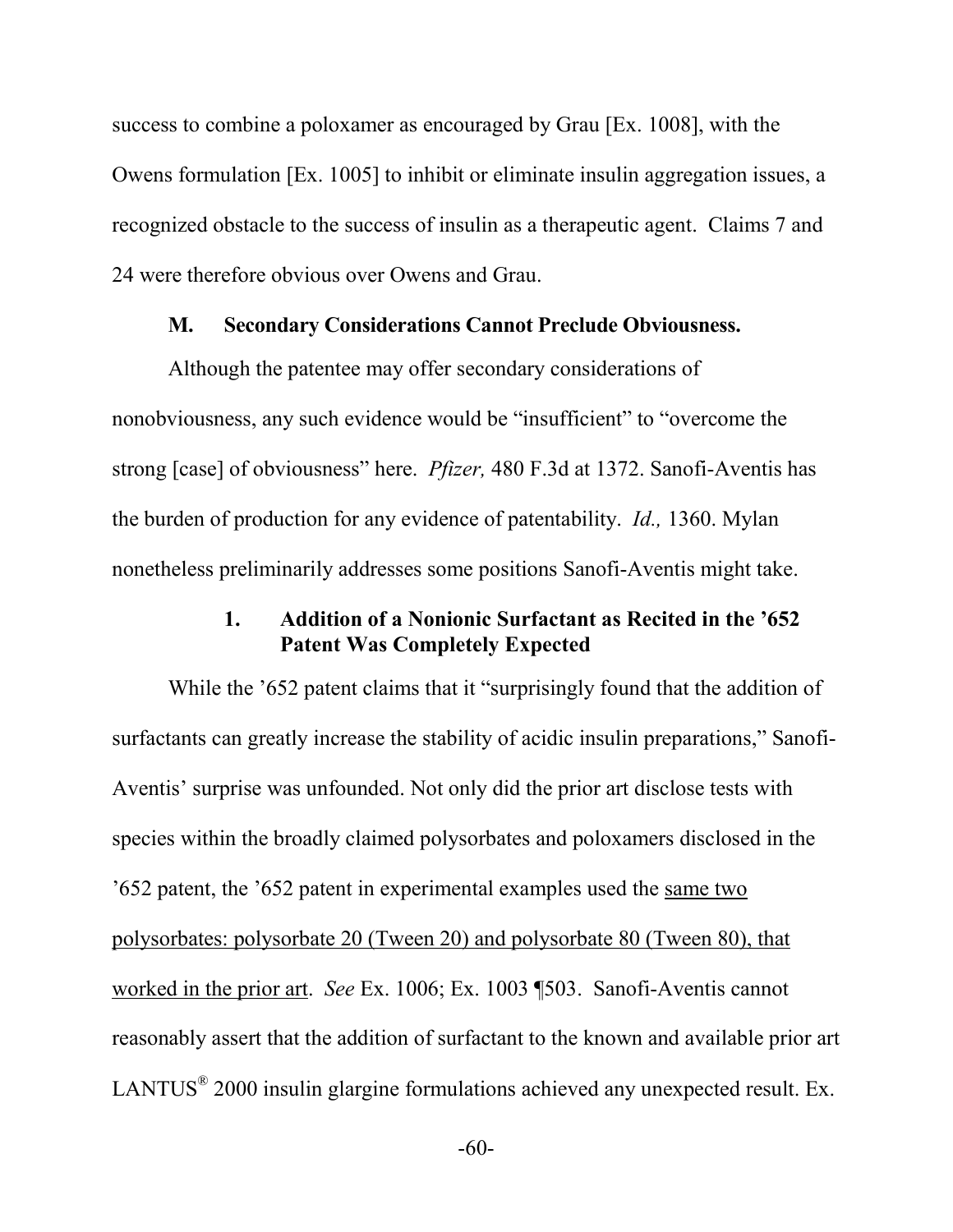1003 ¶503. On the contrary, it was entirely expected that the addition of nonionic surfactants as claimed in the '652 patent would have worked, as shown by the prior art. *In re Skoll*, 523 F.2d 1392, 1397 (C.C.P.A. 1975) (expected results indicate obviousness). Similarly, there is no evidence of record of a long-felt need, failure of others or industry acclaim for an insulin glargine formulation with a polysorbate or poloxamer. *Id.* ¶¶504-08.

#### **2. Copying By Generic Drug Makers Is Irrelevant.**

If Sanofi-Aventis argues that Mylan and other generic drug companies seek to copy the invention of the '652 patent by commercializing generic versions of insulin glargine, this would fail to support non-obviousness. Copying "is required for FDA approval" of generic drugs, any "evidence of copying in the [generic drug] context is not probative of nonobviousness." *Bayer Healthcare Pharm., Inc. v. Watson Pharm., Inc*., 713 F.3d 1369, 1377 (Fed. Cir. 2013).

Dated: June 5, 2017 /Jeffrey W. Guise

Jeffrey W. Guise, Ph.D. Lead Counsel Reg. No. 34,613 Wilson Sonsini Goodrich & Rosati PC 650 Page Mill Road Palo Alto, CA 94304 Telephone: (858) 350-2225 Facsimile: (650) 493-6811 E-mail: jguise@wsgr.com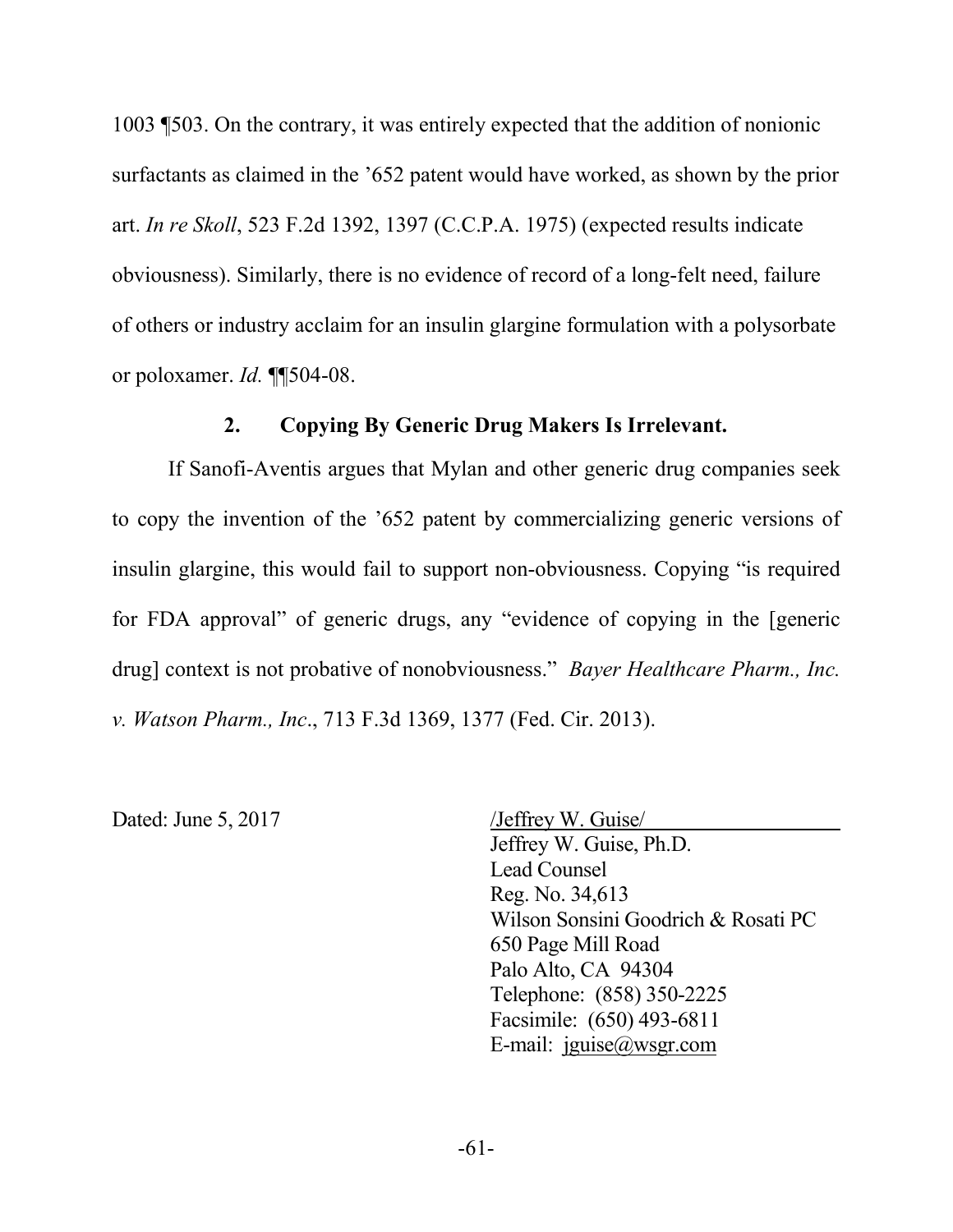## **CERTIFICATION UNDER 37 C.F.R.** §**42.24(d)**

Under the provisions of 37 C.F.R. §42.24(d), the undersigned hereby certifies that the word count for the foregoing Petition for Inter Partes Review totals 13,028, which is less than the 14,000 allowed under 37 C.F.R. 42.24(a)(i). In accordance with 37 C.F.R. 42.24(a), this word count does not include table of contents, table of authorities, mandatory notices under §42.8, certificate of service or word count, or appendix of exhibits or claim listing.

Dated: June 5, 2017 */*Jeffrey W. Guise*/*

Jeffrey W. Guise, Ph.D., Lead Counsel Reg. No. 34,613